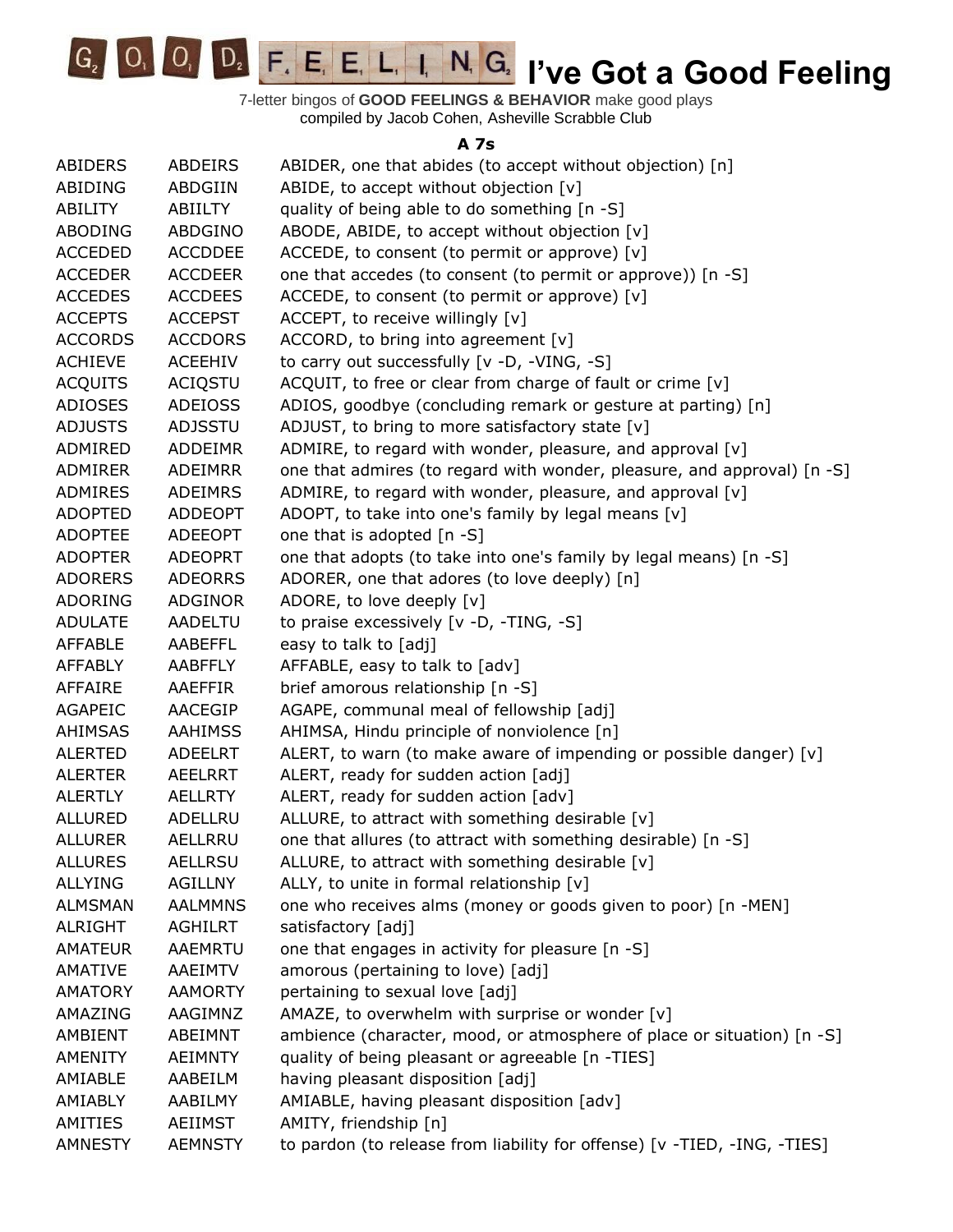**IC<sub>2</sub> IVE COODE F. E. E. L. I. N. G. I've Got a Good Feeling** 

| AMORINO        | <b>AIMNOOR</b> | amoretto (cupid (naked, winged representation of Roman god of love)) [n -NI] |
|----------------|----------------|------------------------------------------------------------------------------|
| <b>AMORIST</b> | <b>AIMORST</b> | lover (one that loves another) [n -S]                                        |
| <b>AMOROUS</b> | AMOORSU        | pertaining to love [adj]                                                     |
| <b>AMUSERS</b> | <b>AEMRSSU</b> | AMUSER, one that amuses (to occupy pleasingly) [n]                           |
| AMUSING        | AGIMNSU        | AMUSE, to occupy pleasingly [v]                                              |
| <b>AMUSIVE</b> | <b>AEIMSUV</b> | amusing [adj]                                                                |
| <b>ANANDAS</b> | <b>AAADNNS</b> | ANANDA, extreme happiness [n]                                                |
| ANCILLA        | <b>AACILLN</b> | helper (one that helps (to give assistance to)) [n -E, -S]                   |
| ANGELED        | <b>ADEEGLN</b> | ANGEL, to support financially [v]                                            |
| <b>ANODYNE</b> | <b>ADENNOY</b> | medicine that relieves pain [n -S]                                           |
| <b>ANTIFUR</b> | <b>AFINRTU</b> | opposed to wearing of animal furs [adj]                                      |
| <b>APLOMBS</b> | <b>ABLMOPS</b> | APLOMB, self-confidence [n]                                                  |
| <b>APOLOGY</b> | <b>AGLOOPY</b> | expression of regret for some error or offense [n -GIES]                     |
| <b>APPEALS</b> | <b>AAELPPS</b> | APPEAL, to make earnest request [v]                                          |
| <b>APPEASE</b> | <b>AAEEPPS</b> | to bring to state of peace or contentment [v -D, -SING, -S]                  |
| <b>APROPOS</b> | <b>AOOPPRS</b> | relevant (pertaining to matter at hand) [adj]                                |
| <b>APTNESS</b> | <b>AENPSST</b> | quality of being apt (suitable (appropriate)) [n -ES]                        |
| ARCADIA        | <b>AAACDIR</b> | region of simple pleasure and quiet [n -S]                                   |
| <b>ARDENCY</b> | <b>ACDENRY</b> | ardor (intensity of emotion) [n -CIES]                                       |
| <b>ARDOURS</b> | <b>ADORRSU</b> | ARDOUR, ardor (intensity of emotion) [n]                                     |
| <b>ASPIRED</b> | <b>ADEIPRS</b> | ASPIRE, to have earnest desire or ambition [v]                               |
| <b>ASPIRER</b> | <b>AEIPRRS</b> | aspirant (one that aspires (to have earnest desire or ambition)) [n -S]      |
| <b>ASPIRES</b> | <b>AEIPRSS</b> | ASPIRE, to have earnest desire or ambition [v]                               |
| <b>ASSAYED</b> | <b>AADESSY</b> | ASSAY, to attempt (to make effort to do or accomplish) [v]                   |
| <b>ASSAYER</b> | <b>AAERSSY</b> | one that assays (to attempt (to make effort to do or accomplish)) [n -S]     |
| <b>ASSENTS</b> | <b>AENSSST</b> | ASSENT, to express agreement [v]                                             |
| <b>ASSERTS</b> | <b>AERSSST</b> | ASSERT, to state positively [v]                                              |
| <b>ASSISTS</b> | <b>AISSSST</b> | ASSIST, to give aid or support to $[v]$                                      |
| <b>ASSOILS</b> | <b>AILOSSS</b> | ASSOIL, to pardon (to release from liability for offense) [v]                |
| <b>ASSUAGE</b> | AAEGSSU        | to make less severe [v -D, -GING, -S]                                        |
| <b>ASSURED</b> | ADERSSU        | ASSURE, to insure (to guarantee against loss) [v] / insured person [n -S]    |
| <b>ASSURER</b> | <b>AERRSSU</b> | one that assures (to insure (to guarantee against loss)) [n -S]              |
| <b>ASSURES</b> | <b>AERSSSU</b> | ASSURE, to insure (to guarantee against loss) [v]                            |
| <b>ASSUROR</b> | <b>AORRSSU</b> | assurer (one that assures (to insure)) [n -S]                                |
| <b>ASSWAGE</b> | <b>AAEGSSW</b> | to assuage (to make less severe) [v -D, -GING, -S]                           |
| <b>ASTOUND</b> | <b>ADNOSTU</b> | to amaze (to overwhelm with surprise or wonder) [v -ED, -ING, -S]            |
| <b>ATARAXY</b> | <b>AAARTXY</b> | ataraxia (peace of mind) [n -XIES]                                           |
| <b>ATHIRST</b> | <b>AHIRSTT</b> | having strong desire [adj]                                                   |
| <b>ATONERS</b> | <b>AENORST</b> | ATONER, one that atones (to make amends or reparation) [n]                   |
| <b>ATONING</b> | <b>AGINNOT</b> | ATONE, to make amends or reparation [v]                                      |
| <b>ATTABOY</b> | <b>AABOTTY</b> | expression of encouragement or approval to man or boy [n -S]                 |
| <b>ATTEMPT</b> | AEMPTTT        | to make effort to do or accomplish [v -ED, -ING, -S]                         |
| <b>AUSPICE</b> | <b>ACEIPSU</b> | favorable omen [n -S]                                                        |
| AVAILED        | AADEILV        | AVAIL, to be of use or advantage to $[v]$                                    |
| <b>AVERRED</b> | <b>ADEERRV</b> | AVER, to declare positively [v]                                              |
| <b>AVIDITY</b> | <b>ADIITVY</b> | state of being avid (eager (impatiently longing)) [n -TIES]                  |
| AWARDED        | AADDERW        | AWARD, to grant as due or merited [v]                                        |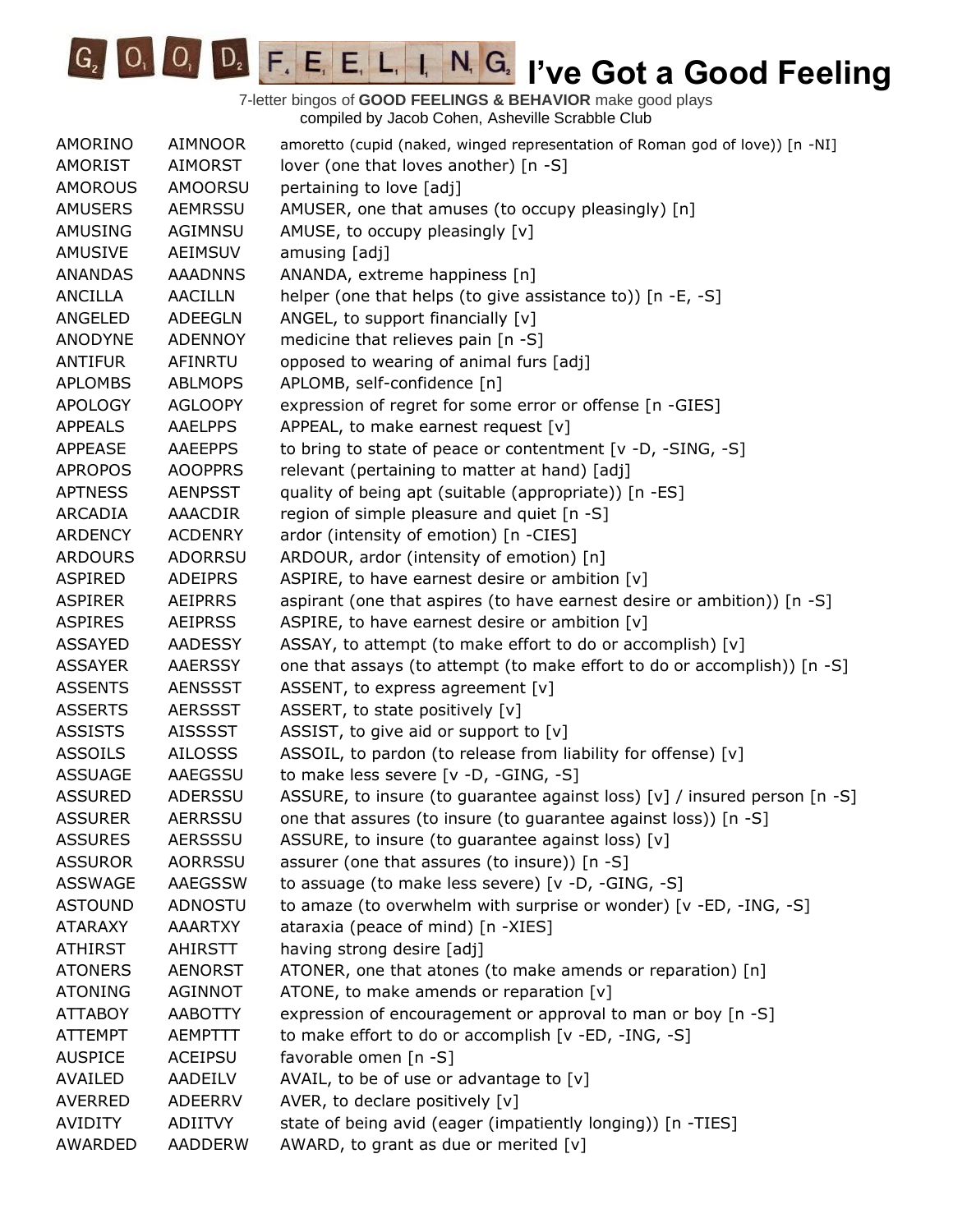

| AWARDEE        | AADEERW        | one that is awarded something [n -S]                                      |
|----------------|----------------|---------------------------------------------------------------------------|
|                |                | <b>B</b> 7s                                                               |
| <b>BACKERS</b> | <b>ABCEKRS</b> | BACKER, supporter (one that supports (to hold up or add strength to)) [n] |
| <b>BACKING</b> | <b>ABCGIKN</b> | BACK, to support (to hold up or add strength to) [v] / support [n -S]     |
| <b>BADDEST</b> | <b>ABDDEST</b> | BAD, very good [adj]                                                      |
| <b>BANDAID</b> | AABDDIN        | providing superficial relief [adj]                                        |
| <b>BASHFUL</b> | <b>ABFHLSU</b> | shy; timid [adj -LLER, -LLEST]                                            |
| <b>BASKING</b> | ABGIKNS        | BASK, to lie in pleasant warmth [v]                                       |
| <b>BEAMISH</b> | ABEHIMS        | cheerful [adj]                                                            |
| <b>BEARERS</b> | ABEERRS        | BEARER, one that bears (endures) [v]                                      |
| <b>BEARHUG</b> | ABEGHRU        | rough, tight embrace [n -S]                                               |
| <b>BEARING</b> | <b>ABEGINR</b> | BEAR, to endure [v]                                                       |
| <b>BEATIFY</b> | ABEFITY        | to make happy (marked by joy) [v -FIED, -ING, -FIES]                      |
| <b>BEAVERS</b> | <b>ABEERSV</b> | BEAVER, work hard [v]                                                     |
| <b>BECALMS</b> | <b>ABCELMS</b> | BECALM, to make calm (free from agitation) [v]                            |
| <b>BECHARM</b> | <b>ABCEHMR</b> | to hold under spell [v -ED, -ING, -S]                                     |
| <b>BEGLADS</b> | <b>ABDEGLS</b> | BEGLAD, to gladden (to make glad (feeling pleasure)) [v]                  |
| <b>BEHAVED</b> | ABDEEHV        | BEHAVE, to act properly [v]                                               |
| <b>BEHAVER</b> | ABEEHRV        | one that behaves (to act properly) [n -S]                                 |
| <b>BEHAVES</b> | ABEEHSV        | BEHAVE, to act properly [v]                                               |
| <b>BEHOOFS</b> | <b>BEFHOOS</b> | BEHOOF, use, advantage, or benefit [n]                                    |
| <b>BEHOVED</b> | <b>BDEEHOV</b> | BEHOVE, to behoove (to be proper for) [v]                                 |
| <b>BEHOVES</b> | <b>BEEHOSV</b> | BEHOVE, to behoove (to be proper for) [v]                                 |
| <b>BELAUDS</b> | ABDELSU        | BELAUD, to praise (to express approval or admiration of) [v]              |
| <b>BELOVED</b> | <b>BDEELOV</b> | one who is loved [n -S]                                                   |
| <b>BENEFIC</b> | <b>BCEEFIN</b> | kindly (kind (having gentle, giving nature)) [adj]                        |
| <b>BESEEMS</b> | <b>BEEEMSS</b> | BESEEM, to be suitable [v]                                                |
| <b>BESMILE</b> | <b>BEEILMS</b> | to smile on [v -D, -LING, -S]                                             |
| <b>BESTEAD</b> | ABDEEST        | to help $[v - ED, -ING, -S]$                                              |
| <b>BESTIES</b> | <b>BEEISST</b> | BESTIE, best friend [n]                                                   |
| <b>BESTOWS</b> | <b>BEOSSTW</b> | to present as gift [v -ED, -ING, -S]                                      |
| <b>BETHANK</b> | <b>ABEHKNT</b> | to thank (to express gratitude to) [v -ED, -ING, S]                       |
| <b>BEWARED</b> | <b>ABDEERW</b> | BEWARE, to be careful [v]                                                 |
| <b>BEWARES</b> | <b>ABEERSW</b> | BEWARE, to be careful [v]                                                 |
| <b>BIRKIES</b> | <b>BEIIKRS</b> | BIRKIE, lively person [n]                                                 |
| <b>BITCHEN</b> | <b>BCEHINT</b> | excellent [adj]                                                           |
| <b>BLANDER</b> | <b>ABDELNR</b> | BLAND, soothing [adj]                                                     |
| <b>BLANDLY</b> | <b>ABDLLNY</b> | BLAND, soothing [adv]                                                     |
| <b>BLISSED</b> | <b>BDEILSS</b> | BLISS, to experience or produce ecstasy [v]                               |
| <b>BLISSES</b> | <b>BEILSSS</b> | BLISS, to experience or produce ecstasy [v]                               |
| <b>BLITHER</b> | <b>BEHILRT</b> | BLITHE, merry (cheerful (full of spirits)) [adj]                          |
| <b>BLOKIER</b> | <b>BEIKLOR</b> | BLOKEY, blokeish (resembling typical behavior of bloke) [adj]             |
| <b>BOLDEST</b> | <b>BDELOST</b> | BOLD, daring [adj]                                                        |
| <b>BONDING</b> | <b>BDGINNO</b> | formation of close personal relationship [n -S]                           |
| <b>BONNIES</b> | <b>BEINNOS</b> | BONNY, person that one loves [n]                                          |
| <b>BOSSEST</b> | <b>BEOSSST</b> | BOSS, first-rate, excellent [adj]                                         |
| <b>BOUNDEN</b> | <b>BDENNOU</b> | obliged [adj]                                                             |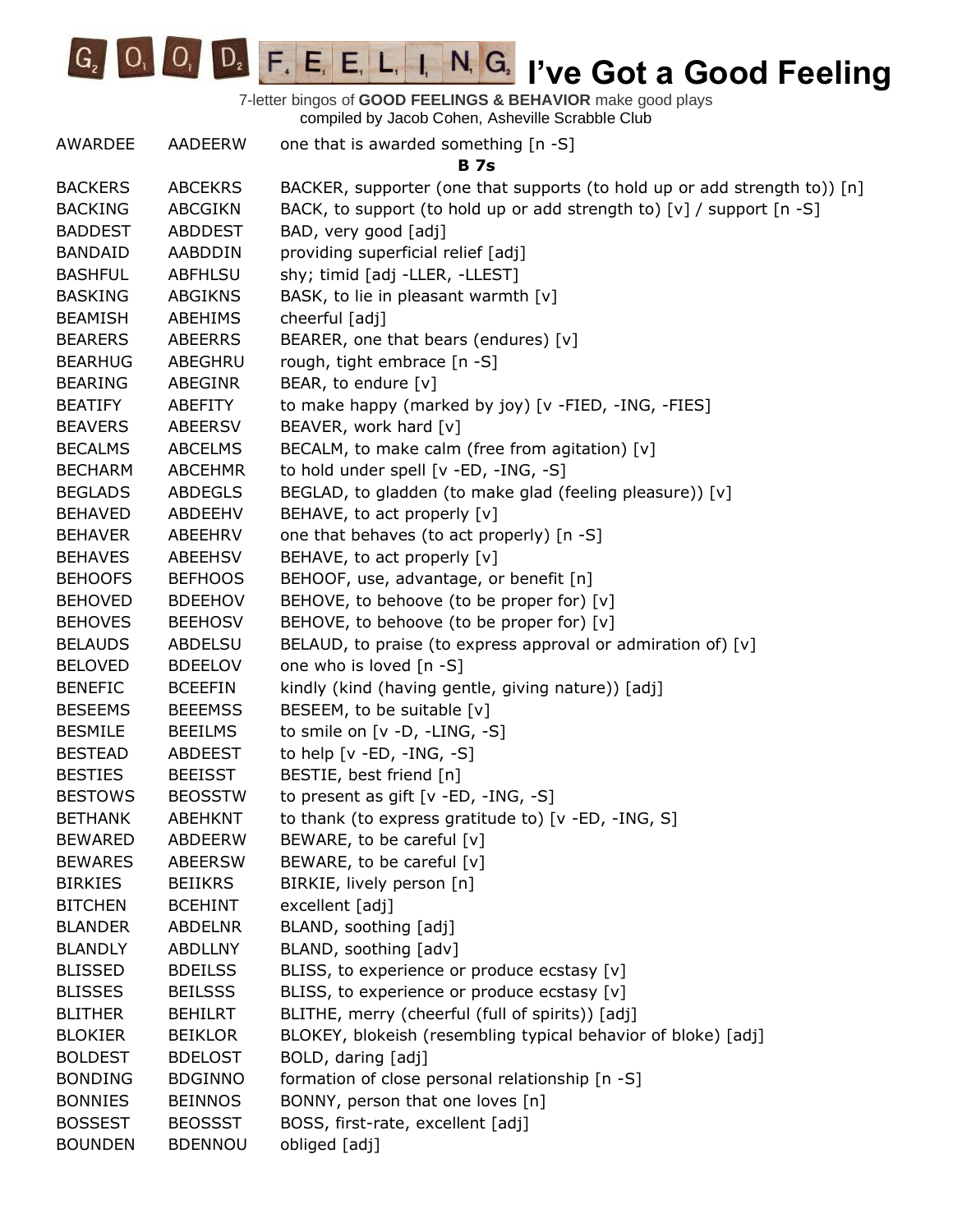

| <b>BRAVELY</b> | ABELRVY        | BRAVE, showing courage (quality that enables one to face danger fearlessly; spirit) [adv] |
|----------------|----------------|-------------------------------------------------------------------------------------------|
| <b>BRAVERS</b> | <b>ABERRSV</b> | BRAVER, one that braves (to face with courage) [n]                                        |
| <b>BRAVERY</b> | <b>ABERRVY</b> | courage (quality that enables one to face danger fearlessly; spirit) [n -RIES]            |
| <b>BRAVEST</b> | <b>ABERSTV</b> | BRAVE, showing courage [adj]                                                              |
| <b>BRAVING</b> | ABGINRV        | BRAVE, to face with courage [v]                                                           |
| <b>BRAVOED</b> | <b>ABDEORV</b> | BRAVO, to applaud by shouting "bravo" [v]                                                 |
| <b>BRAVOES</b> | <b>ABEORSV</b> | BRAVO, to applaud by shouting "bravo" [v]                                                 |
| <b>BRAVURA</b> | <b>AABRRUV</b> | fine musical technique [n -S, -RE]                                                        |
| <b>BRAVURE</b> | ABERRUV        | BRAVURA, fine musical technique [n]                                                       |
| <b>BRAWEST</b> | <b>ABERSTW</b> | BRAW, splendid [adj]                                                                      |
| <b>BRAWLIE</b> | ABEILRW        | splendidly [adv]                                                                          |
| <b>BULLIER</b> | <b>BEILLRU</b> | BULLY, wonderful [adj]                                                                    |
| <b>BURBLED</b> | <b>BBDELRU</b> | BURBLE, to speak quickly and excitedly [v]                                                |
| <b>BURBLER</b> | <b>BBELRRU</b> | one that burbles (to speak quickly and excitedly) [n -S]                                  |
| <b>BURBLES</b> | <b>BBELRSU</b> | BURBLE, to speak quickly and excitedly [v]                                                |
| <b>BUSHIDO</b> | <b>BDHIOSU</b> | code of samurai [n -S]                                                                    |
|                |                | <b>C</b> 7s                                                                               |
| CAIRNED        | <b>ACDEINR</b> | CAIRN, mound of stones set up as memorial [adj]                                           |
| <b>CALMEST</b> | <b>ACELMST</b> | CALM, free from agitation [adj]                                                           |
| <b>CALMING</b> | <b>ACGILMN</b> | CALM, to make calm [v]                                                                    |
| <b>CANDORS</b> | <b>ACDNORS</b> | CANDOR, frankness; sincerity [n]                                                          |
| <b>CANDOUR</b> | <b>ACDNORU</b> | candor (frankness; sincerity) [n -S]                                                      |
| <b>CANNIER</b> | <b>ACEINNR</b> | CANNY, prudent (having, showing, or exercising good judgment) [adj] / CANNIE, canny [adj] |
| <b>CANNILY</b> | <b>ACILNNY</b> | in canny (prudent (having, showing, or exercising good judgment)) manner [adv]            |
| <b>CAPABLE</b> | AABCELP        | having ability (quality of being able to do something) [adj -R, -EST]                     |
| <b>CAPABLY</b> | <b>AABCLPY</b> | CAPABLE, having ability (quality of being able to do something) [adv]                     |
| <b>CAPTAIN</b> | <b>AACINPT</b> | to lead or command [v -ED, -ING, -S]                                                      |
| <b>CAREFUL</b> | <b>ACEFLRU</b> | cautious (exercising prudence to avoid danger) [adj -LLER, -LLEST]                        |
| <b>CARINGS</b> | <b>ACGINRS</b> | CARING, work of looking after someone [n]                                                 |
| <b>CARITAS</b> | <b>AACIRST</b> | love for all people [n -ES]                                                               |
| CAROLED        | <b>ACDELOR</b> | CAROL, to sing joyously [v]                                                               |
| <b>CAROLER</b> | <b>ACELORR</b> | one that carols (to sing joyously) [n -S]                                                 |
| CAUTION        | <b>ACINOTU</b> | to warn (to make aware of impending or possible danger) [v -ED, -ING, -S]                 |
| <b>CHARIER</b> | <b>ACEHIRR</b> | CHARY, cautious (exercising prudence to avoid danger) [adj]                               |
| <b>CHARILY</b> | ACHILRY        | in chary (cautious (exercising prudence to avoid danger) manner [adv]                     |
| <b>CHARISM</b> | <b>ACHIMRS</b> | charisma (special magnetic appeal) [n -S]                                                 |
| <b>CHARITY</b> | <b>ACHIRTY</b> | something given to needy [n -TIES]                                                        |
| <b>CHARMED</b> | <b>ACDEHMR</b> | CHARM, to attract irresistibly [v]                                                        |
| <b>CHARMER</b> | <b>ACEHMRR</b> | one that charms (to attract irresistibly) [n -S]                                          |
| <b>CHEERED</b> | <b>CDEEEHR</b> | CHEER, to applaud with shouts of approval [v]                                             |
| <b>CHEERER</b> | <b>CEEEHRR</b> | one that cheers (to applaud with shouts of approval) [n -S]                               |
| <b>CHEERIO</b> | <b>CEEHIOR</b> | \ing (salutation) [n -S]                                                                  |
| <b>CHEERLY</b> | <b>CEEHLRY</b> | cheerily (in cheery (cheerful (full of spirits)) manner) [adv]                            |
| <b>CHEEROS</b> | <b>CEEHORS</b> | CHEERO, cheerio (greeting (salutation)) [n]                                               |
| <b>CHERISH</b> | <b>CEHHIRS</b> | to hold dear [v -ED, -ING, -S]                                                            |
| <b>CHILLAX</b> | <b>ACHILLX</b> | to calm down [v -ED, -ING, -ES]                                                           |
| <b>CHIRKER</b> | <b>CEHIKRR</b> | CHIRK, cheerful (full of spirits) [adj]                                                   |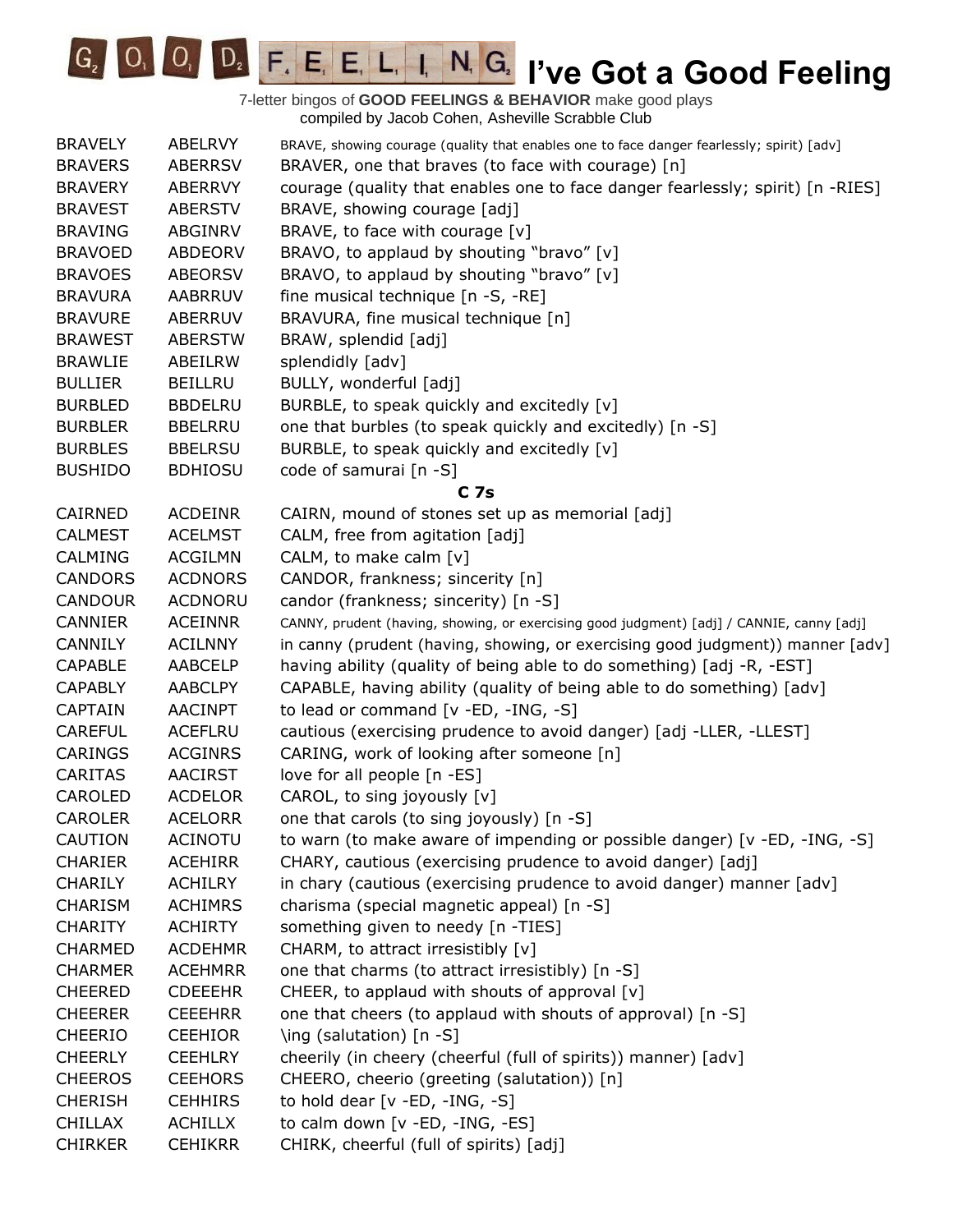G<sub>2</sub> O<sub>1</sub> O<sub>1</sub> D<sub>2</sub> F<sub>1</sub> E<sub>1</sub> E<sub>1</sub> L<sub>1</sub> I<sub>1</sub> N<sub>1</sub> G<sub>2</sub> I've Got a Good Feeling

| <b>CHOICER</b> | <b>CCEHIOR</b> | CHOICE, of fine quality [adj]                                                             |
|----------------|----------------|-------------------------------------------------------------------------------------------|
| <b>CHOICES</b> | <b>CCEHIOS</b> | CHOICE, one that is chosen [n]                                                            |
| <b>CHORTLE</b> | <b>CEHLORT</b> | to chuckle with glee [v -D, -LING, -S]                                                    |
| <b>CHUCKLE</b> | <b>CCEHKLU</b> | to laugh quietly [v -D, -LING, -S]                                                        |
| <b>CHUMMED</b> | CDEHMMU        | CHUM, to be close friends with someone [v]                                                |
| <b>CIVILLY</b> | <b>CIILLVY</b> | politely (showing consideration for others) [adv]                                         |
| <b>CIVISMS</b> | <b>CIIMSSV</b> | CIVISM, good citizenship [n]                                                              |
| <b>CLAQUER</b> | <b>ACELQRU</b> | claqueur (member of claque (group of hired applauders)) [n -S]                            |
| <b>CLAQUES</b> | <b>ACELQSU</b> | CLAQUE, group of hired applauders [n]                                                     |
| <b>CLASSIC</b> | <b>ACCILSS</b> | work of enduring excellence [n -S]                                                        |
| <b>CLEMENT</b> | <b>CEELMNT</b> | mercy [adj]                                                                               |
| <b>CLOWNED</b> | <b>CDELNOW</b> | CLOWN, to act like clown (humorous performer) [v]                                         |
| <b>CLUBBED</b> | <b>BBCDELU</b> | CLUB, to form club (organized group of persons) [v]                                       |
| <b>CLUBBER</b> | <b>BBCELRU</b> | member of club [n -S]                                                                     |
| <b>CLUBMAN</b> | ABCLMNU        | male member of club [n -MEN]                                                              |
| <b>COGENCY</b> | <b>CCEGNOY</b> | state of being cogent (convincing) [n -CIES]                                              |
| <b>COMFORT</b> | <b>CFMOORT</b> | to soothe in time of grief [v -ED, -ING, -S]                                              |
| <b>COMFORT</b> | <b>CFMOORT</b> | to soothe in time of grief [v -ED, -ING, -S]                                              |
| <b>COMICAL</b> | <b>ACCILMO</b> | funny (causing laughter or amusement) [adj]                                               |
| <b>COMMEND</b> | <b>CDEMMNO</b> | to praise (to express approval or admiration of) [v -ED, -ING, -S]                        |
| <b>COMPORT</b> | <b>CMOOPRT</b> | to conduct oneself in certain way [v -ED, -ING, -S]                                       |
| <b>CONCENT</b> | <b>CCENNOT</b> | harmony (agreement (act of agreeing)) [n -S]                                              |
| CONCORD        | <b>CCDNOOR</b> | state of agreement [n -S]                                                                 |
| <b>CONCURS</b> | <b>CCNORSU</b> | CONCUR, to agree [v]                                                                      |
| <b>CONDIGN</b> | CDGINNO        | deserved, appropriate [adj]                                                               |
| CONDOLE        | <b>CDELNOO</b> | to mourn (to feel or express grief or sorrow) [v -D, -LING, -S]                           |
| <b>CONDOMS</b> | <b>CDMNOOS</b> | CONDOM, prophylactic [n]                                                                  |
| CONDONE        | <b>CDENNOO</b> | to forgive or overlook [v -D, -NING, -S]                                                  |
| <b>CONDUCE</b> | CCDENOU        | to contribute to result [v -D, -CING, -S]                                                 |
| <b>CONDUCT</b> | <b>CCDNOTU</b> | to lead or guide [v -ED, -ING, -S]                                                        |
| <b>CONFERS</b> | <b>CEFNORS</b> | CONFER, to bestow [v]                                                                     |
| <b>CONFIDE</b> | <b>CDEFINO</b> | to reveal in trust or confidence [v -D, -DING, -S]                                        |
| <b>CONGEED</b> | <b>CDEEGNO</b> | CONGEE, to bow politely [v]                                                               |
| <b>CONGEES</b> | <b>CEEGNOS</b> | CONGEE, to bow politely [v]                                                               |
| <b>CONSENT</b> | <b>CENNOST</b> | to permit or approve [v -ED, -ING, -S]                                                    |
| <b>CONSOLE</b> | <b>CELNOOS</b> | to comfort (to soothe in time of grief) [v -D, -LING, -S]                                 |
| <b>CONTENT</b> | <b>CENNOTT</b> | to satisfy (to provide fully with what is desired, expected, or needed) [v -ED, -ING, -S] |
| <b>COQUETS</b> | <b>CEOQSTU</b> | COQUET, to flirt [v]                                                                      |
| <b>COSSETS</b> | <b>CEOSSST</b> | COSSET, to fondle (to caress (to touch lovingly)) [v]                                     |
| <b>COSYING</b> | <b>CGINOSY</b> | COSY, to cozy (to attempt to get on friendly terms) [v]                                   |
| <b>COTTONS</b> | <b>CNOOSTT</b> | COTTON, to take liking [v]                                                                |
| <b>COULDST</b> | CDLOSTU        | past 2 <sup>nd</sup> person singular of can (used as auxiliary to express ability) [v]    |
| <b>COUNSEL</b> | CELNOSU        | to advise (to give advice to) [v -LLED, -LED, -LLING, -LING, -S]                          |
| <b>COURAGE</b> | <b>ACEGORU</b> | quality that enables one to face danger fearlessly; spirit [n -S]                         |
| <b>COURTED</b> | CDEORTU        | COURT, to woo [v]                                                                         |
| <b>COURTER</b> | <b>CEORRTU</b> | one that courts (to woo) [n -S]                                                           |
| <b>COURTLY</b> | <b>CLORTUY</b> | stately (dignified) [adj -LIER, -LIEST]                                                   |
|                |                |                                                                                           |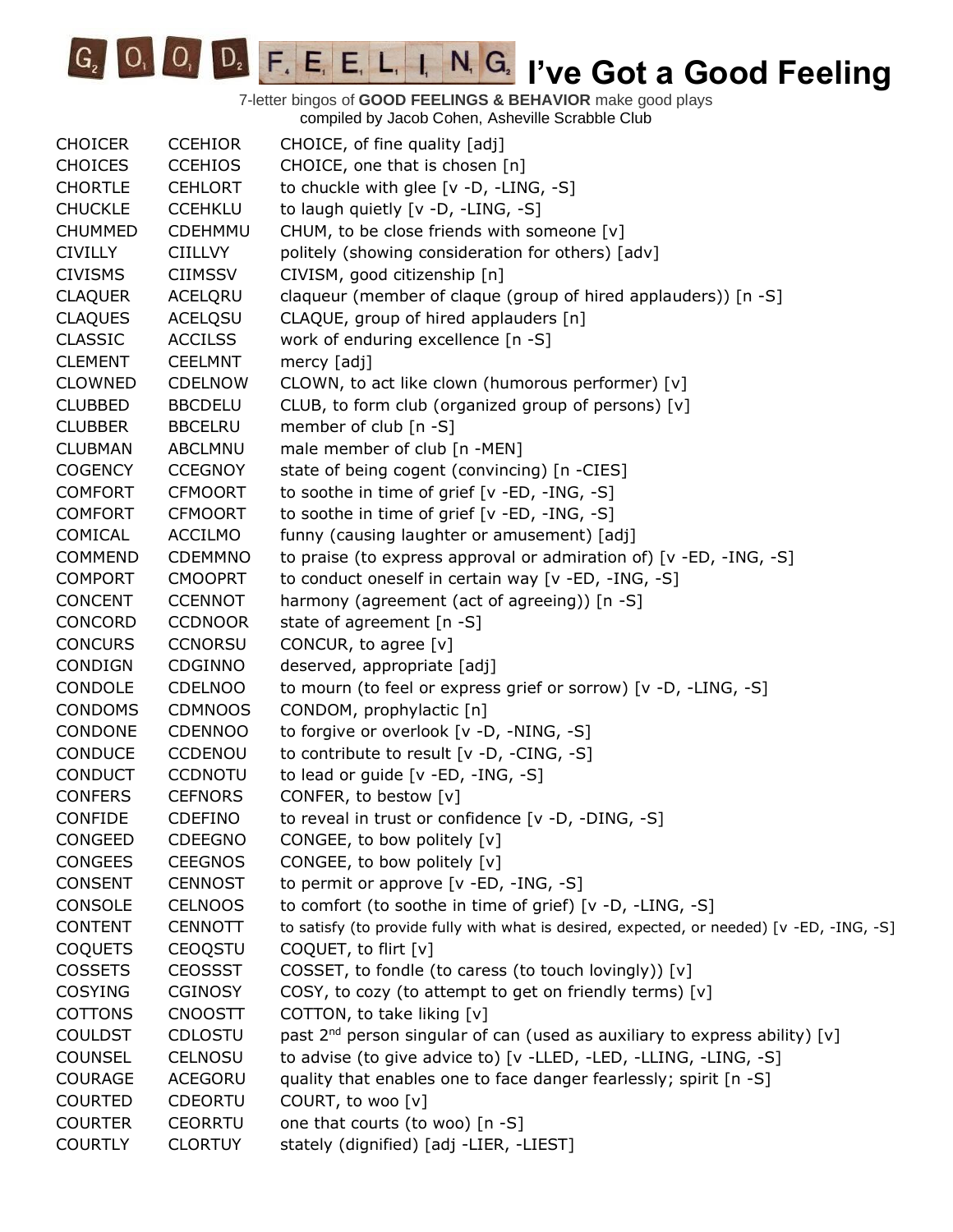**IC<sub>2</sub> IVE COODE FIGURE IN GRAVIT PLANCE COOPER GOOD Feeling** 

| <b>COUTHER</b> | <b>CEHORTU</b> | COUTH, sophisticated [adj]                                                                 |
|----------------|----------------|--------------------------------------------------------------------------------------------|
| <b>COUTHIE</b> | <b>CEHIOTU</b> | friendly (inclined to approve, help, or support) [adj -R, -ST]                             |
| <b>COVETED</b> | <b>CDEEOTV</b> | COVET, to desire greatly [v]                                                               |
| <b>COVETER</b> | <b>CEEORTV</b> | one that covets (to desire greatly) [n -S]                                                 |
| <b>COZYING</b> | CGINOYZ        | COZY, to attempt to get on friendly terms [v]                                              |
| <b>CRAVING</b> | <b>ACGINRV</b> | great desire [n -S] / CRAVE, to desire greatly [v]                                         |
| <b>CREDENT</b> | <b>CDEENRT</b> | believing [adj]                                                                            |
| <b>CREDITS</b> | <b>CDEIRST</b> | CREDIT, to accept as true $[v]$                                                            |
| <b>CREEDAL</b> | <b>ACDEELR</b> | CREED, statement of belief [adj]                                                           |
| <b>CUDDLED</b> | <b>CDDDELU</b> | CUDDLE, to hug tenderly [v]                                                                |
| <b>CUDDLER</b> | <b>CDDELRU</b> | one that cuddles (to hug tenderly) [n -S]                                                  |
| <b>CUDDLES</b> | CDDELSU        | CUDDLE, to hug tenderly [v]                                                                |
| <b>CUMSHAW</b> | <b>ACHMSUW</b> | gift [n -S]                                                                                |
| <b>CUNDUMS</b> | <b>CDMNSUU</b> | CUNDUM, condom (prophylactic) [n]                                                          |
| <b>CURABLE</b> | <b>ABCELRU</b> | capable of being cured [adj]                                                               |
| <b>CURABLY</b> | <b>ABCLRUY</b> | CURABLE, capable of being cured [adv]                                                      |
| <b>CURIOUS</b> | <b>CIORSUU</b> | eager for information [adj -ER, -EST]                                                      |
| <b>CURRING</b> | <b>CGINRRU</b> | CURR, to purr (to utter low, vibrant sound) [v]                                            |
| <b>CURTSEY</b> | <b>CERSTUY</b> | to curtsy (to bow politely) [v -ED, -ING, -S]                                              |
| <b>CYNICAL</b> | <b>ACCILNY</b> | distrusting motives of others [adj]                                                        |
|                |                | <b>D</b> 7s                                                                                |
| <b>DANDIER</b> | <b>ADDEINR</b> | DANDY, fine, excellent [adj]                                                               |
| <b>DANDLER</b> | <b>ADDELNR</b> | one that dandles (to fondle (to caress)) [n -S]                                            |
| <b>DANDLES</b> | <b>ADDELNS</b> | DANDLE, to fondle (to caress (to touch lovingly)) [v]                                      |
| <b>DAREFUL</b> | ADEFLRU        | brave (showing courage) [adj]                                                              |
| <b>DARINGS</b> | <b>ADGINRS</b> | DARING, bravery (courage (quality that enables one to face danger fearlessly; spirit)) [n] |
| <b>DARLING</b> | <b>ADGILNR</b> | much-loved person [n -S]                                                                   |
| <b>DAUTING</b> | ADGINTU        | DAUT, to fondle (to caress (to touch lovingly)) [v]                                        |
| <b>DAWTING</b> | <b>ADGINTW</b> | DAWT, to daut (to fondle (to caress (to touch lovingly))) [v]                              |
| <b>DEAREST</b> | <b>ADEERST</b> | DEAR, greatly loved [adj] / much-loved person [n -S]                                       |
| <b>DEARIES</b> | <b>ADEEIRS</b> | DEARY, darling (much-loved person) [n] / DEARIE, deary (darling (much-loved person)) [n]   |
| <b>DECENCY</b> | <b>CCDEENY</b> | state of being decent (conforming to recognized standards of propriety [n -CIES)           |
| <b>DECORUM</b> | CDEMORU        | conformity to social conventions [n -S]                                                    |
| <b>DEEDIER</b> | <b>DDEEEIR</b> | DEEDY, industrious [adj]                                                                   |
| <b>DEFFEST</b> | <b>DEEFFST</b> | DEF, excellent [adj]                                                                       |
| <b>DEGUSTS</b> | <b>DEGSSTU</b> | DEGUST, to taste with pleasure [v]                                                         |
| <b>DELIGHT</b> | <b>DEGHILT</b> | to give great pleasure to [v -ED, -ING, -S]                                                |
| <b>DEMURER</b> | <b>DEEMRRU</b> | DEMURE, shy and modest [adj]                                                               |
| <b>DEPENDS</b> | <b>DDEENPS</b> | DEPEND, to rely (to place trust or confidence) [v]                                         |
| <b>DESERVE</b> | <b>DEEERSV</b> | to be entitled to or worthy of $[v -D, -VING, -S]$                                         |
| <b>DESIRED</b> | <b>DDEEIRS</b> | DESIRE, to wish for [v]                                                                    |
| <b>DESIRER</b> | <b>DEEIRRS</b> | one that desires (to wish for) [n -S]                                                      |
| <b>DESIRES</b> | <b>DEEIRSS</b> | DESIRE, to wish for [v]                                                                    |
| <b>DETENTE</b> | <b>DEEENTT</b> | easing of international tension [n -S]                                                     |
| <b>DEVOIRS</b> | <b>DEIORSV</b> | DEVOIR, act of civility or respect [n]                                                     |
| <b>DEVOTED</b> | <b>DDEEOTV</b> | DEVOTE, to give oneself wholly to [v]                                                      |
| <b>DEVOTEE</b> | <b>DEEEOTV</b> | ardent follower or supporter [n -S]                                                        |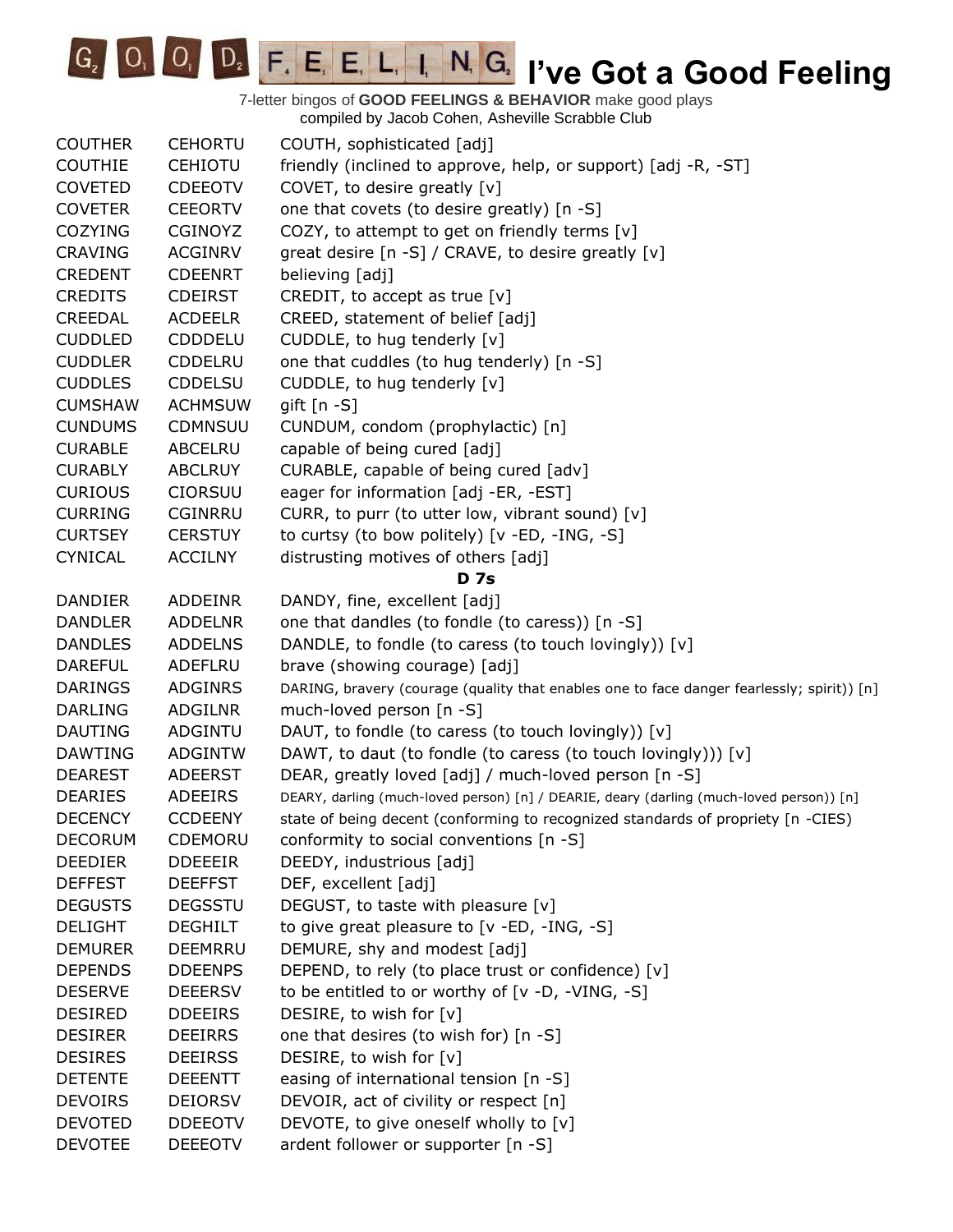**IC<sub>2</sub> IVE COODE F. E. E. L. I. N. G. I've Got a Good Feeling** 

| <b>DEVOTES</b> | <b>DEEOSTV</b> | DEVOTE, to give oneself wholly to [v]                                         |
|----------------|----------------|-------------------------------------------------------------------------------|
| <b>DHARMAS</b> | <b>AADHMRS</b> | DHARMA, conformity to Hindu law [n]                                           |
| <b>DHARNAS</b> | <b>AADHNRS</b> | DHARNA, form of protest in India [n]                                          |
| <b>DHURNAS</b> | <b>AADHNRS</b> | DHURNA, dharna (form of protest in India) [n]                                 |
| <b>DIDDUMS</b> | <b>DDDIMSU</b> | used to express sympathy to child [interj]                                    |
| <b>DIEHARD</b> | ADDEHIR        | stubborn person [n -S]                                                        |
| <b>DIGNIFY</b> | <b>DFGIINY</b> | to add dignity (stateliness and nobility of manner) to [v -FIED, -ING, -FIES] |
| <b>DIGNITY</b> | <b>DGIINTY</b> | stateliness and nobility of manner [n -TIES]                                  |
| <b>DILDOES</b> | <b>DDEILOS</b> | DILDO, object used as penis substitute [n]                                    |
| <b>DISHIER</b> | <b>DEHIIRS</b> | DISHY, attractive [adj]                                                       |
| <b>DISPORT</b> | <b>DIOPRST</b> | to amuse oneself [v -ED, -ING, -S]                                            |
| <b>DONATED</b> | ADDENOT        | DONATE, to contribute [v]                                                     |
| <b>DONATES</b> | <b>ADENOST</b> | DONATE, to contribute [v]                                                     |
| <b>DONATOR</b> | <b>ADNOORT</b> | donor (one that donates (to contribute)) [n -S]                               |
| <b>DOUGHTY</b> | <b>DGHOTUY</b> | courageous [adj -TIER, -TIEST]                                                |
| <b>DROLLED</b> | <b>DDELLOR</b> | DROLL, to jest (to joke (to say something amusing)) [v]                       |
| <b>DROLLER</b> | <b>DELLORR</b> | DROLL, comical (funny (causing laughter or amusement)) [adj]                  |
| <b>DUCKIER</b> | <b>CDEIKRU</b> | DUCKY, excellent [adj]                                                        |
| <b>DUCKIES</b> | <b>CDEIKSU</b> | DUCKY, darling (much-loved person) [n]                                        |
| <b>DUENDES</b> | <b>DDEENSU</b> | DUENDE, charisma (special magnetic appeal) [n]                                |
| <b>DUTEOUS</b> | <b>DEOSTUU</b> | dutiful, obedient [adj]                                                       |
| <b>DUTIFUL</b> | <b>DFILTUU</b> | obedient [adj]                                                                |
|                |                | <b>E</b> 7s                                                                   |
| <b>EAGERER</b> | <b>AEEEGRR</b> | EAGER, impatiently longing [adj]                                              |
| <b>EAGERLY</b> | <b>AEEGLRY</b> | EAGER, impatiently longing [adv]                                              |
| <b>EARNING</b> | AEGINNR        | EARN, to gain or deserve for one's labor or service [v]                       |
| <b>EASEFUL</b> | <b>AEEFLSU</b> | restful (tranquil (free from disturbance)) [adj]                              |
| <b>EASIEST</b> | <b>AEEISST</b> | EASY, not difficult [adj]                                                     |
| <b>EIRENIC</b> | <b>CEEIINR</b> | irenic (peaceful in purpose) [adj]                                            |
| <b>ELATING</b> | <b>AEGILNT</b> | ELATE, to raise spirits of [v]                                                |
| <b>ELATION</b> | <b>AEILNOT</b> | feeling of great joy [n -S]                                                   |
| <b>ELYSIAN</b> | <b>AEILNSY</b> | delightful [adj]                                                              |
| <b>EMOTING</b> | <b>EGIMNOT</b> | EMOTE, to express emotion in exaggerated manner $[v]$                         |
| <b>EMOTION</b> | <b>EIMNOOT</b> | affective state of consciousness [n -S]                                       |
| <b>EMOTIVE</b> | <b>EEIMOTV</b> | pertaining to emotion (affective state of consciousness) [adj]                |
| <b>EMPATHY</b> | <b>AEHMPTY</b> | imaginative identification with another's thoughts and feelings [n -HIES]     |
| <b>ENAMORS</b> | <b>AEMNORS</b> | ENAMOR, to inspire with love [v]                                              |
| <b>ENAMOUR</b> | AEMNORU        | to enamor (to inspire with love) [v -ED, -ING, -S]                            |
| <b>ENCHANT</b> | <b>ACEHNNT</b> | to delight (to give great pleasure to) [v -ED, -ING, -S]                      |
| <b>ENDEARS</b> | <b>ADEENRS</b> | ENDEAR, to make dear or beloved $[v]$                                         |
| <b>ENDUING</b> | DEGINNU        | ENDUE, to provide with some quality or gift $[v]$                             |
| <b>ENJOYED</b> | <b>DEEJNOY</b> | ENJOY, to receive pleasure from [v]                                           |
| <b>ENJOYER</b> | <b>EEJNORY</b> | one that enjoys (to receive pleasure from) [n -S]                             |
| <b>ENNOBLE</b> | <b>BEELNNO</b> | to make noble (possessing qualities pf excellence) [v -D, -LING, -S]          |
| <b>ENTENTE</b> | EEENNTT        | agreement between nations [n -S]                                              |
| <b>ENTHRAL</b> |                |                                                                               |
|                | <b>AEHLNRT</b> | to enthrall (to charm (to attract irresistibly)) [v -LLED, -LLING, -S]        |
| <b>ENTHUSE</b> | <b>EEHNSTU</b> | to show enthusiasm [v -D, -SING, -S]                                          |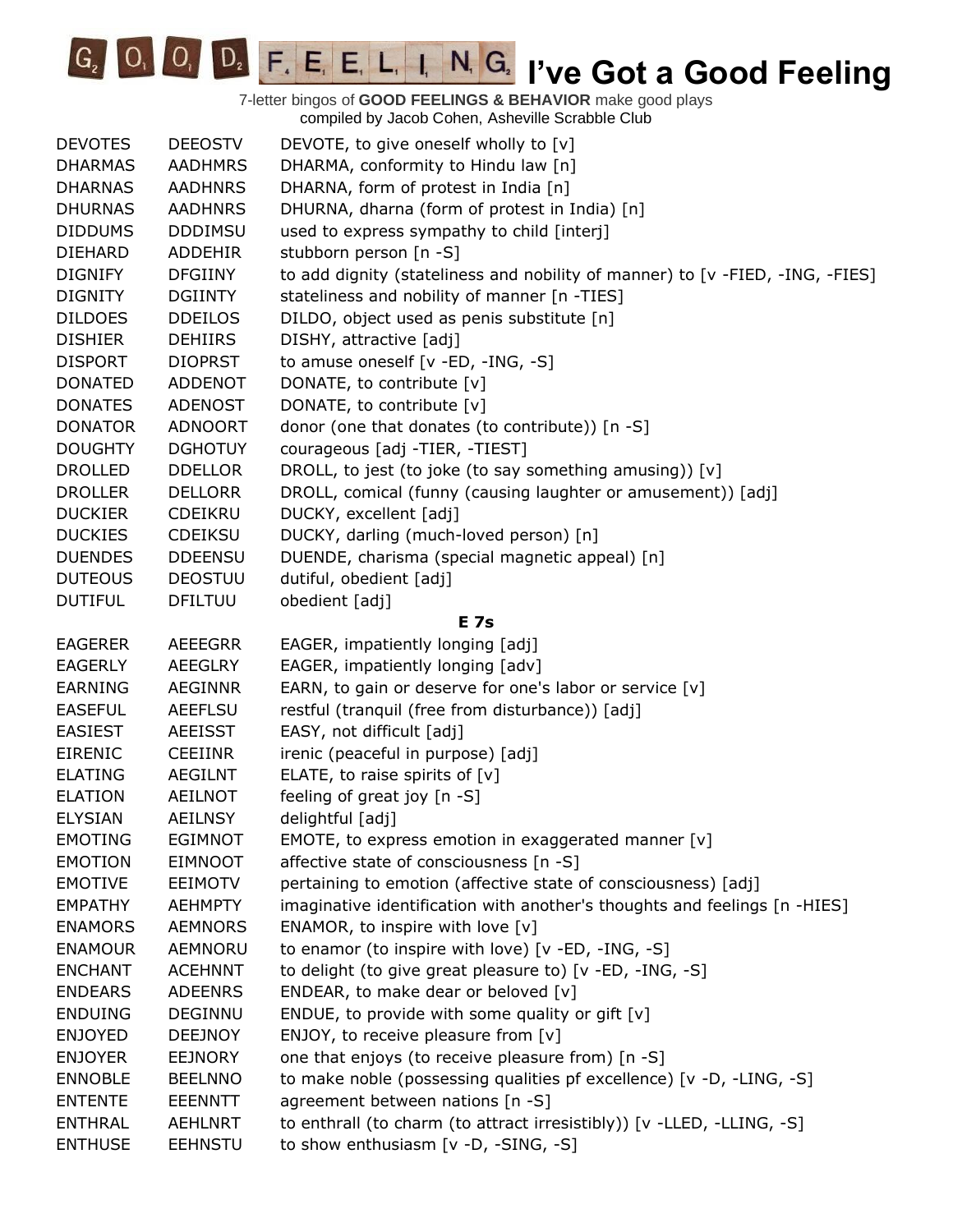G<sub>2</sub> O<sub>1</sub> O<sub>1</sub> D<sub>2</sub> F<sub>1</sub> E<sub>1</sub> E<sub>1</sub> L<sub>1</sub> I<sub>1</sub> N<sub>1</sub> G<sub>2</sub> I've Got a Good Feeling

| <b>ENTICED</b> | <b>CDEEINT</b> | ENTICE, to allure (to attract with something desirable) [v]               |
|----------------|----------------|---------------------------------------------------------------------------|
| <b>ENTICER</b> | <b>CEEINRT</b> | one that entices (to allure (to attract with something desirable)) [n -S] |
| <b>ENTICES</b> | <b>CEEINST</b> | ENTICE, to allure (to attract with something desirable) [v]               |
| <b>ENTREAT</b> | <b>AEENRTT</b> | to ask for earnestly [v -ED, -ING, -S]                                    |
| <b>ENTRUST</b> | <b>ENRSTTU</b> | to give over for safekeeping [v -ED, -ING, -S]                            |
| <b>EROTICA</b> | <b>ACEIORT</b> | literature or art dealing with sexual love [n -S]                         |
| <b>EROTISM</b> | <b>EIMORST</b> | sexual excitement [n -S]                                                  |
| <b>ESCOTED</b> | <b>CDEEOST</b> | ESCOT, to provide support for [v]                                         |
| <b>ESPRITS</b> | <b>EIPRSST</b> | ESPRIT, spirit [n]                                                        |
| <b>ESSAYED</b> | <b>ADEESSY</b> | ESSAY, to try [v]                                                         |
| <b>ESSAYER</b> | <b>AEERSSY</b> | one that essays (to try) [n -S]                                           |
| <b>ESTEEMS</b> | <b>EEEMSST</b> | ESTEEM, to have high opinion of [v]                                       |
| <b>ETHOSES</b> | <b>EEHOSST</b> | ETHOS, fundamental character of culture [n]                               |
| <b>EUDEMON</b> | <b>DEEMNOU</b> | good spirit [n -S]                                                        |
| <b>EUPHONY</b> | <b>EHNOPUY</b> | pleasant sound [n -NIES]                                                  |
| <b>EVADERS</b> | <b>ADEERSV</b> | EVADER, one that evades (to escape or avoid by cleverness or deceit) [n]  |
| <b>EVADING</b> | ADEGINV        | EVADE, to escape or avoid by cleverness or deceit [v]                     |
| <b>EVASION</b> | AEINOSV        | act of evading (to escape or avoid by cleverness or deceit) [n]           |
| <b>EVASIVE</b> | <b>AEEISVV</b> | tending to evade (to escape or avoid by cleverness or deceit) [adj]       |
| <b>EXCITED</b> | <b>CDEEITX</b> | EXCITE, to arouse emotions of $[v]$                                       |
| <b>EXCITER</b> | <b>CEEIRTX</b> | one that excites (to arouse emotions of) [n -S]                           |
| <b>EXCITES</b> | <b>CEEISTX</b> | EXCITE, to arouse emotions of $[v]$                                       |
| <b>EXCITOR</b> | <b>CEIORTX</b> | exciter (one that excites (to arouse emotions of)) [n -S]                 |
| <b>EXCLAIM</b> | <b>ACEILMX</b> | to cry out suddenly [v -ED, -ING, -S]                                     |
| <b>EXCUSED</b> | <b>CDEESUX</b> | to apologize for [v]                                                      |
| <b>EXCUSER</b> | <b>CEERSUX</b> | one that excuses (to apologize for) [n -S]                                |
| <b>EXCUSES</b> | <b>CEESSUX</b> | to apologize for [v]                                                      |
| <b>EXOTICA</b> | <b>ACEIOTX</b> | things excitingly different or unusual [n]                                |
| <b>EXPECTS</b> | <b>CEEPSTX</b> | EXPECT, to anticipate [v]                                                 |
| <b>EXPERTS</b> | <b>EEPRSTX</b> | EXPERT, to serve as authority $[v]$                                       |
| <b>EXPIATE</b> | <b>AEEIPTX</b> | to atone for [v -D, -TING, -S]                                            |
| <b>EXULTED</b> | <b>DEELTUX</b> | EXULT, to rejoice greatly [v]                                             |
| <b>EYESOME</b> | <b>EEEMOSY</b> | pleasant to look at [adj]                                                 |
|                |                | F 7s                                                                      |
| <b>FABBEST</b> | <b>ABBEFST</b> | FAB, fabulous (almost unbelievable) [adj]                                 |
| <b>FADGING</b> | <b>ADFGGIN</b> | FADGE, to succeed (to accomplish something desired or intended) [v]       |
| <b>FADLIKE</b> | <b>ADEFIKL</b> | resembling fad (practice or interest that enjoys brief popularity) [adj]  |
| <b>FAINEST</b> | <b>AEFINST</b> | FAIN, glad (feeling pleasure) [adj]                                       |
| <b>FAIRISH</b> | <b>AFHIIRS</b> | moderately good [adj]                                                     |
| <b>FAITHED</b> | <b>ADEFHIT</b> | FAITH, to believe or trust [v]                                            |
| <b>FANATIC</b> | <b>AACFINT</b> | zealot (one who is zealous) [n -S]                                        |
| <b>FANBOYS</b> | <b>ABFNOSY</b> | FANBOY, male who is enthusiastic devotee of something [n]                 |
| <b>FANCIED</b> | <b>ACDEFIN</b> | FANCY, to take liking to [v]                                              |
| <b>FANCIER</b> | <b>ACEFINR</b> | one that has special liking for something [n -S]                          |
| <b>FANCIES</b> | <b>ACEFINS</b> | FANCY, to take liking to $[v]$                                            |
| <b>FANDOMS</b> | <b>ADFMNOS</b> | FANDOM, aggregate of enthusiastic devotees [n]                            |
| <b>FANFICS</b> | <b>ACFFINS</b> | FANFIC, fiction written by fans of admired work [n]                       |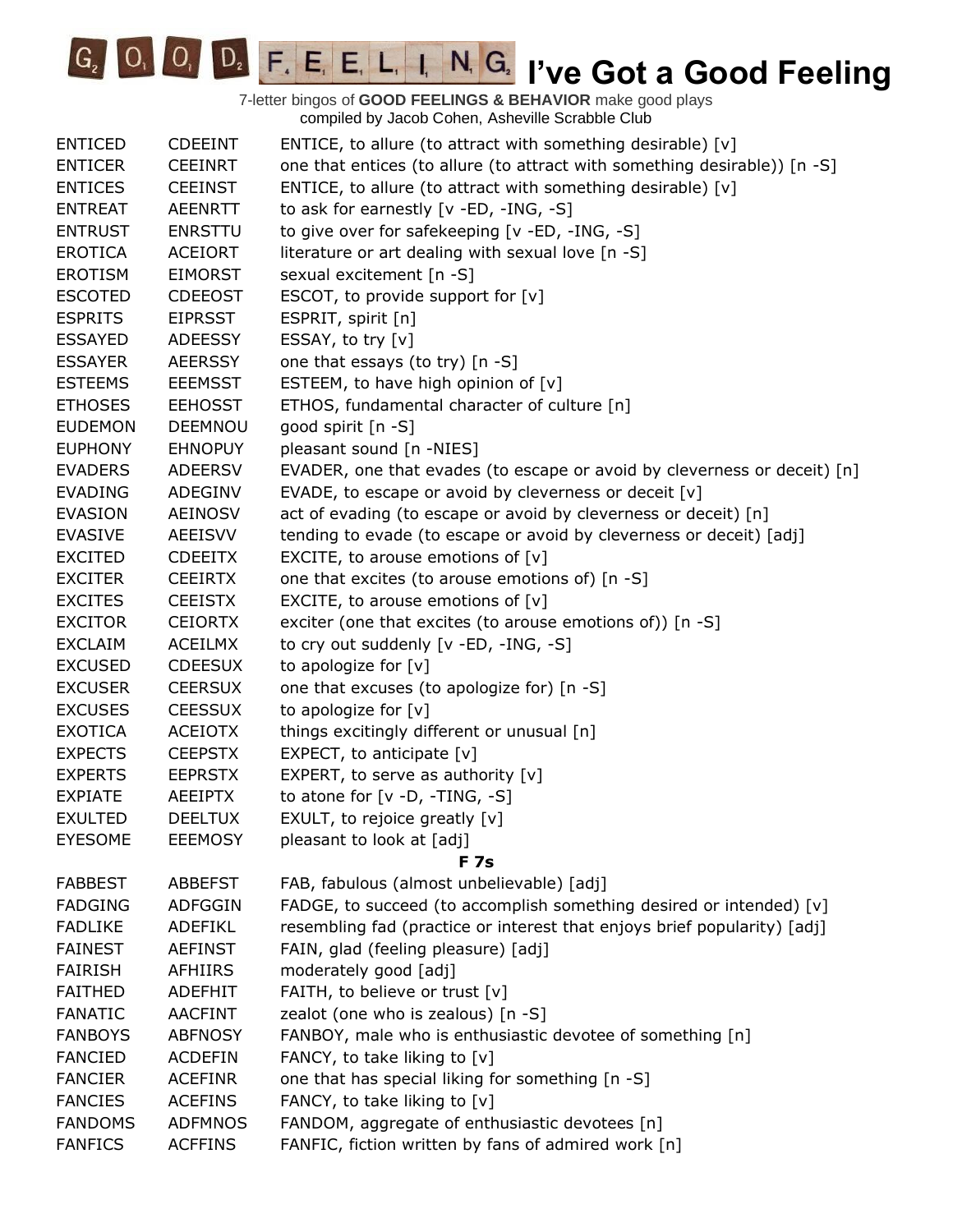

| <b>FANGIRL</b> | <b>AFGILNR</b> | female who is enthusiastic devotee of something [n -S]                   |
|----------------|----------------|--------------------------------------------------------------------------|
| <b>FANZINE</b> | AEFINNZ        | magazine written by and for enthusiastic devotees [n -S]                 |
| <b>FARCEUR</b> | ACEFRRU        | joker (one that jokes (to say something amusing)) [n -S]                 |
| <b>FAVORED</b> | <b>ADEFORV</b> | FAVOR, regard with approval [v]                                          |
| <b>FAVORER</b> | <b>AEFORRV</b> | one that favors (to regard with approval) [n -S]                         |
| <b>FAVOURS</b> | <b>AFORSUV</b> | FAVOUR, favor (to regard with approval) [v]                              |
| <b>FESTIVE</b> | <b>EEFISTV</b> | of or befitting festival [adj]                                           |
| <b>FIESTAS</b> | <b>AEFISST</b> | FIESTA, festival (day or time of celebration) [n]                        |
| <b>FINESSE</b> | <b>EEFINSS</b> | to bring about by adroit maneuvering [v -D, -SSING, -S]                  |
| <b>FITNESS</b> | <b>EFINSST</b> | state of being fit (healthy (having good health)) [n -ES]                |
| <b>FITTEST</b> | <b>EFISTTT</b> | FIT, healthy (having good health) [adj]                                  |
| <b>FLATTER</b> | <b>AEFLRTT</b> | to praise excessively [v -ED, -ING, -S]                                  |
| <b>FLOREAT</b> | <b>AEFLORT</b> | to express desire that someone may flourish [v -ED, -ING, -S]            |
| <b>FONDEST</b> | <b>DEFNOST</b> | FOND, having affection [adj]                                             |
| <b>FONDING</b> | <b>DFGINNO</b> | FOND, to display affection [v]                                           |
| <b>FONDLED</b> | <b>DDEFLNO</b> | FONDLE, to caress (to touch lovingly) [v]                                |
| <b>FONDLER</b> | <b>DEFLNOR</b> | one that fondles (to caress (to touch lovingly)) [n -S]                  |
| <b>FONDLES</b> | <b>DEFLNOS</b> | FONDLE, to caress (to touch lovingly) [v]                                |
| <b>FOODIES</b> | <b>DEFIOOS</b> | FOODIE, enthusiast of foods and their preparation [n]                    |
| <b>FORBEAR</b> | <b>ABEFORR</b> | to refrain from [v -BORE, BARE, BORNE, -ING, -S]                         |
| <b>FORMFUL</b> | <b>FFLMORU</b> | exhibiting good form [adj]                                               |
| <b>FOSTERS</b> | <b>EFORSST</b> | FOSTER, to promote growth of [v]                                         |
| <b>FOXIEST</b> | <b>EFIOSTX</b> | FOXY, crafty [adj]                                                       |
| <b>FRANKER</b> | <b>AEFKNRR</b> | FRANK, honest and unreserved in speech [adj]                             |
| <b>FRANKLY</b> | <b>AFKLNRY</b> | in frank (honest and unreserved in speech) manner [adv]                  |
| <b>FRANTIC</b> | <b>ACFINRT</b> | wildly excited [adj]                                                     |
| <b>FREEDOM</b> | <b>DEEFMOR</b> | state of being free (not subject to restriction or control) [n -S]       |
| <b>FUNFAIR</b> | AFFINRU        | amusement park [n -S]                                                    |
| <b>FUNNEST</b> | <b>EFNNSTU</b> | FUN, providing enjoyment [adj]                                           |
| <b>FUNNIER</b> | EFINNRU        | FUNNY, causing laughter or amusement [adj]                               |
| <b>FUNNIES</b> | <b>EFINNSU</b> | FUNNY, comic strip [n]                                                   |
| <b>FUNNILY</b> | <b>FILNNUY</b> | FUNNY, causing laughter or amusement [adv]                               |
|                |                | G 7s                                                                     |
| <b>GABFEST</b> | <b>ABEFGST</b> | informal gathering for general talk [n -S]                               |
| <b>GALLANT</b> | AAGLLNT        | to coyrt woman [v -ED, -ING, -S]                                         |
| <b>GAMIEST</b> | <b>AEGIMST</b> | GAMY, plucky (brave and spirited) [adj] / GAMEY, gamy [adj]              |
| <b>GAMMING</b> | AGGIMMN        | GAM, to visit socially [v]                                               |
| <b>GASHEST</b> | <b>AEGHSST</b> | GASH, knowing (astute (shrewd (having keen insight))) [adj]              |
| <b>GAUDIES</b> | ADEGISU        | GAUDY, festival (day or time of celebration) [n]                         |
| <b>GAYNESS</b> | <b>AEGNSSY</b> | state of being gay (1. merry 2. homosexual) [n -ES]                      |
| <b>GENTEEL</b> | <b>EEEGLNT</b> | well-bred or refined [adj -ER, -EST]                                     |
| <b>GENTLED</b> | <b>DEEGLNT</b> | GENTLE, to tame (to make tame) [v]                                       |
| <b>GENTLER</b> | <b>EEGLNRT</b> | GENTLE, mild (not harsh or rough) [adj]                                  |
| <b>GENTLES</b> | <b>EEGLNST</b> | GENTLE, to tame (to make tame) [v]                                       |
| <b>GIFTEES</b> | <b>EEFGIST</b> | GIFTEE, one that receives gift (something given without charge) [n]      |
| <b>GIFTING</b> | <b>FGGIINT</b> | GIFT, to present with gift (something given without charge) [v] / [n -S] |
| <b>GIGGLED</b> | <b>DEGGGIL</b> | GIGGLE, to laugh in silly manner [v]                                     |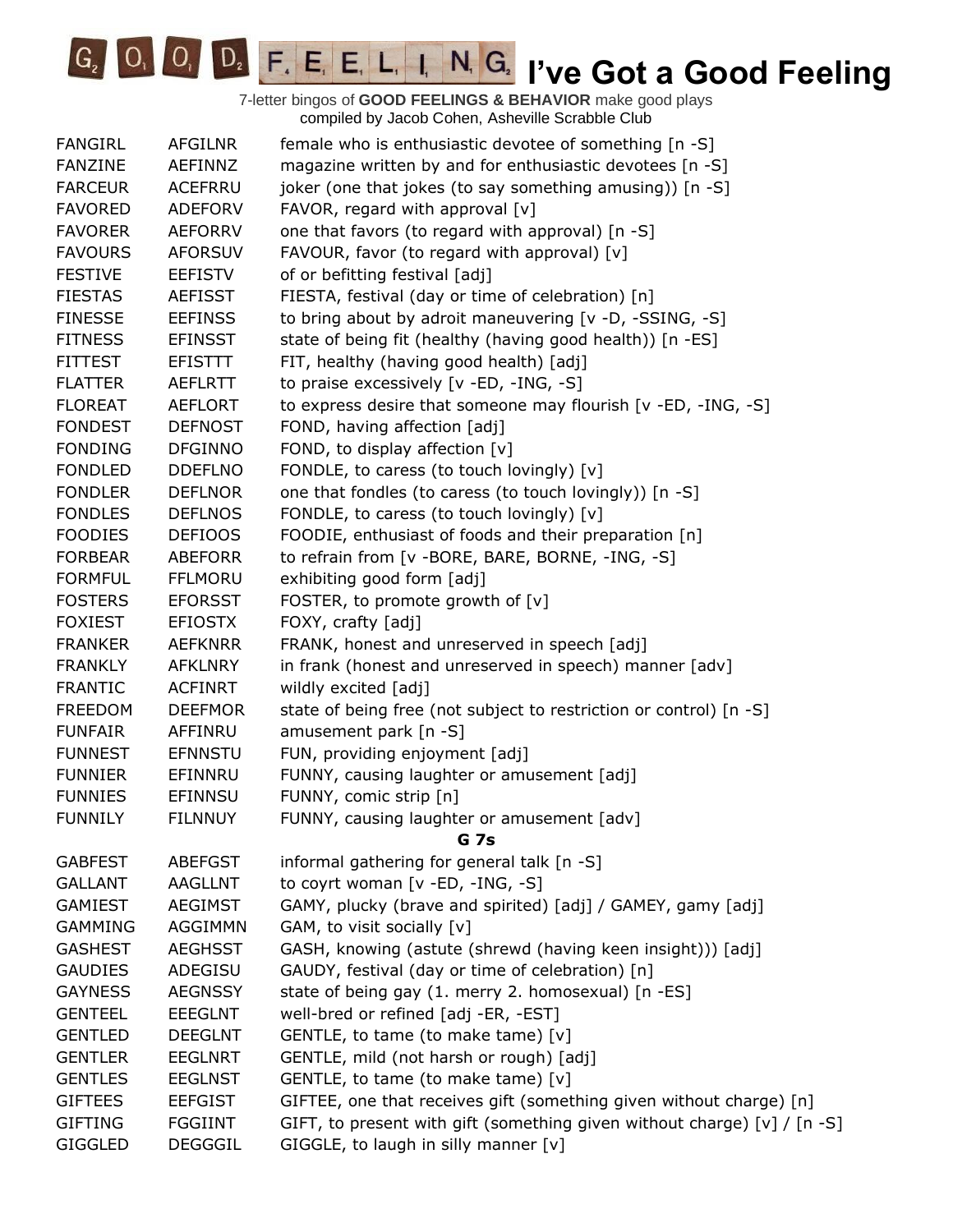**IC<sub>2</sub> IVE COODE F. E. E. L. I. N. G. I've Got a Good Feeling** 

| <b>GIGGLER</b> | <b>EGGGILR</b> | one that giggles (to laugh in silly manner) [n -S]                                                           |
|----------------|----------------|--------------------------------------------------------------------------------------------------------------|
| <b>GIGGLES</b> | <b>EGGGILS</b> | GIGGLE, to laugh in silly manner $[v]$                                                                       |
| <b>GLADDED</b> | ADDDEGL        | GLAD, to gladden (to make glad) [v]                                                                          |
| <b>GLADDEN</b> | <b>ADDEGLN</b> | to make glad (feeling pleasure) [v -ED, -ING, -S]                                                            |
| <b>GLADDER</b> | <b>ADDEGLR</b> | GLAD, feeling pleasure [adj]                                                                                 |
| <b>GLAMMED</b> | ADEGLMM        | GLAM, to make oneself look alluringly attractive [v]                                                         |
| <b>GLAMORS</b> | <b>AGLMORS</b> | GLAMOR, alluring attractiveness [n]                                                                          |
| <b>GLEEFUL</b> | <b>EEFGLLU</b> | merry (cheerful (full of spirits)) [adj]                                                                     |
| <b>GLEEMAN</b> | <b>AEEGLMN</b> | minstrel (medieval musician) [n -MEN]                                                                        |
| <b>GLORIED</b> | <b>DEGILOR</b> | GLORY, to rejoice proudly [v]                                                                                |
| <b>GLORIES</b> | <b>EGILORS</b> | GLORY, to rejoice proudly [v]                                                                                |
| <b>GLORIFY</b> | FGILORY        | to bestow honor or praise upon [v -FIED, -ING, -FIES]                                                        |
| <b>GODSEND</b> | <b>DDEGNOS</b> | unexpected boon [n -S]                                                                                       |
| <b>GOODBYE</b> | <b>BDEGOOY</b> | concluding remark or gesture at parting [n -S]                                                               |
| <b>GOODBYS</b> | <b>BDGOOSY</b> | GOODBY, goodbye (concluding remark or gesture at parting) [n]                                                |
| <b>GOODISH</b> | <b>DGHIOOS</b> | somewhat good [adj]                                                                                          |
| <b>GORMAND</b> | <b>ADGMNOR</b> | gourmand (one who loves to eat) [n -S]                                                                       |
| <b>GRANTED</b> | <b>ADEGNRT</b> | GRANT, to bestow upon [v]                                                                                    |
| <b>GRANTEE</b> | AEEGNRT        | one to whom something is granted (to bestow upon) [n -S]                                                     |
| <b>GRANTER</b> | AEGNRRT        | one that grants (to bestow upon) [n -S]                                                                      |
| <b>GRANTOR</b> | <b>AGNORRT</b> | granter (one that grants (to bestow upon) [n -S]                                                             |
| <b>GRATIFY</b> | AFGIRTY        | to satisfy (to provide fully with what is desired, expected, or needed) [v -FIED, -ING, -FIES]               |
| <b>GRAWLIX</b> | AGILRWX        | euphemistic symbolic typography [n -ES]                                                                      |
| <b>GREEING</b> | <b>EEGGINR</b> | GREE, to agree [v]                                                                                           |
| <b>GREETED</b> | <b>DEEEGRT</b> | GREET, to address in friendly and courteous way [v]                                                          |
| <b>GREETER</b> | <b>EEEGRRT</b> | one that greets (to address in friendly and courteous way) [n -S]                                            |
| <b>GRINNER</b> | <b>EGINNRR</b> | one that grins (to smile broadly) [n -S]                                                                     |
| <b>GRUNTLE</b> | <b>EGLNRTU</b> | to put in good humor [v -D, -LING, -S]                                                                       |
| <b>GRUSHIE</b> | <b>EGHIRSU</b> | thriving [adj]                                                                                               |
| <b>GUARDED</b> | ADDEGRU        | GUARD, to protect (to keep from harm, attack, or injury) [v]                                                 |
| <b>GUARDER</b> | ADEGRRU        | one that guards (to protect (to keep from harm, attack, or injury)) [n -S]                                   |
| <b>GUERDON</b> | <b>DEGNORU</b> | to reward $[v - ED, -ING, -S]$                                                                               |
| <b>GUFFAWS</b> | <b>AFFGSUW</b> | GUFFAW, to laugh loudly [v]                                                                                  |
| <b>GUSTOES</b> | <b>EGOSSTU</b> | GUSTO, vigorous enjoyment [n]                                                                                |
| <b>GUTSIER</b> | <b>EGIRSTU</b> | GUTSY, brave (showing courage) [adj]                                                                         |
| <b>GUTSILY</b> | <b>GILSTUY</b> | in gutsy (brave (showing courage (quality that enables one to face danger fearlessly; spirit))) manner [adv] |
| <b>GUTTIER</b> | EGIRTTU        | GUTTY, marked by courage [adj]                                                                               |
|                |                | H 7s                                                                                                         |
| <b>HAILING</b> | <b>AGHIILN</b> | HAIL, to welcome [v]                                                                                         |
| <b>HANDSEL</b> | <b>ADEHLNS</b> | to give gift to [v -ED, -ING, -S or -LLED, -LLING, -S]                                                       |
| <b>HANKERS</b> | <b>AEHKNRS</b> | HANKER, to long for [v]                                                                                      |
| <b>HANSELS</b> | <b>AEHLNSS</b> | HANSEL, handsel (to give gift to) [v]                                                                        |
| <b>HAPPIER</b> | <b>AEHIPPR</b> | HAPPY, marked by joy [adj]                                                                                   |
| <b>HAPPILY</b> | AHILPPY        | HAPPY, marked by joy [adv]                                                                                   |
| <b>HARKING</b> | <b>AGHIKNR</b> | HARK, to listen to [v]                                                                                       |
| <b>HARMONY</b> | <b>AHMNORY</b> | agreement (act of agreeing) [n -NIES]                                                                        |
| <b>HAVIORS</b> | AHIORSV        | HAVIOR, behavior [n]                                                                                         |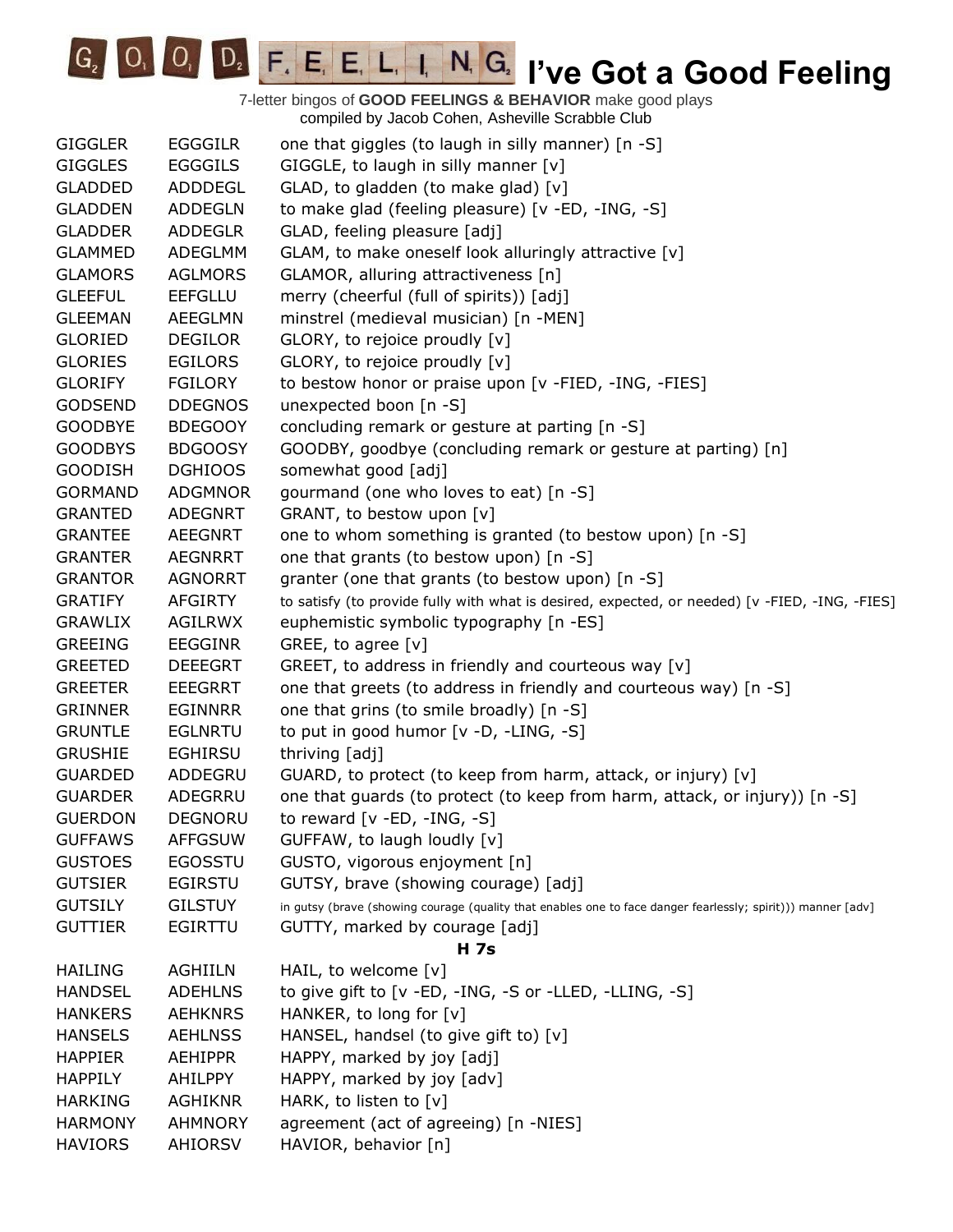**IC<sub>2</sub> IVE COODE F. E. E. L. I. N. G. I've Got a Good Feeling** 

| <b>HAVIOUR</b> | AHIORUV        | havior (behavior) [n -S]                                                                  |
|----------------|----------------|-------------------------------------------------------------------------------------------|
| <b>HEALTHY</b> | <b>AEHHLTY</b> | having good health [adj -HIER, -HIEST]                                                    |
| <b>HEARTED</b> | ADEEHRT        | HEART, to hearten (to give courage to) [v]                                                |
| <b>HEARTEN</b> | <b>AEEHNRT</b> | to give courage to $[v - ED, -ING, -S]$                                                   |
| <b>HEDONIC</b> | <b>CDEHINO</b> | pertaining to pleasure [adj]                                                              |
| <b>HEEDERS</b> | <b>DEEEHRS</b> | HEEDER, one that heeds (to pay attention to) [n]                                          |
| <b>HEEDFUL</b> | <b>DEEFHLU</b> | paying close attention [adj]                                                              |
| <b>HEEDING</b> | <b>DEEGHIN</b> | HEED, to pay attention to $[v]$                                                           |
| <b>HEEHAWS</b> | <b>AEEHHSW</b> | HEEHAW, to guffaw (to laugh loudly) [v]                                                   |
| <b>HELLOED</b> | <b>DEEHLLO</b> | HELLO, to greet (to address in friendly and courteous way) [v]                            |
| <b>HELLOES</b> | <b>EEHLLOS</b> | HELLO, to greet (to address in friendly and courteous way) [v]                            |
| <b>HELPERS</b> | <b>EEHLPRS</b> | HELPER, one that helps (to give assistance to) [n]                                        |
| <b>HELPFUL</b> | <b>EFHLLPU</b> | being of service or assistance [adj]                                                      |
| <b>HELPING</b> | <b>EGHILNP</b> | HELP, to give assistance to $[v]$                                                         |
| <b>HEPCATS</b> | <b>ACEHPST</b> | HEPCAT, jazz enthusiast [n]                                                               |
| <b>HEROINE</b> | <b>EEHINOR</b> | brave woman [n -S]                                                                        |
| <b>HEROISM</b> | <b>EHIMORS</b> | heroic behavior [n -S]                                                                    |
| <b>HEROIZE</b> | <b>EEHIORZ</b> | to make hero of $[v -D, -ZING, -S]$                                                       |
| <b>HEYDAYS</b> | <b>ADEHSYY</b> | HEYDAY, period of one's greatest success [n]                                              |
| <b>HEYDEYS</b> | <b>DEEHSYY</b> | heyday (period of one's greatest success) [n]                                             |
| <b>HINNIES</b> | <b>EHIINNS</b> | HINNIE, darling, sweetheart [n] / HINNY, to whinny (to neigh in low or gentle manner) [v] |
| <b>HOBNOBS</b> | <b>BBHNOOS</b> | HOBNOB, to associate in friendly way [v]                                                  |
| <b>HOGMANE</b> | <b>AEGHMNO</b> | hogmanay (Scottish celebration) [n -S]                                                    |
| <b>HOMAGED</b> | <b>ADEGHMO</b> | HOMAGE, to pay tribute to $[v]$                                                           |
| <b>HOMAGER</b> | <b>AEGHMOR</b> | feudal vassal [n -S]                                                                      |
| <b>HOMAGES</b> | <b>AEGHMOS</b> | HOMAGE, to pay tribute to $[v]$                                                           |
| <b>HONCHOS</b> | <b>CHHNOOS</b> | HONCHO, to take charge of $[v]$                                                           |
| <b>HONESTY</b> | <b>EHNOSTY</b> | truthfulness [n -TIES]                                                                    |
| <b>HONGIED</b> | <b>DEGHINO</b> | HONGI, to greet another by pressing noses together [v]                                    |
| <b>HONGIES</b> | <b>EGHINOS</b> | HONGI, to greet another by pressing noses together [v]                                    |
| <b>HONORED</b> | <b>DEHNOOR</b> | HONOR, to respect (to have high regard for) [v]                                           |
| <b>HONOREE</b> | <b>EEHNOOR</b> | one that receives honor [n -S]                                                            |
| <b>HONORER</b> | <b>EHNOORR</b> | one that honors (to respect (to have high regard for)) [n -S]                             |
| <b>HONOURS</b> | <b>HNOORSU</b> | HONOUR, to honor (to respect (to have high regard for)) [v]                               |
| <b>HOORAHS</b> | <b>AHHOORS</b> | HOORAH, to hurrah (to cheer (to applaud with shouts of approval)) [v]                     |
| <b>HOORAYS</b> | <b>AHOORSY</b> | HOORAY, to hurrah (to cheer (to applaud with shouts of approval)) [v]                     |
| <b>HOPEFUL</b> | <b>EFHLOPU</b> | one that aspires (to have earnest desire or ambition) [n -S]                              |
| <b>HOSANNA</b> | <b>AAHNNOS</b> | to praise (to express approval or admiration of) [v -ED, -ING, S]                         |
| <b>HOTTIES</b> | <b>EHIOSTT</b> | HOTTIE, attractive person [n] / HOTTY, hottie (attractive person) [n]                     |
| <b>HUGGIER</b> | EGGHIRU        | HUGGY, involving or given to hugging [adj]                                                |
| <b>HUMANER</b> | AEHMNRU        | HUMANE, compassionate [adj]                                                               |
| <b>HUMBLED</b> | <b>BDEHLMU</b> | HUMBLE, to reduce pride of $[v]$                                                          |
| <b>HUMBLER</b> | <b>BEHLMRU</b> | HUMBLE, modest (having moderate regard for oneself) [adj] / one that humbles [n -S]       |
| <b>HUMBLES</b> | <b>BEHLMSU</b> | HUMBLE, to reduce pride of $[v]$                                                          |
| <b>HUMORED</b> | <b>DEHMORU</b> | HUMOR, to indulge (to yield to desire of) [v]                                             |
| <b>HUMOURS</b> | <b>HMORSUU</b> | HUMOUR, to humor (to indulge (to yield to desire of)) [v]                                 |
| <b>HUNGERS</b> | <b>EGHNRSU</b> | HUNGER, to crave (to desire greatly) [v]                                                  |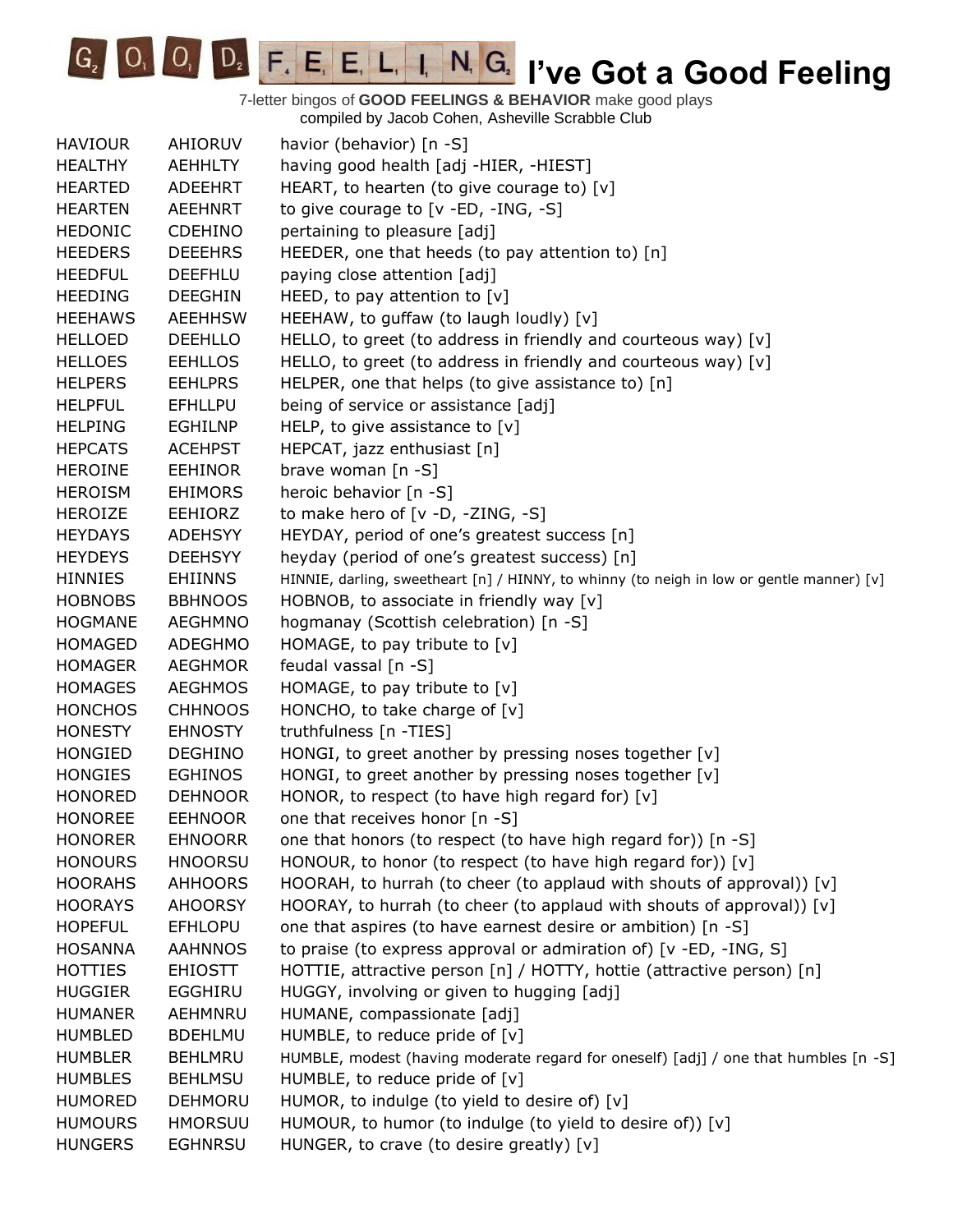

| <b>HURRAHS</b> | <b>AHHRRSU</b> | HURRAH, to cheer (to applaud with shouts of approval) [v]                            |
|----------------|----------------|--------------------------------------------------------------------------------------|
| <b>HURRAYS</b> | <b>AHRRSUY</b> | HURRAY, to hurrah (to cheer (to applaud with shouts of approval)) [v]                |
| <b>HUZZAED</b> | ADEHUZZ        | HUZZA, to cheer (to applaud with shouts of approval) [v]                             |
| <b>HUZZAHS</b> | <b>AHHSUZZ</b> | HUZZAH, to huzza (to cheer (to applaud with shouts of approval)) [v]                 |
|                |                | I <sub>7s</sub>                                                                      |
| <b>IDOLISE</b> | <b>DEIILOS</b> | to idolize (to worship (to honor and love as divine being)) [ $v$ -D, -SING, -S]     |
| <b>IDOLIZE</b> | DEIILOZ        | to worship (to honor and love as divine being) [v -D, ZING, -S]                      |
| <b>IMPAVID</b> | ADIIMPV        | brave (showing courage) [adj]                                                        |
| <b>IMPRESS</b> | <b>EIMPRSS</b> | to affect strongly [v -ED, -ING, -ES]                                                |
| <b>IMPROVE</b> | <b>EIMOPRV</b> | to make better [v -D, -VING, -S]                                                     |
| <b>IMPULSE</b> | <b>EILMPSU</b> | to give impetus to [v -D, -SING, -S]                                                 |
| <b>INANELY</b> | <b>AEILNNY</b> | INANE, nonsensical [adv]                                                             |
| <b>INANEST</b> | <b>AEINNST</b> | INANE, nonsensical [adj]                                                             |
| <b>INANITY</b> | <b>AIINNTY</b> | something that is inane [n -TIES]                                                    |
| <b>INCENTS</b> | <b>CEINNST</b> | INCENT, to provide with incentive $[v]$                                              |
| <b>INDUING</b> | <b>DGIINNU</b> | INDUE, to endue (to provide with some quality or gift) [v]                           |
| <b>INDULGE</b> | <b>DEGILNU</b> | to yield to desire of [v -D, -GING, -S]                                              |
| <b>INSPIRE</b> | <b>EIINPRS</b> | to animate mind or emotions of [v -D, -RING, -S]                                     |
| <b>INTHRAL</b> | AHILNRT        | to enthrall (to charm (to attract irresistibly)) [v -LLED, -LLING, -S]               |
| <b>INTREAT</b> | AEINRTT        | to entreat (to ask for earnestly) [v -ED, -ING, -S]                                  |
| <b>INTRUST</b> | <b>INRSTTU</b> | to entrust (to give over for safekeeping) [v -ED, -ING, -S]                          |
| <b>IRELESS</b> | <b>EEILRSS</b> | not angry (feeling strong displeasure or hostility) [adj]                            |
|                |                | <b>J</b> 7s                                                                          |
| <b>JANNEYS</b> | <b>AEJNNSY</b> | JANNEY, to janny (to act as disguised merrymaker at Christmas) [v]                   |
| <b>JANNIED</b> | ADEIJNN        | JANNY, to act as disguised merrymaker at Christmas [v]                               |
| <b>JANNIES</b> | <b>AEIJNNS</b> | JANNY, to act as disguised merrymaker at Christmas [v]                               |
| <b>JAUNTED</b> | ADEJNTU        | JAUNT, to make pleasure trip [v]                                                     |
| <b>JESTERS</b> | <b>EEJRSST</b> | JESTER, one that jests (to joke (to say something amusing)) [n]                      |
| <b>JESTING</b> | <b>EGIJNST</b> | act of one who jests (to joke (to say something amusing)) [n -S] / JEST, to joke [v] |
| <b>JIGGIER</b> | EGGIIJR        | JIGGY, pleasurably excited [adj]                                                     |
| <b>JOCOSER</b> | <b>CEJOORS</b> | JOCOSE, humorous (funny; witty) [adj]                                                |
| <b>JOCULAR</b> | <b>ACJLORU</b> | given to joking [adj]                                                                |
| <b>JOKIEST</b> | <b>EIJKOST</b> | JOKY, jokey (amusing) [adj] / JOKEY, amusing [adj]                                   |
| <b>JOLLIED</b> | DEIJLLO        | JOLLY, to put in good humor for one's own purposes [v]                               |
| <b>JOLLIER</b> | <b>EIJLLOR</b> | JOLLY, cheerful (full of spirits) [adj] / one who puts others in good humor [n -S]   |
| <b>JOLLIES</b> | <b>EIJLLOS</b> | JOLLY, to put in good humor for one's own purposes [v]                               |
| <b>JOLLIFY</b> | <b>FIJLLOY</b> | to make jolly [v -FIED, -FIES, -ING] / JOLLY, cheerful (full of spirits) [adv]       |
| <b>JOLLILY</b> | <b>IJLLLOY</b> | cheerful (full of spirits) [adv]                                                     |
| <b>JOLLITY</b> | <b>IJLLOTY</b> | mirth (spirited gaiety) [n -TIES]                                                    |
| <b>JOSHERS</b> | <b>EHJORSS</b> | JOSHER, one that joshes (to tease (to make fun of)) [n]                              |
| <b>JOYANCE</b> | <b>ACEJNOY</b> | gladness (state of being glad (feeling pleasure)) [n -S]                             |
| <b>JOYRIDE</b> | <b>DEIJORY</b> | to take automobile ride for pleasure [v - RODE, - DDEN, -ING, -S]                    |
| <b>JUBILEE</b> | <b>BEEIJLU</b> | celebration $[n -S]$                                                                 |
| <b>JUBILES</b> | <b>BEIJLSU</b> | JUBILE, jubilee (celebration) [n]                                                    |
| <b>JUSTEST</b> | <b>EJSSTTU</b> | JUST, acting in conformity with what is morally good [adj]                           |
| <b>K7s</b>     |                |                                                                                      |
| <b>KEENEST</b> | <b>EEEKNST</b> | KEEN, enthusiastic [adj]                                                             |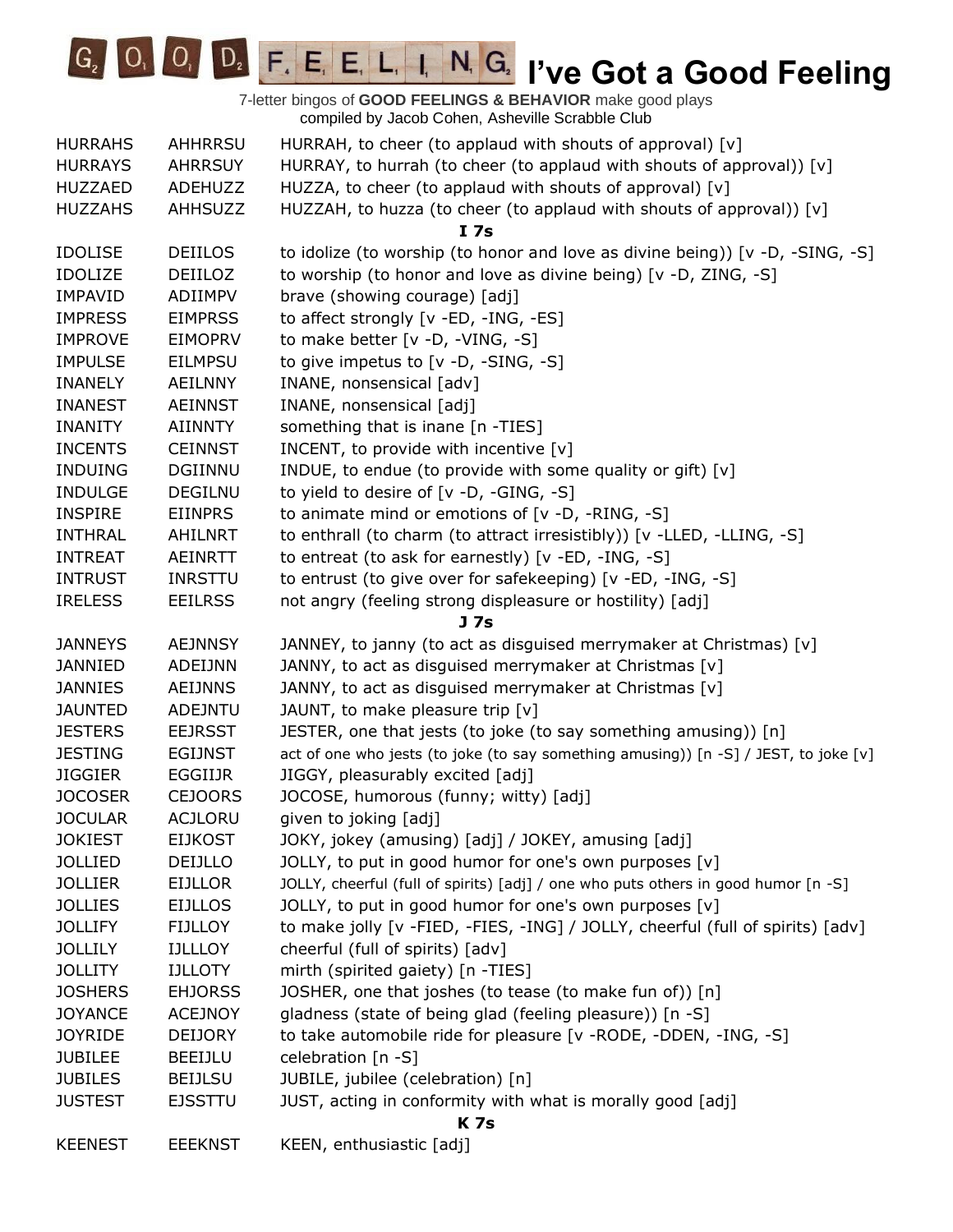

7-letter bingos of **GOOD FEELINGS & BEHAVIOR** make good plays compiled by Jacob Cohen, Asheville Scrabble Club KERMESS EEKMRSS kermis (festival (day or time of celebration)) [n -ES] KICKIER CEIIKKR KICKY, exciting [adj] KIDDOES DDEIKOS KIDDO, used as form of familiar address [n] KINDEST DEIKNST KIND, having gentle, giving nature [adj] KIRMESS EIKMRSS kermis (festival (day or time of celebration)) [n -ES] KISSERS EIKRSSS KISSER, one that kisses (to touch with lips as sign of affection) [n] KISSIER EIIKRSS KISSY, inclined to kiss [adj] KISSING GIIKNSS KISS, to touch with lips as sign of affection  $[v]$ KNOWING GIKNNOW astute (shrewd (having keen insight)) [adj -ER, -EST] KULTURS KLRSTUU KULTUR, culture; civilization [n] KVELLED DEEKLLV KVELL, to exclaim joyfully [v] **L 7s** LADYKIN ADIKLNY small lady (woman of refinement and gentle manners) [n -S] LARGESS AEGLRSS generosity [n -ES] LARKERS AEKLRRS LARKER, one that larks (to behave playfully) [n] LARKIER AEIKLRR LARKY, playful (frolicsome) [adj] LARKING AGIKLNR LARK, to behave playfully [v] LARKISH AHIKLRS playful (frolicsome) [adj] LAUDERS ADELRSU LAUDER, one that lauds (to praise (to express approval or admiration of)) [n] LAUDING ADGILNU LAUD, to praise (to express approval or admiration of)  $[v]$ LAUGHED ADEGHLU LAUGH, to express emotion, typically mirth, by series of inarticulate sounds [v] LAUGHER AEGHLRU one that laughs (to express emotion, typically mirth, by series of inarticulate sounds) [n -S] LAWLIKE AEIKLLW being like law [adj] LAXNESS AELNSSX laxity (state of being lax (not strict or stringent)) [n -ES] LIEFEST EEFILST LIEF, willing (inclined or favorably disposed in mind) [adj] LIEVEST EEILSTV LIEVE, gladly (in glad manner) [adv] LIFEFUL EFFILLU full of life [adj] LIFEWAY AEFILWY way of living [n -S] LIKABLE ABEIKLL pleasant (pleasing) [adj] LIKABLY ABIKLLY LIKABLE, pleasant (pleasing) [adv] LIKINGS GIIKLNS LIKING, feeling of attraction or affection [n] LIPPENS EILNPPS LIPPEN, to trust (to place confidence in) [v] LOLLERS ELLLORS LOLLER, one that lolls (to lounge (to recline or lean in relaxed, lazy manner)) [n] LOLLING GILLLNO LOLL, to lounge (to recline or lean in relaxed, lazy manner) [v] LOLLOPS LLLOOPS LOLLOP, to loll (to lounge (to recline or lean in relaxed, lazy manner)) [v] LONGERS EGLNORS LONGER, one that longs (to desire strongly) [n] LONGING GGILNNO strong desire [n -S] / LONG, to desire strongly [v] LOUNGED DEGLNOU LOUNGE, to recline or lean in relaxed, lazy manner [v] LOUNGER EGLNORU one that lounges (to recline or lean in relaxed, lazy manner) [n -S] LOUNGES EGLNOSU LOUNGE, to recline or lean in relaxed, lazy manner [v] LOVABLE ABELLOV having qualities that attract love [adj] LOVABLY ABLLOVY LOVABLE, having qualities that attract love [adv] LOVERLY ELLORVY LOVER, one that loves another [adj] LOVIEST EILOSTV LOVEY, fondly affectionate [adj] LOVINGS GILNOSV LOVING, act of expressing love [n] LOYALER AELLORY LOYAL, faithful to one's allegiance [adj] LOYALTY ALLOTYY state of being loyal (faithful to one's allegiance) [n -TIES]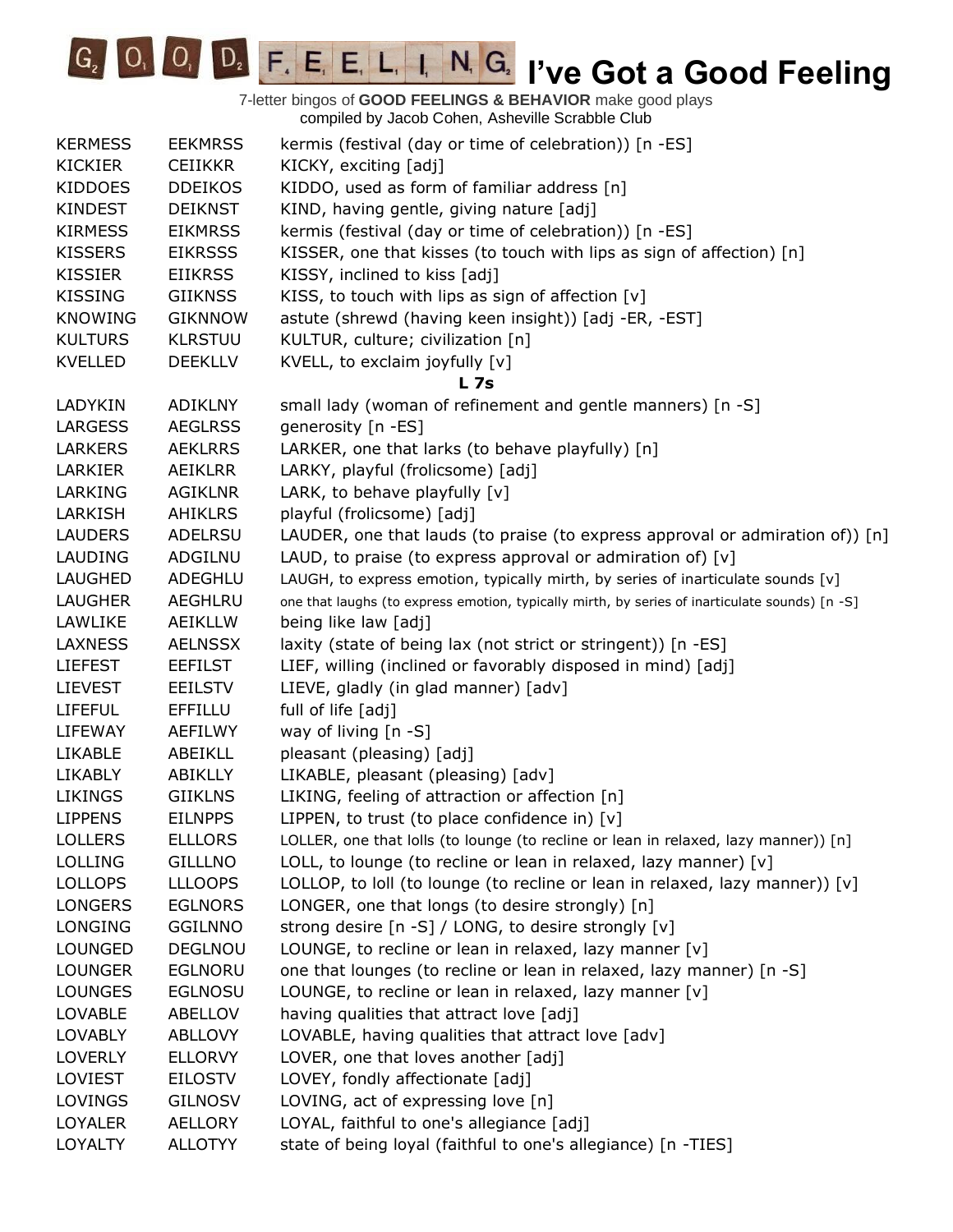**IC**<sub>2</sub> **IO**<sub>2</sub> **I**<sub>2</sub> **I**<sub>2</sub> **I**<sub>2</sub> **E**<sub>1</sub> **E**<sub>1</sub> **L**<sub>1</sub> **I**<sub>1</sub> **I**<sub>1</sub> **C**<sub>2</sub> **I**<sup>2</sup> **Ve Got a Good Feeling** 

|                |                | somplica by cacco conon, honovino colabbio clab                                                  |
|----------------|----------------|--------------------------------------------------------------------------------------------------|
| <b>LUCKIER</b> | <b>CEIKLRU</b> | LUCKY, having good fortune [adj]                                                                 |
| <b>LUCKILY</b> | <b>CIKLLUY</b> | LUCKY, having good fortune [adv]                                                                 |
| <b>LUCKING</b> | <b>CGIKLNU</b> | LUCK, to succeed by chance or good fortune [v]                                                   |
| <b>LUSTING</b> | <b>GILNSTU</b> | LUST, to have intense desire [v]                                                                 |
| <b>LUVVIES</b> | <b>EILSUVV</b> | LUVVIE, lovey (sweetheart) [n] / LUVVY, lovey (sweetheart) [n]                                   |
| <b>LUVVING</b> | <b>GILNUVV</b> | LUV, to love (to feel great affection for) $[v]$                                                 |
|                |                | <b>M</b> 7s                                                                                      |
| <b>MACHREE</b> | <b>ACEEHMR</b> | dear (loved one) [n -S]                                                                          |
| <b>MAFFICK</b> | <b>ACFFIKM</b> | to celebrate boisterously [v -ED, -ING, -S]                                                      |
| MANAGED        | AADEGMN        | MANAGE, to control or direct [v]                                                                 |
| <b>MANAGER</b> | <b>AAEGMNR</b> | one that manages (to control or direct) [n -S]                                                   |
| <b>MANAGES</b> | <b>AAEGMNS</b> | MANAGE, to control or direct [v]                                                                 |
| <b>MARTYRS</b> | <b>AMRRSTY</b> | MARTYR, to put to death for adhering to belief $[v]$                                             |
| <b>MARTYRY</b> | <b>AMRRTYY</b> | shrine erected in honor of martyred person [n -RIES]                                             |
| <b>MARVELS</b> | <b>AELMRSV</b> | MARVEL, to be filled with wonder or astonishment [v]                                             |
| <b>MASCOTS</b> | <b>ACMOSST</b> | MASCOT, person, animal, or object believed to bring good luck [n]                                |
| <b>MATIEST</b> | <b>AEIMSTT</b> | MATEY, companionable [adj]                                                                       |
| <b>MAYPOLE</b> | <b>AELMOPY</b> | decorated pole used in spring celebration [n -S]                                                 |
| <b>MEDALED</b> | ADDEELM        | MEDAL, to honor with medal (commemorative piece of metal) [v]                                    |
| <b>MEDIACY</b> | <b>ACDEIMY</b> | act of mediating (to act between disputing parties in order to bring about settlement) [n -CIES] |
| MEDIATE        | ADEEIMT        | to act between disputing parties in order to bring about settlement [v -D, -TING, -S]            |
| <b>MENDERS</b> | <b>DEEMNRS</b> | MENDER, one that mends (to repair (to restore to good condition)) [n]                            |
| <b>MENDING</b> | <b>DEGIMNN</b> | MEND, to repair (to restore to good condition) $[v]$                                             |
| <b>MENSCHY</b> | <b>CEHMNSY</b> | MENSCH, admirable person [adj]                                                                   |
| <b>MENSHEN</b> | <b>EEHMNNS</b> | MENSH, mensch (admirable person) [n]                                                             |
| <b>MENSHES</b> | <b>EEHMNSS</b> | MENSH, mensch (admirable person) [n]                                                             |
| <b>MENSING</b> | <b>EGIMNNS</b> | MENSE, to do honor to [v]                                                                        |
| <b>MERCIES</b> | <b>CEEIMRS</b> | MERCY, compassion shown to offender or enemy [n]                                                 |
| <b>MERRIER</b> | <b>EEIMRRR</b> | MERRY, cheerful (full of spirits) [adj]                                                          |
| <b>MERRILY</b> | <b>EILMRRY</b> | MERRY, cheerful (full of spirits) [adv]                                                          |
| <b>METTLED</b> | <b>DEELMTT</b> | METTLE, quality of character [adj]                                                               |
| <b>METTLES</b> | <b>EELMSTT</b> | METTLE, quality of character [n]                                                                 |
| <b>MINDERS</b> | <b>DEIMNRS</b> | MINDER, one that minds (to heed (to pay attention to)) [n]                                       |
| <b>MINDFUL</b> | DFILMNU        | heedful (paying close attention) [adj]                                                           |
| <b>MINDING</b> | <b>DGIIMNN</b> | MIND, to heed (to pay attention to) [v]                                                          |
| <b>MODESTY</b> | <b>DEMOSTY</b> | quality of being modest [n -TIES]                                                                |
| <b>MOLLIFY</b> | <b>FILLMOY</b> | to soothe (to restore to quiet or normal state) [v -FIED, -ING, -FIES]                           |
| <b>MORALES</b> | <b>AELMORS</b> | MORALE, state of spirits of individual or group [n]                                              |
| <b>MOREISH</b> | <b>EHIMORS</b> | so good that you want to have more [adj]                                                         |
| <b>MUSINGS</b> | <b>GIMNSSU</b> | MUSING, contemplation [n]                                                                        |
|                |                | <b>N</b> 7s                                                                                      |
| <b>NATURED</b> | ADENRTU        | NATURE, essential qualities of person or thing [adj]                                             |
| <b>NATURES</b> | <b>AENRSTU</b> | NATURE, essential qualities of person or thing [n]                                               |
| <b>NECKERS</b> | <b>CEEKNRS</b> | NECKER, one that necks (to kiss and caress in lovemaking) [n]                                    |
| <b>NECKING</b> | <b>CEGIKNN</b> | small molding near top of column [n -S] / NECK, to kiss and caress in lovemaking [v]             |
| <b>NERVINE</b> | EEINNRV        | soothing medicine [n -S]                                                                         |
| <b>NERVING</b> | <b>EGINNRV</b> | NERVE, to give courage to [v]                                                                    |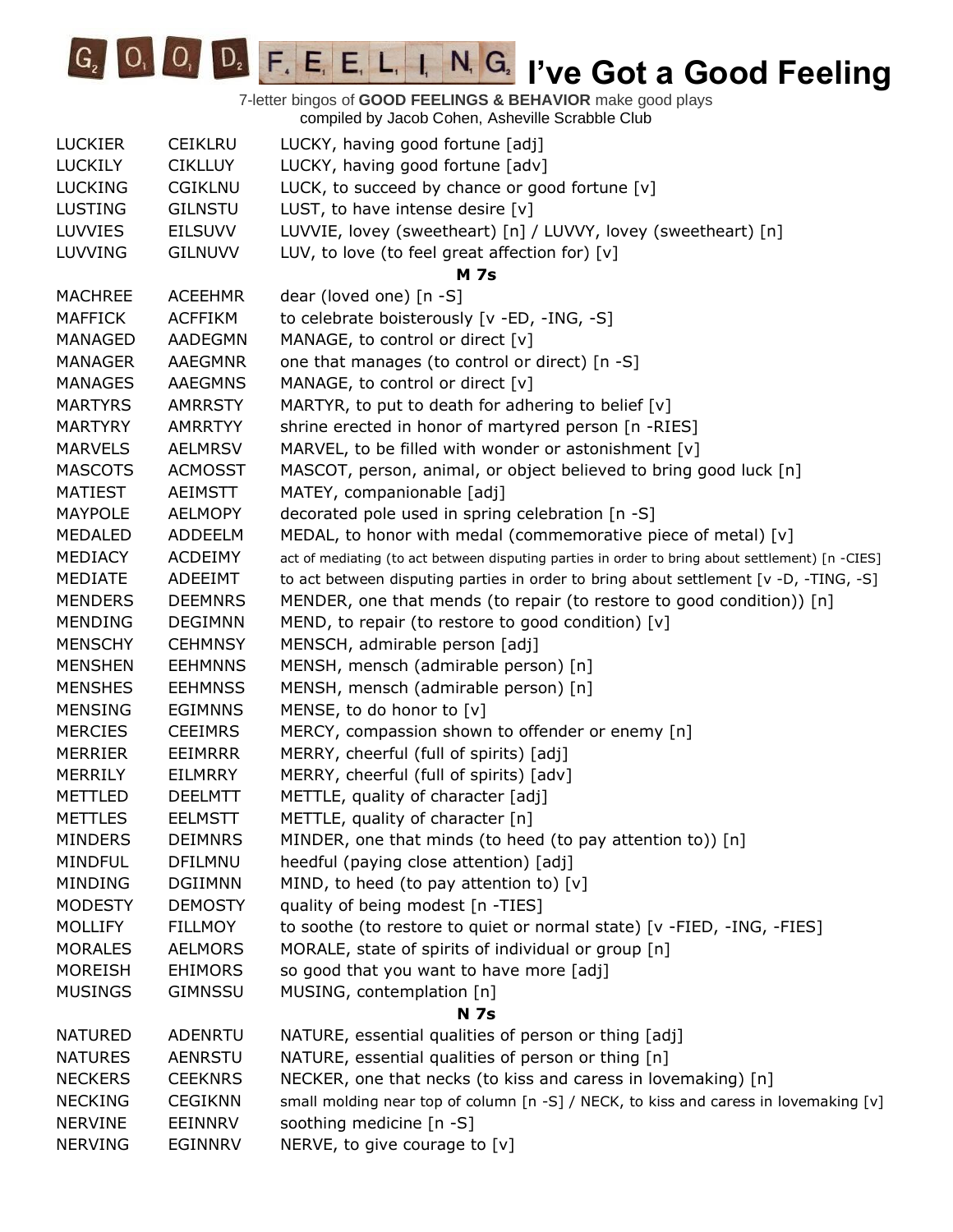**IC<sub>2</sub> IO<sub>2</sub> I**<sub>2</sub> **I**<sub>2</sub> **E**<sub>2</sub> **E**<sub>1</sub> **E**<sub>1</sub> **L**<sub>1</sub>**I**<sub>1</sub> **I**<sub>1</sub> **C**<sub>2</sub> **I**<sup>2</sup> **Ve Got a Good Feeling** 

| <b>NEUTRAL</b> | <b>AELNRTU</b> | one that is impartial [n -S]                                             |
|----------------|----------------|--------------------------------------------------------------------------|
| <b>NOBLEST</b> | <b>BELNOST</b> | NOBLE, possessing qualities of excellence [adj]                          |
| <b>NONUSER</b> | <b>ENNORSU</b> | one that is not user $[n - S]$                                           |
|                |                | 0 7s                                                                     |
| <b>OBEYERS</b> | <b>BEEORSY</b> | OBEYER, one that obeys (to follow commands or guidance of) [n]           |
| <b>OBEYING</b> | <b>BEGINOY</b> | OBEY, to follow commands or guidance of [v]                              |
| OBLIGED        | <b>BDEGILO</b> | OBLIGE, to put in one's debt by favor or service [v]                     |
| OBLIGEE        | <b>BEEGILO</b> | one that is obliged (to put in one's debt by favor or service) [n -S]    |
| <b>OBLIGER</b> | <b>BEGILOR</b> | one that obliges (to put in one's debt by favor or service) [n -S]       |
| <b>OBLIGES</b> | <b>BEGILOS</b> | OBLIGE, to put in one's debt by favor or service [v]                     |
| <b>OBLIGOR</b> | <b>BGILOOR</b> | one who places himself under legal obligation [n -S]                     |
| <b>OBVIATE</b> | ABEIOTV        | to prevent or eliminate by effective measures [v -D, -TING, -S]          |
| <b>OPTIMAL</b> | <b>AILMOPT</b> | most desirable [adj]                                                     |
| <b>OPTIMUM</b> | <b>IMMOPTU</b> | most favorable condition for obtaining given result [n -MA, -S]          |
| ORECTIC        | <b>CCEIORT</b> | pertaining to appetites or desires [adj]                                 |
| <b>ORGASMS</b> | <b>AGMORSS</b> | ORGASM, to experience orgasm (climax of sexual excitement) [v]           |
| <b>OUTDARE</b> | <b>ADEORTU</b> | to surpass in daring [v -D, -RING, -S]                                   |
| <b>OUTFACE</b> | <b>ACEFOTU</b> | to confront unflinchingly [v -D, -CING, -S]                              |
| <b>OUTFAWN</b> | <b>AFNOTUW</b> | to surpass in fawning [v -ED, -ING, -S]                                  |
| <b>OUTFEEL</b> | <b>EEFLOTU</b> | to surpass in feeling [v -ELT, -ING, -S]                                 |
| <b>OUTGRIN</b> | <b>GINORTU</b> | to surpass in grinning [v -NNED, -NNING, -S]                             |
| <b>OUTINGS</b> | <b>GINOSTU</b> | OUTING, short pleasure trip [n]                                          |
| <b>OUTKISS</b> | <b>IKOSSTU</b> | to surpass in kissing [v -ED, -ING, -ES]                                 |
| <b>OUTLEAD</b> | ADELOTU        | to surpass in leading [v -LED, -ING, -S]                                 |
| <b>OUTLIVE</b> | <b>EILOTUV</b> | to live longer than [v -D, -VING, -S]                                    |
| <b>OUTLOOK</b> | <b>KLOOOTU</b> | point of view [n -S]                                                     |
| <b>OUTLOVE</b> | <b>ELOOTUV</b> | to surpass in loving [v -D, -VING, -S]                                   |
| <b>OUTRATE</b> | AEORTTU        | to surpass in rating [v -D, -TING, -S]                                   |
| <b>OUTRAVE</b> | <b>AEORTUV</b> | to surpass in raving [v -D, -VING, -S]                                   |
| <b>OUTWILL</b> | <b>ILLOTUW</b> | to surpass in willpower [v -ED, -ING, -S]                                |
| <b>OUTWITS</b> | <b>IOSTTUW</b> | OUTWIT, to get better of by superior cleverness [v]                      |
| <b>OVATION</b> | <b>AINOOTV</b> | expression or demonstration of popular acclaim [n -S]                    |
| <b>OVERAPT</b> | <b>AEOPRTV</b> | excessively apt [adj]                                                    |
| <b>OVERAWE</b> | <b>AEEORVW</b> | to subdue by inspiring awe [v D, -WING, -S]                              |
| <b>OVERJOY</b> | <b>EJOORVY</b> | to fill with great joy [v -ED, -ING, -S]                                 |
|                |                | <b>P</b> 7s                                                              |
| <b>PACIFIC</b> | <b>ACCFIIP</b> | peaceful (undisturbed; calm) [adj]                                       |
| <b>PACTION</b> | <b>ACINOPT</b> | pact (agreement (act of agreeing)) [n -S]                                |
| <b>PALLIER</b> | AEILLPR        | PALLY, marked by close friendship [adj]                                  |
| <b>PALLING</b> | <b>AGILLNP</b> | PAL, to associate as friends [v] / PALL, to become insipid [v]           |
| <b>PALMARY</b> | <b>AALMPRY</b> | worthy of praise [adj]                                                   |
| <b>PALSHIP</b> | <b>AHILPPS</b> | relation existing between close friends [n -S]                           |
| <b>PALSIER</b> | <b>AEILPRS</b> | PALSY, friendly in way that is not proper or sincere [adj]               |
| <b>PAMPERS</b> | <b>AEMPPRS</b> | PAMPER, to treat with extreme or excessive indulgence [v]                |
| <b>PAROLED</b> | <b>ADELOPR</b> | PAROLE, to release from prison before completion of imposed sentence [v] |
| <b>PAROLEE</b> | <b>AEELOPR</b> | one who is paroled [n -S]                                                |
| <b>PAROLES</b> | <b>AELOPRS</b> | PAROLE, to release from prison before completion of imposed sentence [v] |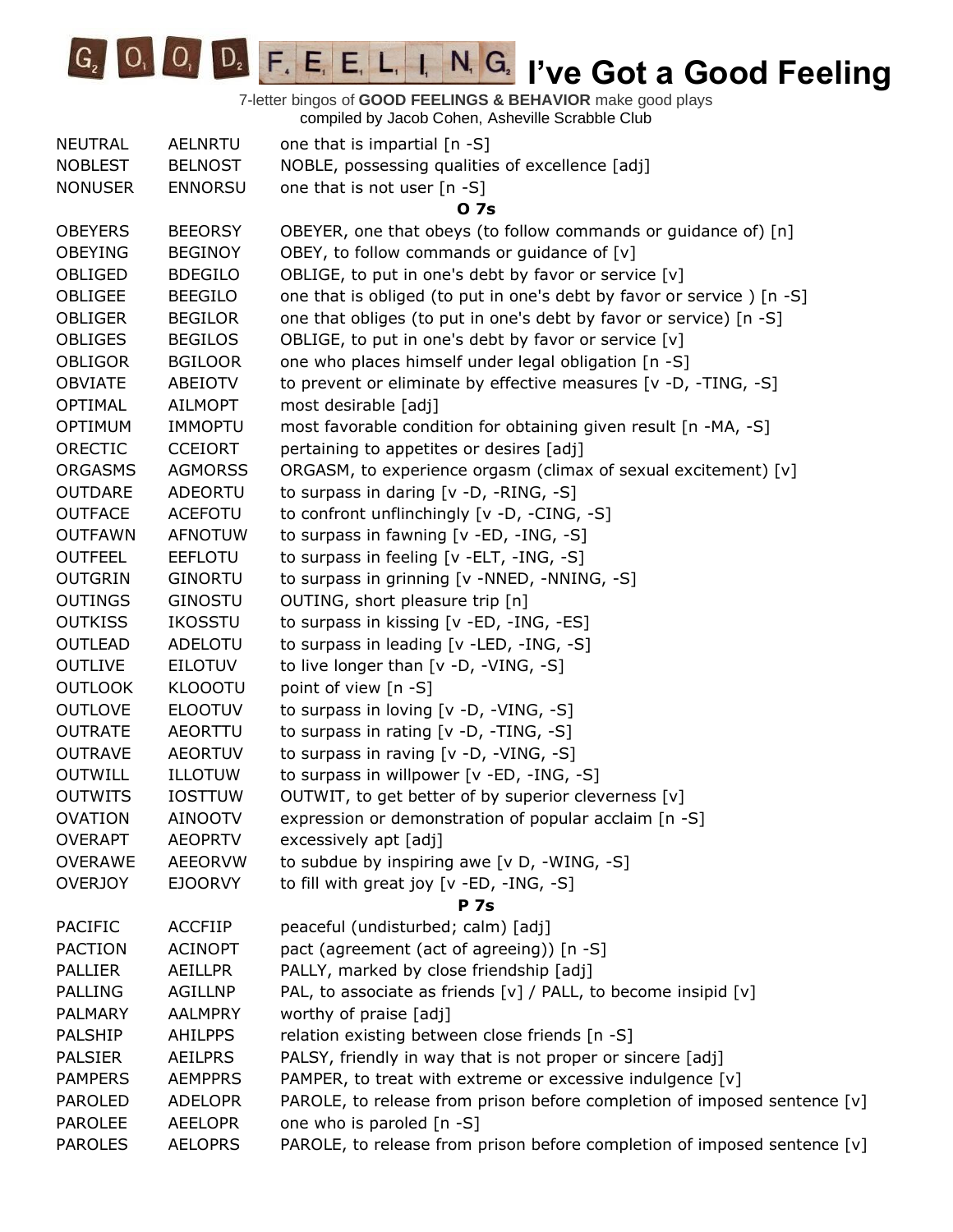

| PASSION        | <b>AINOPSS</b> | intense emotion [n -S]                                                               |
|----------------|----------------|--------------------------------------------------------------------------------------|
| <b>PATIENT</b> | <b>AEINPTT</b> | able to endure disagreeable circumstances without complaint [adj -ER, -EST]          |
| <b>PATRIOT</b> | <b>AIOPRTT</b> | one who loves his country [n -S]                                                     |
| <b>PEACHER</b> | <b>ACEEHPR</b> | one that peaches (to inform against someone) [n -S]                                  |
| <b>PEACHES</b> | <b>ACEEHPS</b> | PEACH, to inform against someone [v]                                                 |
| <b>PEARTER</b> | <b>AEEPRRT</b> | PEART, lively (full of energy) [adj]                                                 |
| <b>PEARTLY</b> | <b>AELPRTY</b> | PEART, lively (full of energy) [adv]                                                 |
| <b>PEPPIER</b> | <b>EEIPPPR</b> | PEPPY, full of energy [adj]                                                          |
| PEPPILY        | <b>EILPPPY</b> | PEPPY, full of energy [adv]                                                          |
| <b>PEPPING</b> | <b>EGINPPP</b> | PEP, to fill with energy [v]                                                         |
| <b>PEPTALK</b> | <b>AEKLPPT</b> | to inspire enthusiasm in by intense, emotional talk [v -ED, -ING, -S]                |
| <b>PERKIER</b> | <b>EEIKPRR</b> | PERKY, jaunty (having lively and self-confident manner) [adj]                        |
| <b>PERKILY</b> | <b>EIKLPRY</b> | PERKY, jaunty (having lively and self-confident manner) [adv]                        |
| <b>PERKISH</b> | <b>EHIKPRS</b> | somewhat perky [adj]                                                                 |
| PETTING        | <b>EGINPTT</b> | amorous caressing and kissing [n -S] / PET, to caress with hand [v]                  |
| <b>PHATTER</b> | <b>AEHPRTT</b> | PHAT, excellent [adj]                                                                |
| <b>PHILTER</b> | <b>EHILPRT</b> | to put under spell of love potion [v -ED, -ING, -S]                                  |
| PHILTRE        | <b>EHILPRT</b> | to philter (to put under spell of love potion) [v -D, -RING, -S]                     |
| <b>PHRENSY</b> | <b>EHNPRSY</b> | to frenzy (to make frantic (wildly excited)) [v -SIED, -ING, -SIES]                  |
| PIETIES        | <b>EEIIPST</b> | PIETY, quality or state of being pious (marked by religious reverence) [n]           |
| PIETISM        | <b>EIIMPST</b> | piety (quality or state of being pious (marked by religious reverence)) [n -S]       |
| PIETIST        | <b>EIIPSTT</b> | pious person (marked by religious reverence) [n -S]                                  |
| <b>PIGSNEY</b> | <b>EGINPSY</b> | darling (much-loved person) [n -S]                                                   |
| <b>PITEOUS</b> | <b>EIOPSTU</b> | pitiful (arousing pity) [adj]                                                        |
| <b>PITIERS</b> | <b>EIIPRST</b> | PITIER, one that pities (to feel pity (sorrow aroused by another's misfortune)) [n]  |
| PITIFUL        | <b>FIILPTU</b> | arousing pity [adj -LLER, -LLEST]                                                    |
| <b>PITYING</b> | <b>GIINPTY</b> | PITY, to feel pity (sorrow aroused by another's misfortune) [v]                      |
| <b>PLACATE</b> | <b>AACELPT</b> | to soothe or mollify [v -D, -TING, -S]                                               |
| <b>PLACEBO</b> | <b>ABCELOP</b> | substance containing no medication that is given for its psychological effect [n -S] |
| <b>PLAUDIT</b> | ADILPTU        | expression of praise [n -S]                                                          |
| <b>PLAYBOY</b> | <b>ABLOPYY</b> | man devoted to pleasurable activities [n -S]                                         |
| <b>PLAYERS</b> | <b>AELPRSY</b> | PLAYER, one that plays (to engage in amusement or sport) [n]                         |
| <b>PLAYING</b> | <b>AGILNPY</b> | PLAY, to engage in amusement or sport $[v]$                                          |
| <b>PLEADED</b> | <b>ADDEELP</b> | PLEAD, to ask for earnestly [v]                                                      |
| <b>PLEADER</b> | <b>ADEELPR</b> | one that pleads (to ask for earnestly) [n -S]                                        |
| <b>PLEASED</b> | <b>ADEELPS</b> | PLEASE, to give enjoyment or satisfaction to [v]                                     |
| <b>PLEASER</b> | <b>AEELPRS</b> | one that pleases (to give enjoyment or satisfaction to) [n -S]                       |
| <b>PLEASES</b> | <b>AEELPSS</b> | PLEASE, to give enjoyment or satisfaction to [v]                                     |
| <b>POLITER</b> | <b>EILOPRT</b> | POLITE, showing consideration for others [adj]                                       |
| POLITIC        | <b>CIILOPT</b> | shrewd (having keen insight) [adj]                                                   |
| <b>PRAISED</b> | <b>ADEIPRS</b> | PRAISE, to express approval or admiration of $[v]$                                   |
| <b>PRAISER</b> | <b>AEIPRRS</b> | one that praises (to express approval or admiration of) [n -S]                       |
| <b>PRAISES</b> | <b>AEIPRSS</b> | PRAISE, to express approval or admiration of $[v]$                                   |
| <b>PRECEPT</b> | <b>CEEPPRT</b> | rule of conduct [n -S]                                                               |
| <b>PREFERS</b> | <b>EEFPRRS</b> | PREFER, to hold in higher regard or esteem [v]                                       |
| <b>PREWARN</b> | <b>AENPRRW</b> | to warn in advance [v -ED, -ING, -S]                                                 |
| PRIDING        | <b>DGIINPR</b> | PRIDE, to feel pride (feeling of self-esteem) [v]                                    |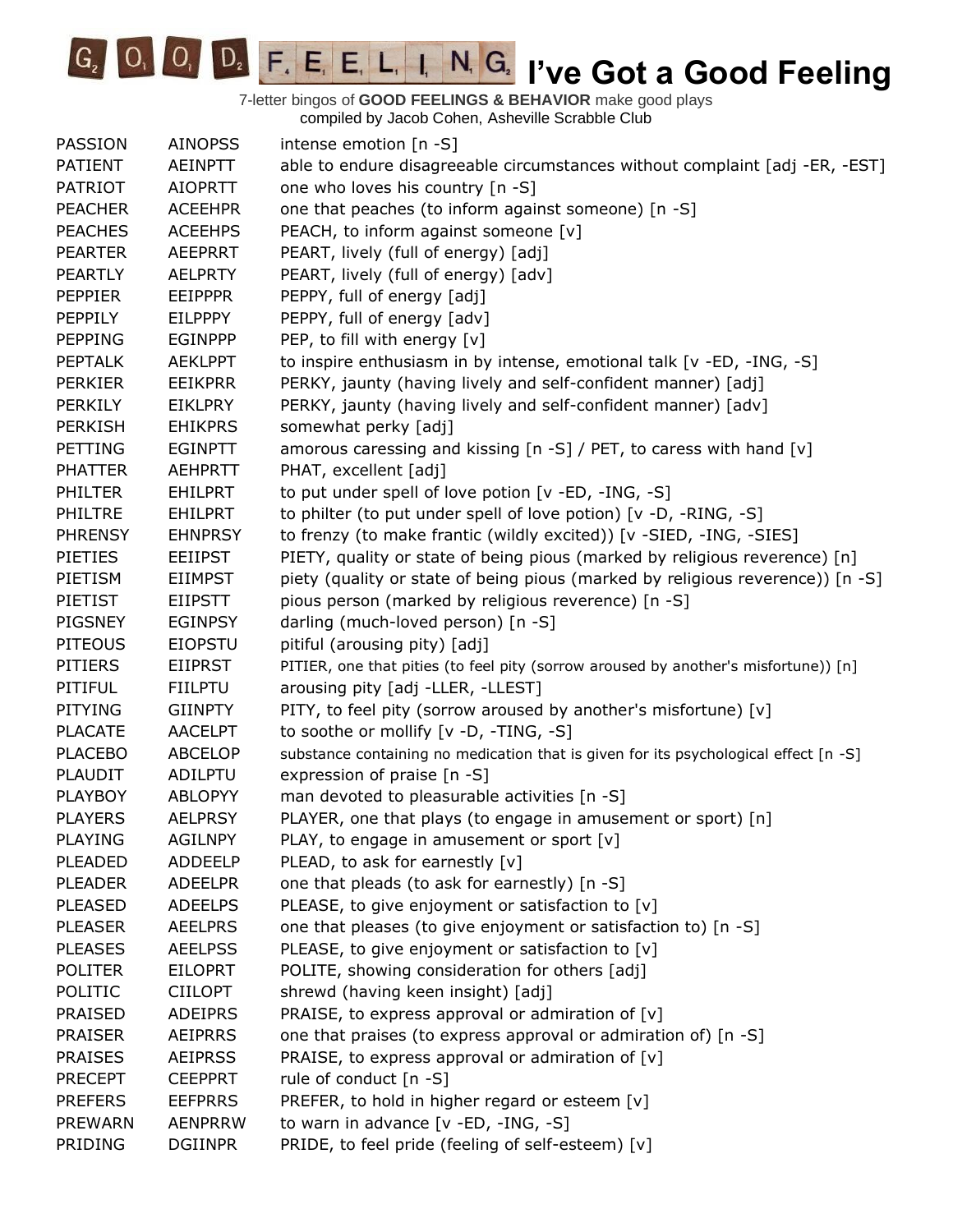**IC<sub>2</sub> IVE COODE FIGURE IN GRAVIT TO A GOOD Feeling** 

| PRIMELY        | <b>EILMPRY</b> | excellently (in excellent manner) [adv]                                                 |
|----------------|----------------|-----------------------------------------------------------------------------------------|
| PRIMMER        | <b>EIMMPRR</b> | PRIM, formally precise or proper [adj]                                                  |
| PRIMSIE        | <b>EIIMPRS</b> | prim (formally precise or proper) [adj]                                                 |
| <b>PRIZERS</b> | <b>EIPRRSZ</b> | PRIZER, one who vies for reward [n]                                                     |
| PRIZING        | GIINPRZ        | PRIZE, to value highly [v]                                                              |
| <b>PROFITS</b> | <b>FIOPRST</b> | PROFIT, to gain advantage or benefit [v]                                                |
| <b>PROMISE</b> | <b>EIMOPRS</b> | to make declaration of assurance [v -D, -SING, -S]                                      |
| <b>PROMOTE</b> | <b>EMOOPRT</b> | to contribute to progress of [v -D, -TING, -S]                                          |
| <b>PROPINE</b> | <b>EINOPPR</b> | to offer as gift $[v -D, -NING, -S]$                                                    |
| <b>PROTECT</b> | <b>CEOPRTT</b> | to keep from harm, attack, or injury [v -ED, -ING, -S]                                  |
| <b>PROUDER</b> | <b>DEOPRRU</b> | PROUD, having or displaying pride [adj]                                                 |
| <b>PROUDLY</b> | <b>DLOPRUY</b> | PROUD, having or displaying pride [adv]                                                 |
| <b>PROWEST</b> | <b>EOPRSTW</b> | PROW, brave (showing courage) [adj]                                                     |
| <b>PRUDENT</b> | <b>DENPRTU</b> | having, showing, or exercising good judgment [adj]                                      |
| <b>PUDENCY</b> | <b>CDENPUY</b> | modesty (quality of being modest) [n -CIES]                                             |
| <b>PZAZZES</b> | <b>AEPSZZZ</b> | PZAZZ, pizazz (quality of being exciting or attractive) [n]                             |
|                |                | Q 7s                                                                                    |
| QUERIDA        | ADEIQRU        | female sweetheart [n -S]                                                                |
| QUIXOTE        | <b>EIOQTUX</b> | quixotic (extremely idealistic) person [n -S]                                           |
|                |                | <b>R</b> 7s                                                                             |
| <b>RADDEST</b> | <b>ADDERST</b> | RAD, very appealing or good [adj]                                                       |
|                |                |                                                                                         |
| <b>RAPPORT</b> | <b>AOPPRRT</b> | harmonious relationship [n -S]                                                          |
| <b>RAPTURE</b> | AEPRRTU        | to fill with great joy $[v -D, -RING, -S]$                                              |
| <b>REACTED</b> | ACDEERT        | REACT, to respond to stimulus [v]                                                       |
| <b>REACTOR</b> | <b>ACEORRT</b> | one that reacts (to respond to stimulus) [n -S]                                         |
| <b>RECTIFY</b> | <b>CEFIRTY</b> | to correct (to make free from error) [v -FIED, -ING, -FIES]                             |
| <b>RECYCLE</b> | <b>CCEELRY</b> | to process in order to extract useful materials [v -D, -LING, -S]                       |
| <b>REDRESS</b> | <b>DEERRSS</b> | to set right [v -ED, -ING, -ES]                                                         |
| <b>REENJOY</b> | <b>EEJNORY</b> | ENJOY, to receive pleasure from [v -ED, -ING, -S]                                       |
| <b>REFLIES</b> | <b>EEFILRS</b> | REFLY, FLY, clever (mentally keen) [v]                                                  |
| <b>REFLOWN</b> | <b>EFLNORW</b> | REFLY, FLY, clever (mentally keen) [v]                                                  |
| <b>REFRAIN</b> | <b>AEFINRR</b> | to keep oneself back [v -ED, -ING, -S]                                                  |
| <b>REFUGED</b> | <b>DEEFGRU</b> | REFUGE, to give or take shelter [v]                                                     |
| <b>REFUGEE</b> | <b>EEEFGRU</b> | one who flees for safety [n -S]                                                         |
| <b>REFUGES</b> | <b>EEFGRSU</b> | REFUGE, to give or take shelter [v]                                                     |
| <b>REFUSAL</b> | AEFLRSU        | act of refusing (to express oneself as unwilling to accept, do, or comply with) [n -S]  |
| <b>REFUSED</b> | <b>DEEFRSU</b> | REFUSE, to express oneself as unwilling to accept, do, or comply with [v]               |
| <b>REFUSER</b> | <b>EEFRRSU</b> | one that refuses (to express oneself as unwilling to accept, do, or comply with) [n -S] |
| <b>REFUSES</b> | <b>EEFRSSU</b> | REFUSE, to express oneself as unwilling to accept, do, or comply with $[v]$             |
| <b>REGALED</b> | ADEEGLR        | REGALE, to delight (to give great pleasure to) [v]                                      |
| <b>REGALER</b> | <b>AEEGLRR</b> | one that regales (to delight (to give great pleasure to)) [n -S]                        |
| <b>REGALES</b> | <b>AEEGLRS</b> | REGALE, to delight (to give great pleasure to) [v]                                      |
| <b>REGARDS</b> | <b>ADEGRRS</b> | REGARD, to look upon with particular feeling [v]                                        |
| <b>REGIVEN</b> | EEGINRV        | REGIVE, to give again [v]                                                               |
| <b>REGIVES</b> | <b>EEGIRSV</b> | REGIVE, to give again [v]                                                               |
| <b>REGRANT</b> | <b>AEGNRRT</b> | to grant again [v -ED, -ING, -S]                                                        |
| <b>REGREET</b> | <b>EEEGRRT</b> | to greet in return [v -ED, -ING, -S]                                                    |
|                |                |                                                                                         |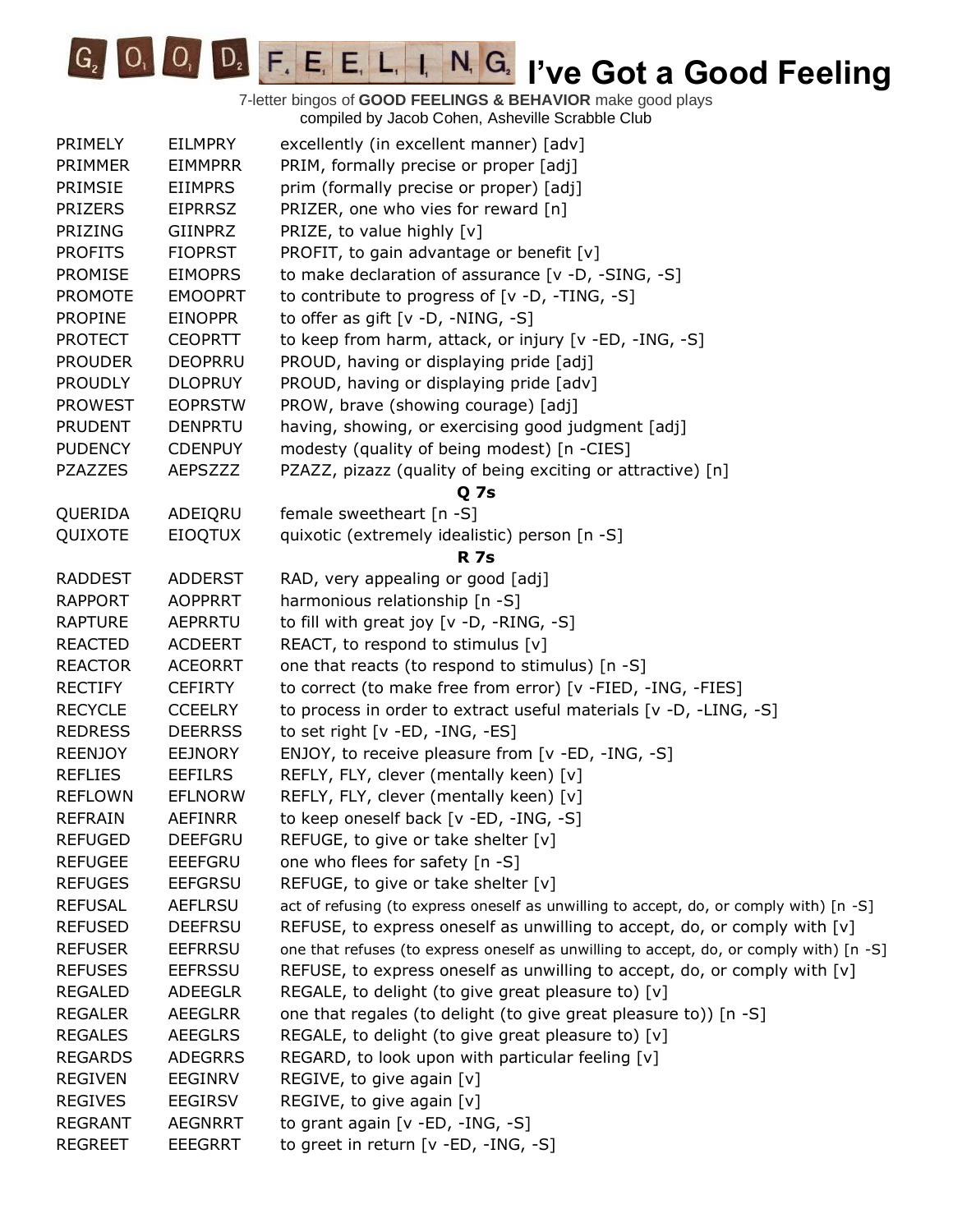G<sub>2</sub> O<sub>1</sub> O<sub>1</sub> D<sub>2</sub> F<sub>1</sub> E<sub>1</sub> E<sub>1</sub> L<sub>1</sub> I<sub>1</sub> N<sub>1</sub> G<sub>2</sub> I've Got a Good Feeling

| <b>REGRETS</b> | <b>EEGRRST</b> | REGRET, to look back upon with sorrow or remorse [v]                                         |
|----------------|----------------|----------------------------------------------------------------------------------------------|
| <b>REGULAR</b> | AEGLRRU        | habitual customer [n -S]                                                                     |
| <b>REJOICE</b> | CEEIJOR        | to feel joyful [v -D, -CING, -S]                                                             |
| RELAXED        | <b>ADEELRX</b> | RELAX, to make less tense or rigid [v]                                                       |
| <b>RELAXER</b> | AEELRRX        | one that relaxes (to make less tense or rigid) [n -S]                                        |
| <b>RELAXES</b> | <b>AEELRSX</b> | RELAX, to make less tense or rigid $[v]$                                                     |
| <b>RELIANT</b> | AEILNRT        | showing reliance (confident or trustful dependence) [adj]                                    |
| <b>RELIEFS</b> | <b>EEFILRS</b> | RELIEF, aid in form of money or necessities [n]                                              |
| <b>RELIERS</b> | <b>EEILRRS</b> | RELIER, one that relies (to place trust or confidence) [n]                                   |
| <b>RELYING</b> | EGILNRY        | RELY, to place trust or confidence [v]                                                       |
| <b>REMARRY</b> | <b>AEMRRRY</b> | to marry again [v - RRIED, - ING, - RRIES]                                                   |
| <b>REMINDS</b> | <b>DEIMNRS</b> | REMIND, to cause to remember [v]                                                             |
| <b>REMORSE</b> | <b>EEMORRS</b> | deep anguish caused by sense of guilt [n -S]                                                 |
| <b>REPAIRS</b> | <b>AEIPRRS</b> | REPAIR, to restore to good condition [v]                                                     |
| <b>REPENTS</b> | <b>EENPRST</b> | REPENT, to feel remorse or self-reproach for past action [v]                                 |
| <b>REPLANS</b> | <b>AELNPRS</b> | REPLAN, to plan again [v]                                                                    |
| <b>REPLAYS</b> | <b>AELPRSY</b> | REPLAY, PLAY, to engage in amusement or sport [v]                                            |
| <b>REPLEAD</b> | <b>ADEELPR</b> | PLEAD, to ask for earnestly [v -ED or -PLED, -ING, -S]                                       |
| <b>REQUEST</b> | EEQRSTU        | to express desire for [v -ED, -ING, -S]                                                      |
| <b>RESCUED</b> | <b>CDEERSU</b> | RESCUE, to free from danger [v]                                                              |
| <b>RESCUER</b> | <b>CEERRSU</b> | one that rescues (to free from danger) [n -S]                                                |
| <b>RESCUES</b> | <b>CEERSSU</b> | RESCUE, to free from danger [v]                                                              |
| <b>RESOLVE</b> | <b>EELORSV</b> | to make firm decision about [v -D, -VING, -S]                                                |
| <b>RESPECT</b> | <b>CEEPRST</b> | to have high regard for [v -ED, -ING, -S]                                                    |
| <b>RESPITE</b> | EEIPRST        | to relieve temporarily [v -D, -TING, -S]                                                     |
| <b>RESTFUL</b> | <b>EFLRSTU</b> | tranquil (free from disturbance) [adj -LLER, -LLEST]                                         |
| <b>REVELED</b> | <b>DEEELRV</b> | REVEL, to engage in revelry [v]                                                              |
| <b>REVELER</b> | <b>EEELRRV</b> | one that revels (to engage in revelry) [n -S]                                                |
| <b>REVELRY</b> | <b>EELRRVY</b> | noisy merrymaking [n -RIES]                                                                  |
| <b>REVERED</b> | <b>DEEERRV</b> | REVERE, to regard with great respect $[v]$                                                   |
| <b>REVERER</b> | <b>EEERRRV</b> | one that reveres (to regard with great respect) [n -S]                                       |
| <b>REVERES</b> | <b>EEERRSV</b> | REVERE, to regard with great respect $[v]$                                                   |
| <b>REWARDS</b> | <b>ADERRSW</b> | REWARD, to give recompense to for worthy behavior [v]                                        |
| <b>RIANTLY</b> | <b>AILNRTY</b> | RIANT, cheerful (full of spirits) [adv]                                                      |
| <b>RIBBERS</b> | <b>BBEIRRS</b> | RIBBER, one that ribs (to poke fun at) [n]                                                   |
| <b>RIBBING</b> | <b>BBGIINR</b> | act of one that ribs $[n -S] / RIB$ , to poke fun at $[v]$                                   |
| <b>RIGHTER</b> | <b>EGHIRRT</b> | RIGHT, being in accordance with what is good, proper, or just [adj] / one that rights [n -S] |
| <b>RIGHTLY</b> | <b>GHILRTY</b> | in right (being in accordance with what is good, proper, or just) manner [adv]               |
| <b>RISIBLE</b> | <b>BEIILRS</b> | inclined to laugh [adj -S]                                                                   |
| <b>RISIBLY</b> | <b>BIILRSY</b> | RISIBLE, inclined to laugh [adv]                                                             |
| <b>RISUSES</b> | <b>EIRSSSU</b> | RISUS, grin or laugh [n]                                                                     |
| <b>ROISTER</b> | <b>EIORRST</b> | to revel (to engage in revelry) [v -ED, -ING, -S]                                            |
| <b>ROMANCE</b> | <b>ACEMNOR</b> | to woo (to seek affection of) [v -D, -CING, -S]                                              |
| <b>ROOSERS</b> | <b>EOORRSS</b> | ROOSER, one that rooses (to praise (to express approval or admiration of)) [n]               |
| <b>ROOSING</b> | <b>GINOORS</b> | ROOSE, to praise (to express approval or admiration of) $[v]$                                |
| <b>ROOTERS</b> | <b>EOORRST</b> | ROOTER, one that gives encouragement or support [n]                                          |
| <b>ROYSTER</b> | <b>EORRSTY</b> | to roister (to revel (to engage in revelry)) [v -ED, -ING, -S]                               |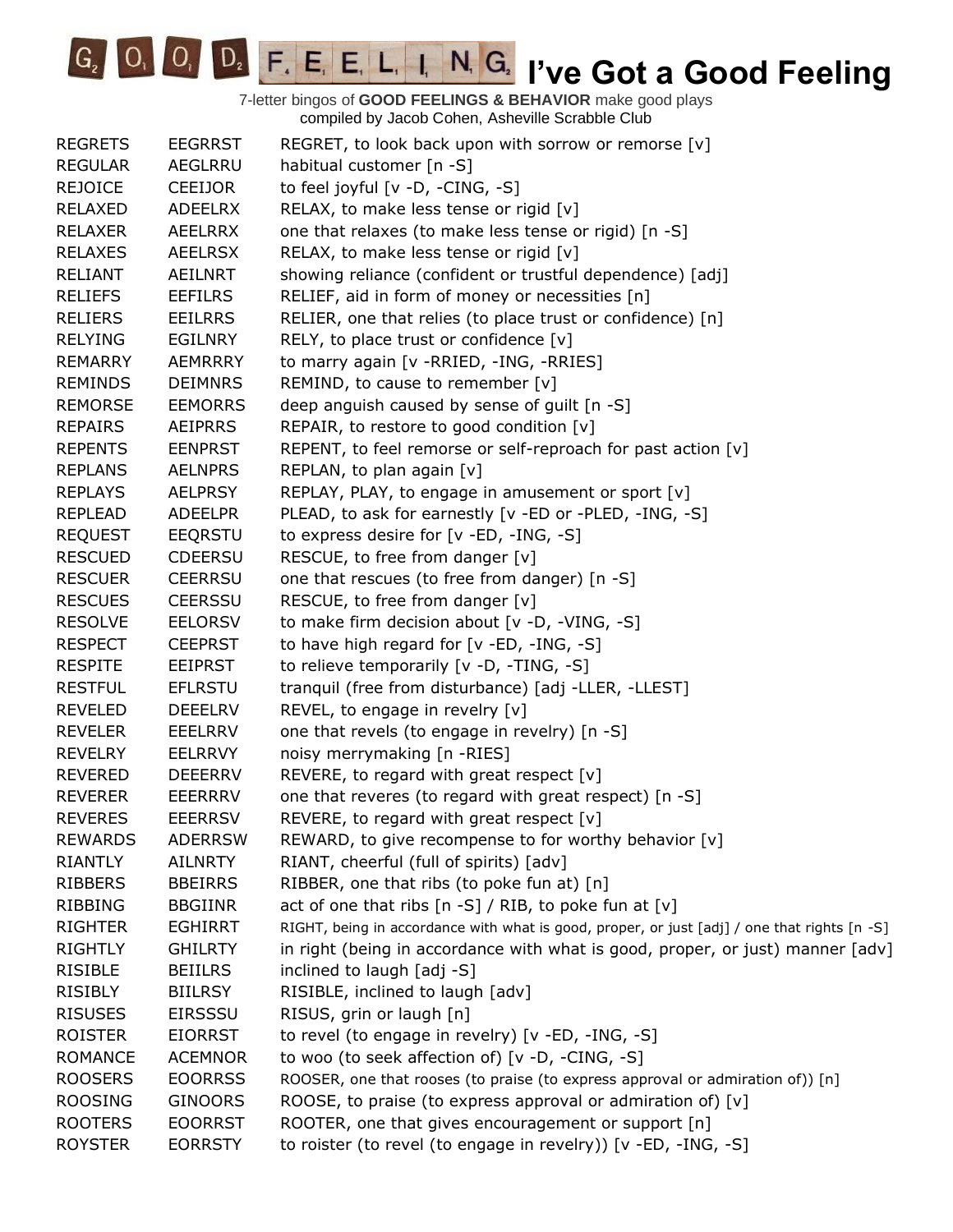

| <b>RUBOFFS</b> | <b>BFFORSU</b> | RUBOFF, deep impression made by close contact [n]                                   |
|----------------|----------------|-------------------------------------------------------------------------------------|
| <b>RUTHFUL</b> | <b>FHLRTUU</b> | full of compassion [adj]                                                            |
|                |                | S 7s                                                                                |
| SAINTED        | <b>ADEINST</b> | SAINT, to declare to be saint (person of exceptional holiness) [v]                  |
| <b>SAINTLY</b> | AILNSTY        | of or befitting saint [adj -LIER, -LIEST]                                           |
| <b>SALAAMS</b> | <b>AAALMSS</b> | SALAAM, to greet with low bow [v]                                                   |
| <b>SALUTED</b> | <b>ADELSTU</b> | SALUTE, to greet with sign of welcome or respect [v]                                |
| <b>SALUTER</b> | <b>AELRSTU</b> | one that salutes (to greet with sign of welcome or respect) [n -S]                  |
| <b>SALUTES</b> | <b>AELSSTU</b> | SALUTE, to greet with sign of welcome or respect [v]                                |
| SALVING        | <b>AGILNSV</b> | SALVE, to soothe (to restore to quiet or normal state) [v]                          |
| <b>SATIATE</b> | AAEISTT        | to satisfy to or beyond capacity [v -D, -TING, -S]                                  |
| <b>SATIETY</b> | AEISTTY        | state of being satiated (to satisfy to or beyond capacity) [n -TIES]                |
| <b>SATIRES</b> | AEIRSST        | SATIRE, use of derisive wit to attack folly or wickedness [n]                       |
| <b>SATIRIC</b> | <b>ACIIRST</b> | SATIRE, use of derisive wit to attack folly or wickedness [adj]                     |
| <b>SATISFY</b> | <b>AFISSTY</b> | to provide fully with what is desired, expected, or needed [v -D, -YING, -FIES]     |
| <b>SAVABLE</b> | AABELSV        | capable of being saved [adj]                                                        |
| <b>SAVINGS</b> | <b>AGINSSV</b> | SAVING, act or instance of saving [n]                                               |
| <b>SAVIORS</b> | <b>AIORSSV</b> | SAVIOR, one that saves (to rescue from danger, injury, or loss) [n]                 |
| <b>SAVIOUR</b> | <b>AIORSUV</b> | savior (one that saves (to rescue from danger, injury, or loss)) [n -S]             |
| SAVORED        | <b>ADEORSV</b> | SAVOR, to taste or smell with pleasure [v]                                          |
| <b>SAVORER</b> | <b>AEORRSV</b> | one that savors (to taste or smell with pleasure) [n -S]                            |
| <b>SAVOURS</b> | <b>AORSSUV</b> | SAVOUR, to savor (to taste or smell with pleasure) [v]                              |
| <b>SAVOURY</b> | <b>AORSUVY</b> | savory (pleasant to taste or smell) [adj -RIER, -RIEST]                             |
| <b>SAVVIER</b> | AEIRSVV        | SAVVY, shrewd (having keen insight) [adj]                                           |
| <b>SCRAPPY</b> | <b>ACPPRSY</b> | marked by fighting spirit [adj -PPIER, -PPIEST]                                     |
| <b>SCRUPLE</b> | <b>CELPRSU</b> | to hesitate because of ethical considerations [v -D, -LING, -S]                     |
| <b>SECONDS</b> | <b>CDENOSS</b> | SECOND, to give support or encouragement to [v]                                     |
| <b>SECURER</b> | <b>CEERRSU</b> | SECURE, free from danger [adj] / one that secures something [n -S]                  |
| <b>SEDATER</b> | <b>ADEERST</b> | SEDATE, calm (free from agitation) [adj]                                            |
| <b>SEMATIC</b> | <b>ACEIMST</b> | serving as warning [adj]                                                            |
| <b>SENDOFF</b> | <b>DEFFNOS</b> | farewell celebration [n -S]                                                         |
| <b>SERENER</b> | <b>EEENRRS</b> | SERENE, calm; tranquil [adj]                                                        |
| <b>SERENES</b> | <b>EEENRSS</b> | SERENE, serene condition or expanse [n]                                             |
| <b>SERVICE</b> | <b>CEEIRSV</b> | to repair (to restore to good condition) $[v -D, -CING, -S]$                        |
| <b>SETTLED</b> | <b>DEELSTT</b> | SETTLE, to place in desired state or order [v]                                      |
| <b>SETTLER</b> | <b>EELRSTT</b> | one that settles (to place in desired state or order) [n -S]                        |
| <b>SETTLES</b> | <b>EELSSTT</b> | SETTLE, to place in desired state or order [v]                                      |
| <b>SEXIEST</b> | <b>EEISSTX</b> | SEXY, arousing sexual desire [adj]                                                  |
| <b>SEXPOTS</b> | <b>EOPSSTX</b> | SEXPOT, sexually attractive woman [n]                                               |
| <b>SHANTIH</b> | <b>AHHINST</b> | shanti (peace) [n -S]                                                               |
| <b>SHANTIS</b> | <b>AHINSST</b> | SHANTI, peace [n]                                                                   |
| <b>SHARERS</b> | <b>AEHRRSS</b> | SHARER, one that shares (to have, get, or use in common with another or others) [n] |
| <b>SHARING</b> | <b>AGHINRS</b> | SHARE, to have, get, or use in common with another or others [v]                    |
| <b>SINLESS</b> | <b>EILNSSS</b> | free from sin [adj]                                                                 |
| <b>SMILERS</b> | <b>EILMRSS</b> | SMILER, one that smiles (to upturn corners of mouth in pleasure) [n]                |
| <b>SMILEYS</b> | <b>EILMSSY</b> | SMILEY, representation of smiling face [n]                                          |
| SMILIER        | <b>EIILMRS</b> | SMILEY, displaying smile [adj]                                                      |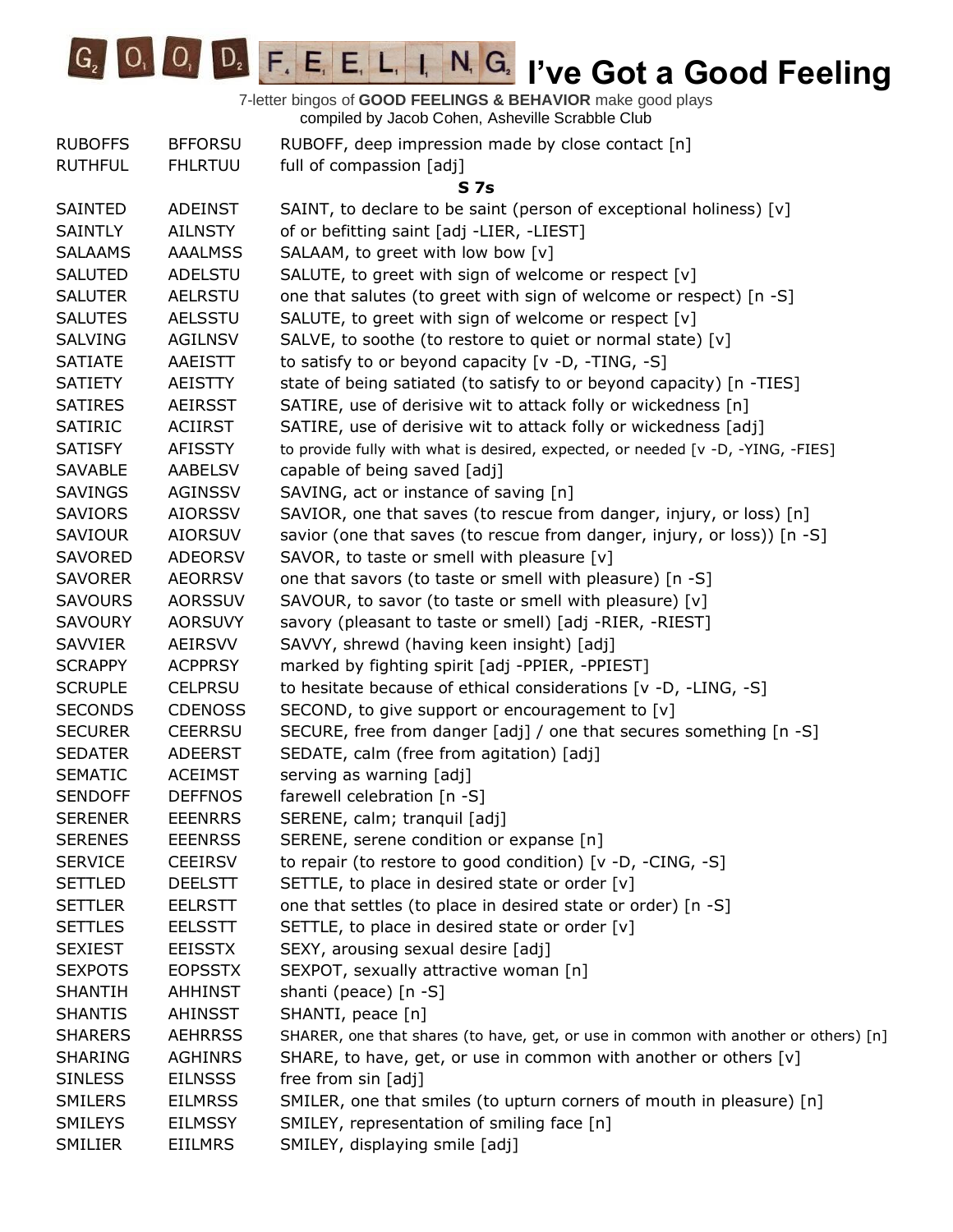G<sub>2</sub> O<sub>1</sub> O<sub>1</sub> D<sub>2</sub> F<sub>1</sub> E<sub>1</sub> E<sub>1</sub> L<sub>1</sub> I<sub>1</sub> N<sub>1</sub> G<sub>2</sub> I've Got a Good Feeling

| <b>SMILIES</b><br><b>EIILMSS</b><br>SMILEY, representation of smiling face [n]<br>SMILE, to upturn corners of mouth in pleasure [v]<br><b>SMILING</b><br><b>GIILMNS</b><br>SNELL, keen (enthusiastic) [adj]<br><b>SNELLER</b><br><b>EELLNRS</b><br>SNOG, to kiss (to touch with lips as sign of affection) [v]<br>SNOGGED<br><b>DEGGNOS</b><br>one that snogs (to kiss (to touch with lips as sign of affection)) [n -S]<br><b>EGGNORS</b><br><b>SNOGGER</b><br>SNUG, to make snug [v]<br><b>SNUGGED</b><br><b>DEGGNSU</b><br>SNUG, warmly comfortable [adj]<br><b>SNUGGER</b><br><b>EGGNRSU</b><br><b>SNUGGLE</b><br><b>EGGLNSU</b><br>to lie or press closely [v -D, -LING, -S]<br>warm and cozy [adj -LIER, -LIEST]<br><b>SNUGGLY</b><br><b>GGLNSUY</b><br>SOCIAL, friendly gathering [n]<br><b>SOCIALS</b><br><b>ACILOSS</b><br><b>ACDELOS</b><br>SOLACE, to console (to comfort (to soothe in time of grief)) [v]<br><b>SOLACED</b><br><b>ACELORS</b><br>one that solaces (to console (to comfort)) [n -S]<br><b>SOLACER</b><br>SOLACE, to console (to comfort (to soothe in time of grief)) [v]<br><b>SOLACES</b><br><b>ACELOSS</b><br><b>SOLICIT</b><br><b>CIILOST</b><br>to ask for earnestly [v -ED, -ING, -S]<br>SOOTHED<br><b>DEHOOST</b><br>SOOTHE, to restore to quiet or normal state [v]<br>one that soothes (to restore to quiet or normal state) [n -S]<br><b>SOOTHER</b><br><b>EHOORST</b><br>SOOTHE, to restore to quiet or normal state [v]<br><b>SOOTHES</b><br><b>EHOOSST</b><br>SORRY, feeling grief or penitence [adj]<br><b>SORRIER</b><br><b>EIORRRS</b><br>full of emotion [adj]<br><b>SOULFUL</b><br><b>FLLOSUU</b><br>SOUND, being in good health or condition [adj]<br><b>SOUNDER</b><br><b>DENORSU</b><br>in sound (being in good health or condition) manner [adv]<br><b>SOUNDLY</b><br><b>DLNOSUY</b><br>to make oneself responsible for [v -ED, -ING, -S]<br><b>SPONSOR</b><br><b>NOOPRSS</b><br>one that behaves in amorous way [n -S]<br><b>SPOONER</b><br><b>ENOOPRS</b><br>ADEIRST<br>STAID, sober and sedate [adj]<br><b>STAIDER</b><br>STAID, sober and sedate [adv]<br><b>STAIDLY</b><br>ADILSTY<br>one that can be relied on [n -S]<br><b>STANDBY</b><br><b>ABDNSTY</b><br><b>STATELY</b><br><b>AELSTTY</b><br>dignified [adj -LIER, -LIEST]<br><b>STATUSY</b><br><b>ASSTTUY</b><br>conferring prestige (distinction or reputation in eyes of people) [adj] |
|-------------------------------------------------------------------------------------------------------------------------------------------------------------------------------------------------------------------------------------------------------------------------------------------------------------------------------------------------------------------------------------------------------------------------------------------------------------------------------------------------------------------------------------------------------------------------------------------------------------------------------------------------------------------------------------------------------------------------------------------------------------------------------------------------------------------------------------------------------------------------------------------------------------------------------------------------------------------------------------------------------------------------------------------------------------------------------------------------------------------------------------------------------------------------------------------------------------------------------------------------------------------------------------------------------------------------------------------------------------------------------------------------------------------------------------------------------------------------------------------------------------------------------------------------------------------------------------------------------------------------------------------------------------------------------------------------------------------------------------------------------------------------------------------------------------------------------------------------------------------------------------------------------------------------------------------------------------------------------------------------------------------------------------------------------------------------------------------------------------------------------------------------------------------------------------------------------------------------------------------------------------------------------------------------------------------------------------------------------------------------------------------------------|
|                                                                                                                                                                                                                                                                                                                                                                                                                                                                                                                                                                                                                                                                                                                                                                                                                                                                                                                                                                                                                                                                                                                                                                                                                                                                                                                                                                                                                                                                                                                                                                                                                                                                                                                                                                                                                                                                                                                                                                                                                                                                                                                                                                                                                                                                                                                                                                                                       |
|                                                                                                                                                                                                                                                                                                                                                                                                                                                                                                                                                                                                                                                                                                                                                                                                                                                                                                                                                                                                                                                                                                                                                                                                                                                                                                                                                                                                                                                                                                                                                                                                                                                                                                                                                                                                                                                                                                                                                                                                                                                                                                                                                                                                                                                                                                                                                                                                       |
|                                                                                                                                                                                                                                                                                                                                                                                                                                                                                                                                                                                                                                                                                                                                                                                                                                                                                                                                                                                                                                                                                                                                                                                                                                                                                                                                                                                                                                                                                                                                                                                                                                                                                                                                                                                                                                                                                                                                                                                                                                                                                                                                                                                                                                                                                                                                                                                                       |
|                                                                                                                                                                                                                                                                                                                                                                                                                                                                                                                                                                                                                                                                                                                                                                                                                                                                                                                                                                                                                                                                                                                                                                                                                                                                                                                                                                                                                                                                                                                                                                                                                                                                                                                                                                                                                                                                                                                                                                                                                                                                                                                                                                                                                                                                                                                                                                                                       |
|                                                                                                                                                                                                                                                                                                                                                                                                                                                                                                                                                                                                                                                                                                                                                                                                                                                                                                                                                                                                                                                                                                                                                                                                                                                                                                                                                                                                                                                                                                                                                                                                                                                                                                                                                                                                                                                                                                                                                                                                                                                                                                                                                                                                                                                                                                                                                                                                       |
|                                                                                                                                                                                                                                                                                                                                                                                                                                                                                                                                                                                                                                                                                                                                                                                                                                                                                                                                                                                                                                                                                                                                                                                                                                                                                                                                                                                                                                                                                                                                                                                                                                                                                                                                                                                                                                                                                                                                                                                                                                                                                                                                                                                                                                                                                                                                                                                                       |
|                                                                                                                                                                                                                                                                                                                                                                                                                                                                                                                                                                                                                                                                                                                                                                                                                                                                                                                                                                                                                                                                                                                                                                                                                                                                                                                                                                                                                                                                                                                                                                                                                                                                                                                                                                                                                                                                                                                                                                                                                                                                                                                                                                                                                                                                                                                                                                                                       |
|                                                                                                                                                                                                                                                                                                                                                                                                                                                                                                                                                                                                                                                                                                                                                                                                                                                                                                                                                                                                                                                                                                                                                                                                                                                                                                                                                                                                                                                                                                                                                                                                                                                                                                                                                                                                                                                                                                                                                                                                                                                                                                                                                                                                                                                                                                                                                                                                       |
|                                                                                                                                                                                                                                                                                                                                                                                                                                                                                                                                                                                                                                                                                                                                                                                                                                                                                                                                                                                                                                                                                                                                                                                                                                                                                                                                                                                                                                                                                                                                                                                                                                                                                                                                                                                                                                                                                                                                                                                                                                                                                                                                                                                                                                                                                                                                                                                                       |
|                                                                                                                                                                                                                                                                                                                                                                                                                                                                                                                                                                                                                                                                                                                                                                                                                                                                                                                                                                                                                                                                                                                                                                                                                                                                                                                                                                                                                                                                                                                                                                                                                                                                                                                                                                                                                                                                                                                                                                                                                                                                                                                                                                                                                                                                                                                                                                                                       |
|                                                                                                                                                                                                                                                                                                                                                                                                                                                                                                                                                                                                                                                                                                                                                                                                                                                                                                                                                                                                                                                                                                                                                                                                                                                                                                                                                                                                                                                                                                                                                                                                                                                                                                                                                                                                                                                                                                                                                                                                                                                                                                                                                                                                                                                                                                                                                                                                       |
|                                                                                                                                                                                                                                                                                                                                                                                                                                                                                                                                                                                                                                                                                                                                                                                                                                                                                                                                                                                                                                                                                                                                                                                                                                                                                                                                                                                                                                                                                                                                                                                                                                                                                                                                                                                                                                                                                                                                                                                                                                                                                                                                                                                                                                                                                                                                                                                                       |
|                                                                                                                                                                                                                                                                                                                                                                                                                                                                                                                                                                                                                                                                                                                                                                                                                                                                                                                                                                                                                                                                                                                                                                                                                                                                                                                                                                                                                                                                                                                                                                                                                                                                                                                                                                                                                                                                                                                                                                                                                                                                                                                                                                                                                                                                                                                                                                                                       |
|                                                                                                                                                                                                                                                                                                                                                                                                                                                                                                                                                                                                                                                                                                                                                                                                                                                                                                                                                                                                                                                                                                                                                                                                                                                                                                                                                                                                                                                                                                                                                                                                                                                                                                                                                                                                                                                                                                                                                                                                                                                                                                                                                                                                                                                                                                                                                                                                       |
|                                                                                                                                                                                                                                                                                                                                                                                                                                                                                                                                                                                                                                                                                                                                                                                                                                                                                                                                                                                                                                                                                                                                                                                                                                                                                                                                                                                                                                                                                                                                                                                                                                                                                                                                                                                                                                                                                                                                                                                                                                                                                                                                                                                                                                                                                                                                                                                                       |
|                                                                                                                                                                                                                                                                                                                                                                                                                                                                                                                                                                                                                                                                                                                                                                                                                                                                                                                                                                                                                                                                                                                                                                                                                                                                                                                                                                                                                                                                                                                                                                                                                                                                                                                                                                                                                                                                                                                                                                                                                                                                                                                                                                                                                                                                                                                                                                                                       |
|                                                                                                                                                                                                                                                                                                                                                                                                                                                                                                                                                                                                                                                                                                                                                                                                                                                                                                                                                                                                                                                                                                                                                                                                                                                                                                                                                                                                                                                                                                                                                                                                                                                                                                                                                                                                                                                                                                                                                                                                                                                                                                                                                                                                                                                                                                                                                                                                       |
|                                                                                                                                                                                                                                                                                                                                                                                                                                                                                                                                                                                                                                                                                                                                                                                                                                                                                                                                                                                                                                                                                                                                                                                                                                                                                                                                                                                                                                                                                                                                                                                                                                                                                                                                                                                                                                                                                                                                                                                                                                                                                                                                                                                                                                                                                                                                                                                                       |
|                                                                                                                                                                                                                                                                                                                                                                                                                                                                                                                                                                                                                                                                                                                                                                                                                                                                                                                                                                                                                                                                                                                                                                                                                                                                                                                                                                                                                                                                                                                                                                                                                                                                                                                                                                                                                                                                                                                                                                                                                                                                                                                                                                                                                                                                                                                                                                                                       |
|                                                                                                                                                                                                                                                                                                                                                                                                                                                                                                                                                                                                                                                                                                                                                                                                                                                                                                                                                                                                                                                                                                                                                                                                                                                                                                                                                                                                                                                                                                                                                                                                                                                                                                                                                                                                                                                                                                                                                                                                                                                                                                                                                                                                                                                                                                                                                                                                       |
|                                                                                                                                                                                                                                                                                                                                                                                                                                                                                                                                                                                                                                                                                                                                                                                                                                                                                                                                                                                                                                                                                                                                                                                                                                                                                                                                                                                                                                                                                                                                                                                                                                                                                                                                                                                                                                                                                                                                                                                                                                                                                                                                                                                                                                                                                                                                                                                                       |
|                                                                                                                                                                                                                                                                                                                                                                                                                                                                                                                                                                                                                                                                                                                                                                                                                                                                                                                                                                                                                                                                                                                                                                                                                                                                                                                                                                                                                                                                                                                                                                                                                                                                                                                                                                                                                                                                                                                                                                                                                                                                                                                                                                                                                                                                                                                                                                                                       |
|                                                                                                                                                                                                                                                                                                                                                                                                                                                                                                                                                                                                                                                                                                                                                                                                                                                                                                                                                                                                                                                                                                                                                                                                                                                                                                                                                                                                                                                                                                                                                                                                                                                                                                                                                                                                                                                                                                                                                                                                                                                                                                                                                                                                                                                                                                                                                                                                       |
|                                                                                                                                                                                                                                                                                                                                                                                                                                                                                                                                                                                                                                                                                                                                                                                                                                                                                                                                                                                                                                                                                                                                                                                                                                                                                                                                                                                                                                                                                                                                                                                                                                                                                                                                                                                                                                                                                                                                                                                                                                                                                                                                                                                                                                                                                                                                                                                                       |
|                                                                                                                                                                                                                                                                                                                                                                                                                                                                                                                                                                                                                                                                                                                                                                                                                                                                                                                                                                                                                                                                                                                                                                                                                                                                                                                                                                                                                                                                                                                                                                                                                                                                                                                                                                                                                                                                                                                                                                                                                                                                                                                                                                                                                                                                                                                                                                                                       |
|                                                                                                                                                                                                                                                                                                                                                                                                                                                                                                                                                                                                                                                                                                                                                                                                                                                                                                                                                                                                                                                                                                                                                                                                                                                                                                                                                                                                                                                                                                                                                                                                                                                                                                                                                                                                                                                                                                                                                                                                                                                                                                                                                                                                                                                                                                                                                                                                       |
|                                                                                                                                                                                                                                                                                                                                                                                                                                                                                                                                                                                                                                                                                                                                                                                                                                                                                                                                                                                                                                                                                                                                                                                                                                                                                                                                                                                                                                                                                                                                                                                                                                                                                                                                                                                                                                                                                                                                                                                                                                                                                                                                                                                                                                                                                                                                                                                                       |
|                                                                                                                                                                                                                                                                                                                                                                                                                                                                                                                                                                                                                                                                                                                                                                                                                                                                                                                                                                                                                                                                                                                                                                                                                                                                                                                                                                                                                                                                                                                                                                                                                                                                                                                                                                                                                                                                                                                                                                                                                                                                                                                                                                                                                                                                                                                                                                                                       |
| STEAD, to be of advantage to [v]<br><b>STEADED</b><br><b>ADDEEST</b>                                                                                                                                                                                                                                                                                                                                                                                                                                                                                                                                                                                                                                                                                                                                                                                                                                                                                                                                                                                                                                                                                                                                                                                                                                                                                                                                                                                                                                                                                                                                                                                                                                                                                                                                                                                                                                                                                                                                                                                                                                                                                                                                                                                                                                                                                                                                  |
| to manage (to control or direct) [v -ED, -ING, -S]<br><b>STEWARD</b><br><b>ADERSTW</b>                                                                                                                                                                                                                                                                                                                                                                                                                                                                                                                                                                                                                                                                                                                                                                                                                                                                                                                                                                                                                                                                                                                                                                                                                                                                                                                                                                                                                                                                                                                                                                                                                                                                                                                                                                                                                                                                                                                                                                                                                                                                                                                                                                                                                                                                                                                |
| to astonish (to fill with sudden wonder or surprise) [v -ED, -ING, -ES]<br><b>STONISH</b><br><b>HINOSST</b>                                                                                                                                                                                                                                                                                                                                                                                                                                                                                                                                                                                                                                                                                                                                                                                                                                                                                                                                                                                                                                                                                                                                                                                                                                                                                                                                                                                                                                                                                                                                                                                                                                                                                                                                                                                                                                                                                                                                                                                                                                                                                                                                                                                                                                                                                           |
| <b>AESSTUV</b><br>SUAVE, smoothly affable and polite [adj]<br><b>SUAVEST</b>                                                                                                                                                                                                                                                                                                                                                                                                                                                                                                                                                                                                                                                                                                                                                                                                                                                                                                                                                                                                                                                                                                                                                                                                                                                                                                                                                                                                                                                                                                                                                                                                                                                                                                                                                                                                                                                                                                                                                                                                                                                                                                                                                                                                                                                                                                                          |
| <b>SUAVITY</b><br><b>AISTUVY</b><br>state of being suave (smoothly affable and polite) [n -TIES]                                                                                                                                                                                                                                                                                                                                                                                                                                                                                                                                                                                                                                                                                                                                                                                                                                                                                                                                                                                                                                                                                                                                                                                                                                                                                                                                                                                                                                                                                                                                                                                                                                                                                                                                                                                                                                                                                                                                                                                                                                                                                                                                                                                                                                                                                                      |
| to make sublime [v -D, -MING, -S] / of elevated or noble quality [adj -R, -ST]<br><b>SUBLIME</b><br><b>BEILMSU</b>                                                                                                                                                                                                                                                                                                                                                                                                                                                                                                                                                                                                                                                                                                                                                                                                                                                                                                                                                                                                                                                                                                                                                                                                                                                                                                                                                                                                                                                                                                                                                                                                                                                                                                                                                                                                                                                                                                                                                                                                                                                                                                                                                                                                                                                                                    |
| <b>SUBSIDY</b><br><b>BDISSUY</b><br>grant or contribution of money [n -DIES]                                                                                                                                                                                                                                                                                                                                                                                                                                                                                                                                                                                                                                                                                                                                                                                                                                                                                                                                                                                                                                                                                                                                                                                                                                                                                                                                                                                                                                                                                                                                                                                                                                                                                                                                                                                                                                                                                                                                                                                                                                                                                                                                                                                                                                                                                                                          |
| <b>SUBVENE</b><br>to arrive or occur as support or relief $[v -D, -NING, -S]$<br><b>BEENSUV</b>                                                                                                                                                                                                                                                                                                                                                                                                                                                                                                                                                                                                                                                                                                                                                                                                                                                                                                                                                                                                                                                                                                                                                                                                                                                                                                                                                                                                                                                                                                                                                                                                                                                                                                                                                                                                                                                                                                                                                                                                                                                                                                                                                                                                                                                                                                       |
| <b>SUCCAHS</b><br><b>ACCHSSU</b><br>SUCCAH, sukkah (temporary shelter in which meals are eaten during Jewish festival) [n]                                                                                                                                                                                                                                                                                                                                                                                                                                                                                                                                                                                                                                                                                                                                                                                                                                                                                                                                                                                                                                                                                                                                                                                                                                                                                                                                                                                                                                                                                                                                                                                                                                                                                                                                                                                                                                                                                                                                                                                                                                                                                                                                                                                                                                                                            |
| <b>SUCCEED</b><br><b>CCDEESU</b><br>to accomplish something desired or intended [v -ED, -ING, -S]                                                                                                                                                                                                                                                                                                                                                                                                                                                                                                                                                                                                                                                                                                                                                                                                                                                                                                                                                                                                                                                                                                                                                                                                                                                                                                                                                                                                                                                                                                                                                                                                                                                                                                                                                                                                                                                                                                                                                                                                                                                                                                                                                                                                                                                                                                     |
| attainment of something desired or intended [n -ES]<br><b>SUCCESS</b><br><b>CCESSSU</b>                                                                                                                                                                                                                                                                                                                                                                                                                                                                                                                                                                                                                                                                                                                                                                                                                                                                                                                                                                                                                                                                                                                                                                                                                                                                                                                                                                                                                                                                                                                                                                                                                                                                                                                                                                                                                                                                                                                                                                                                                                                                                                                                                                                                                                                                                                               |
| <b>CCORSSU</b><br>SUCCOR, to go to aid of [v]<br><b>SUCCORS</b>                                                                                                                                                                                                                                                                                                                                                                                                                                                                                                                                                                                                                                                                                                                                                                                                                                                                                                                                                                                                                                                                                                                                                                                                                                                                                                                                                                                                                                                                                                                                                                                                                                                                                                                                                                                                                                                                                                                                                                                                                                                                                                                                                                                                                                                                                                                                       |
| <b>SUCCOTH</b><br><b>CCHOSTU</b><br>SUCCAH, sukkah (temporary shelter in which meals are eaten during Jewish festival) [n]                                                                                                                                                                                                                                                                                                                                                                                                                                                                                                                                                                                                                                                                                                                                                                                                                                                                                                                                                                                                                                                                                                                                                                                                                                                                                                                                                                                                                                                                                                                                                                                                                                                                                                                                                                                                                                                                                                                                                                                                                                                                                                                                                                                                                                                                            |
| to succor (to go to aid of) $[v - ED, -ING, -S]$<br><b>SUCCOUR</b><br><b>CCORSUU</b>                                                                                                                                                                                                                                                                                                                                                                                                                                                                                                                                                                                                                                                                                                                                                                                                                                                                                                                                                                                                                                                                                                                                                                                                                                                                                                                                                                                                                                                                                                                                                                                                                                                                                                                                                                                                                                                                                                                                                                                                                                                                                                                                                                                                                                                                                                                  |
| <b>SUITING</b><br><b>GIINSTU</b><br>fabric for making suits [n -S] / SUIT, to be appropriate to [v]                                                                                                                                                                                                                                                                                                                                                                                                                                                                                                                                                                                                                                                                                                                                                                                                                                                                                                                                                                                                                                                                                                                                                                                                                                                                                                                                                                                                                                                                                                                                                                                                                                                                                                                                                                                                                                                                                                                                                                                                                                                                                                                                                                                                                                                                                                   |
| SUITOR, one that is courting woman [n]<br><b>SUITORS</b><br><b>IORSSTU</b>                                                                                                                                                                                                                                                                                                                                                                                                                                                                                                                                                                                                                                                                                                                                                                                                                                                                                                                                                                                                                                                                                                                                                                                                                                                                                                                                                                                                                                                                                                                                                                                                                                                                                                                                                                                                                                                                                                                                                                                                                                                                                                                                                                                                                                                                                                                            |
| <b>SUKKAHS</b><br>AHKKSSU<br>SUKKAH, temporary shelter in which meals are eaten during Jewish festival [n]                                                                                                                                                                                                                                                                                                                                                                                                                                                                                                                                                                                                                                                                                                                                                                                                                                                                                                                                                                                                                                                                                                                                                                                                                                                                                                                                                                                                                                                                                                                                                                                                                                                                                                                                                                                                                                                                                                                                                                                                                                                                                                                                                                                                                                                                                            |
| <b>HKKOSTU</b><br>SUKKAH, temporary shelter in which meals are eaten during Jewish festival [n]<br><b>SUKKOTH</b>                                                                                                                                                                                                                                                                                                                                                                                                                                                                                                                                                                                                                                                                                                                                                                                                                                                                                                                                                                                                                                                                                                                                                                                                                                                                                                                                                                                                                                                                                                                                                                                                                                                                                                                                                                                                                                                                                                                                                                                                                                                                                                                                                                                                                                                                                     |
| <b>SUNTRAP</b><br>pleasantly sunny sheltered place [n -S]<br>ANPRSTU                                                                                                                                                                                                                                                                                                                                                                                                                                                                                                                                                                                                                                                                                                                                                                                                                                                                                                                                                                                                                                                                                                                                                                                                                                                                                                                                                                                                                                                                                                                                                                                                                                                                                                                                                                                                                                                                                                                                                                                                                                                                                                                                                                                                                                                                                                                                  |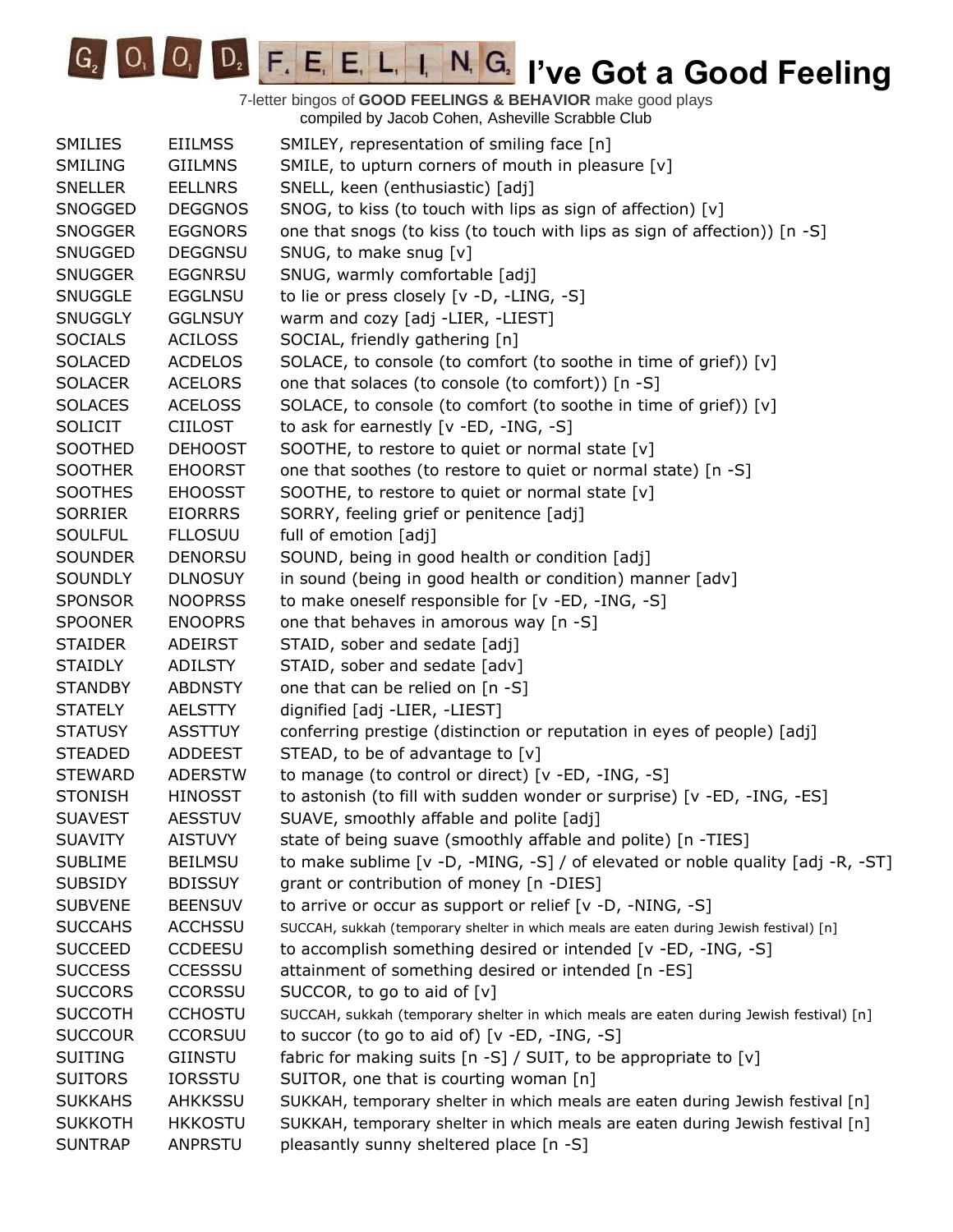**IC<sub>2</sub> IVE COODE FIGURE IN GRAVIT TO A GOOD Feeling** 

| <b>SWEETIE</b>  | <b>EEEISTW</b>  | darling (much-loved person) [n -S]                                    |
|-----------------|-----------------|-----------------------------------------------------------------------|
| <b>SWEETLY</b>  | <b>EELSTWY</b>  | in sweet (pleasing to taste) manner [adv]                             |
|                 |                 | <b>T7s</b>                                                            |
| <b>TASTIER</b>  | <b>AEIRSTT</b>  | TASTY, pleasant to taste [adj]                                        |
| <b>TASTIEST</b> | <b>AEISSTTT</b> | TASTY, pleasant to taste [adj]                                        |
| <b>TASTILY</b>  | <b>AILSTTY</b>  | TASTY, pleasant to taste [adv]                                        |
| <b>TEASERS</b>  | <b>AEERSST</b>  | TEASER, one that teases (to make fun of) [n]                          |
| <b>TEASING</b>  | <b>AEGINST</b>  | TEASE, to make fun of [v]                                             |
| <b>TENTIER</b>  | <b>EEINRTT</b>  | TENTY, watchful (closely observant or alert) [adj] / TENTIE [adj]     |
| <b>THANKED</b>  | <b>ADEHKNT</b>  | THANK, to express gratitude to [v]                                    |
| <b>THANKER</b>  | <b>AEHKNRT</b>  | one that thanks (to express gratitude to) [n -S]                      |
| THIAZIN         | AHIINTZ         | tranquilizer [n -S]                                                   |
| THIRLED         | <b>DEHILRT</b>  | THIRL, to thrill (to excite greatly) [v]                              |
| <b>THRILLS</b>  | <b>HILLRST</b>  | THRILL, to excite greatly [v]                                         |
| <b>TITTERS</b>  | <b>EIRSTTT</b>  | TITTER, to utter restrained, nervous laugh [v]                        |
| <b>TOUGHED</b>  | <b>DEGHOTU</b>  | TOUGH, to endure hardship [v]                                         |
| <b>TOURING</b>  | <b>GINORTU</b>  | cross-country skiing for pleasure [n -S]                              |
| <b>TOURISM</b>  | <b>IMORSTU</b>  | practice of touring for pleasure [n -S]                               |
| <b>TOURIST</b>  | <b>IORSTTU</b>  | one who tours for pleasure [n -S]                                     |
| <b>TRANKED</b>  | <b>ADEKNRT</b>  | TRANK, to tranquilize [v]                                             |
| <b>TRIBUTE</b>  | <b>BEIRTTU</b>  | something given to show respect, gratitude, or admiration [n -S]      |
| <b>TROTHED</b>  | <b>DEHORTT</b>  | TROTH, to betroth (to engage to marry) [v]                            |
| <b>TRUCING</b>  | <b>CGINRTU</b>  | TRUCE, to suspend hostilities by mutual agreement [v]                 |
| <b>TRUSTED</b>  | <b>DERSTTU</b>  | TRUST, to place confidence in [v]                                     |
| <b>TRUSTER</b>  | <b>ERRSTTU</b>  | one that trusts (to place confidence in) [n -S]                       |
| <b>TRYSTED</b>  | <b>DERSTTY</b>  | TRYST, to agree to meet [v]                                           |
| <b>TRYSTER</b>  | <b>ERRSTTY</b>  | one that trysts (to agree to meet) [n -S]                             |
| <b>TUMMLER</b>  | <b>ELMMRTU</b>  | entertainer who encourages audience participation [n -S]              |
| <b>TURNONS</b>  | <b>NNORSTU</b>  | TURNON, something that arouses interest [n]                           |
| <b>TUTELAR</b>  | AELRTTU         | tutelary (one who has power to protect) [n -S]                        |
| <b>TWERKED</b>  | <b>DEEKRTW</b>  | TWERK, to dance in particular style originating in New Orleans [v]    |
|                 |                 | <b>U</b> 7s                                                           |
| <b>UNCRAZY</b>  | <b>ACNRUYZ</b>  | CRAZY, insane (mentally unsound) [adj]                                |
| <b>UNFAKED</b>  | ADEFKNU         | not faked (to contrive and present as genuine) [adj]                  |
| <b>UNFAZED</b>  | <b>ADEFNUZ</b>  | FAZE, to disturb composure of [adj]                                   |
| <b>UNFUSSY</b>  | <b>FNSSUUY</b>  | not fussy (overly concerned with small details) [adj -SSIER, -SSIEST] |
| <b>UNISONS</b>  | <b>INNOSSU</b>  | UNISON, complete agreement [n]                                        |
| <b>UNJADED</b>  | ADDEJNU         | JADE, to weary (to make or become weary) [adj]                        |
| <b>UNMACHO</b>  | <b>ACHMNOU</b>  | not macho [adj]                                                       |
| <b>UNVEXED</b>  | <b>DEENUVX</b>  | VEX, to annoy (to be troublesome to) [adj]                            |
| <b>UPFRONT</b>  | <b>FNOPRTU</b>  | honest; candid [adj]                                                  |
| <b>UPKEEPS</b>  | <b>EEKPPSU</b>  | UPKEEP, cost of maintaining something in good condition [n]           |
| <b>UPSIDES</b>  | DEIPSSU         | UPSIDE, positive aspect [n]                                           |
| <b>UPSKILL</b>  | <b>IKLLPSU</b>  | to improve job skills of someone [v -ED, -ING, -S]                    |
| <b>URBANER</b>  | ABENRRU         | URBANE, refined and elegant [adj]                                     |
| <b>URGINGS</b>  | <b>GGINRSU</b>  | URGING, attempt to persuade someone to do something [n]               |
| <b>UTILISE</b>  | <b>EIILSTU</b>  | to utilize (to make use of) [v -D, -SING, -S]                         |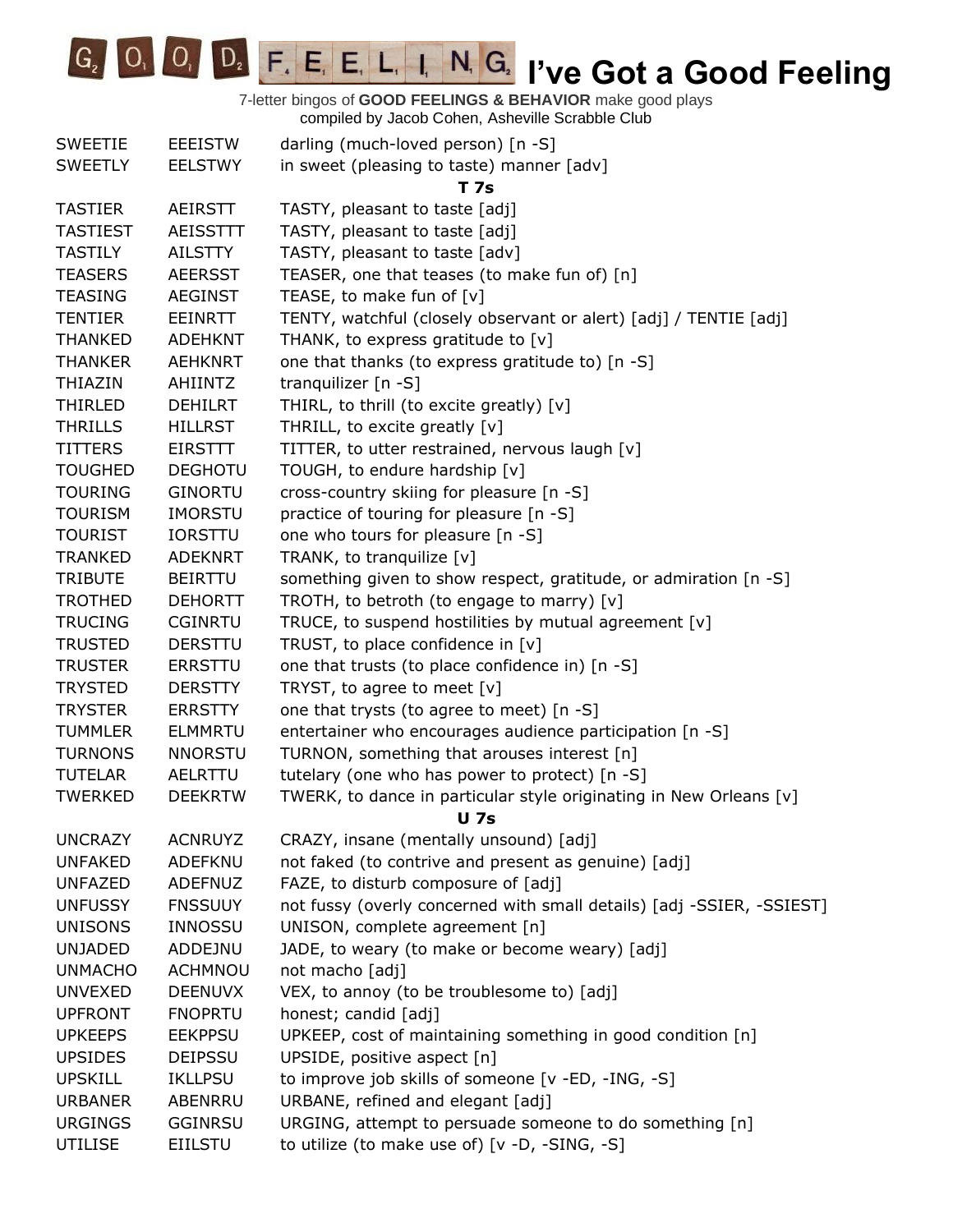

| <b>UTILITY</b> | <b>IILTTUY</b> | quality of being useful (serving purpose) [n -TIES]                                      |
|----------------|----------------|------------------------------------------------------------------------------------------|
| <b>UTILIZE</b> | <b>EIILTUZ</b> | to make use of $[v -D, -ZING, -S]$                                                       |
| <b>UTOPIAN</b> | <b>AINOPTU</b> | one who believes in perfectibility of human society [n -S]                               |
| <b>UTOPIAS</b> | <b>AIOPSTU</b> | UTOPIA, place of ideal perfection [n]                                                    |
| <b>UTOPISM</b> | <b>IMOPSTU</b> | body of ideals or principles of utopian [n -S]                                           |
| <b>UTOPIST</b> | <b>IOPSTTU</b> | utopian (one who believes in perfectibility of human society) [n -S]                     |
|                |                | <b>V</b> 7s                                                                              |
| VALIANT        | <b>AAILNTV</b> | courageous person [n -S]                                                                 |
| <b>VALOURS</b> | <b>ALORSUV</b> | VALOUR, valor (courage (quality that enables one to face danger fearlessly; spirit)) [n] |
| <b>VERIDIC</b> | CDEIIRV        | truthful (telling truth (conformity to fact or reality)) [adj]                           |
| <b>VERITAS</b> | <b>AEIRSTV</b> | truth (conformity to fact or reality) [n -ATES]                                          |
| <b>VIRTUES</b> | <b>EIRSTUV</b> | VIRTUE, moral excellence [n]                                                             |
| <b>VIVIDER</b> | DEIIRVV        | VIVID, strikingly bright or intense [adj]                                                |
| <b>VIVIDLY</b> | <b>DIILVVY</b> | VIVID, strikingly bright or intense [adv]                                                |
| <b>VOTIVES</b> | <b>EIOSTVV</b> | VOTIVE, small squat candle [n]                                                           |
| <b>VOUCHED</b> | <b>CDEHOUV</b> | VOUCH, to give one's personal assurance or guarantee [v]                                 |
| <b>VOUCHEE</b> | <b>CEEHOUV</b> | one for whom another vouches [n -S]                                                      |
| <b>VOUCHER</b> | <b>CEHORUV</b> | to establish authenticity of [v -ED, -ING, -S]                                           |
| <b>VOUCHES</b> | <b>CEHOSUV</b> | VOUCH, to give one's personal assurance or guarantee [v]                                 |
|                |                | <b>W 7s</b>                                                                              |
| WARIEST        | <b>AEIRSTW</b> | WARY, watchful (closely observant or alert) [adj]                                        |
| <b>WARNERS</b> | <b>AENRRSW</b> | WARNER, one that warns (to make aware of impending or possible danger) [n]               |
| <b>WEDDERS</b> | <b>DDEERSW</b> | WEDDER, one that weds (to marry (to enter into marriage)) [n]                            |
| WEDDING        | <b>DDEGINW</b> | marriage ceremony [n -S] / WED, to marry (to enter into marriage) [v]                    |
| <b>WELCOME</b> | <b>CEELMOW</b> | to greet cordially [v -D, -MING, -S]                                                     |
| WHILING        | <b>GHIILNW</b> | WHILE, to cause to pass pleasantly $[v]$                                                 |
| <b>WHOOPEE</b> | <b>EEHOOPW</b> | boisterous fun [n -S]                                                                    |
| <b>WHOOPIE</b> | <b>EHIOOPW</b> | whoopee (boisterous fun) [n -S]                                                          |
| WINNING        | <b>GIINNNW</b> | WIN, to be victorious [v]                                                                |
| WINSOME        | <b>EIMNOSW</b> | charming (pleasing) [adj -R, -ST]                                                        |
| <b>WONDERS</b> | <b>DENORSW</b> | WONDER, to have feeling of curiosity or doubt [v]                                        |
| <b>WONNING</b> | <b>GINNNOW</b> | WON, WIN, to be victorious [v]                                                           |
| <b>WONTING</b> | <b>GINNOTW</b> | WONT, to make accustomed to [v]                                                          |
| <b>WOOABLE</b> | <b>ABELOOW</b> | WOO, to seek affection of [adj]                                                          |
| <b>WORDIES</b> | <b>DEIORSW</b> | WORDIE, word lover [n]                                                                   |
| WORSHIP        | <b>HIOPRSW</b> | to honor and love as divine being [v -ED, -ING, -S or -PPED, -PPING, -S]                 |
| <b>WOTCHER</b> | <b>CEHORTW</b> | used as casual greeting [interj]                                                         |
|                |                | X <sub>7s</sub>                                                                          |
|                |                | Y 7s                                                                                     |
| YACHTED        | <b>ACDEHTY</b> | YACHT, to sail in yacht (vessel used for pleasure cruising or racing) [v]                |
| <b>YEARNED</b> | <b>ADEENRY</b> | YEARN, to have strong or deep desire [v]                                                 |
| <b>YEARNER</b> | <b>AEENRRY</b> | one that yearns (to have strong or deep desire) [n -S]                                   |
| <b>YENNING</b> | <b>EGINNNY</b> | YEN, to yearn (to have strong or deep desire) [v]                                        |
| <b>YESSING</b> | <b>EGINSSY</b> | YES, to give affirmative reply to [v]                                                    |
| <b>YOCKING</b> | <b>CGIKNOY</b> | YOCK, to laugh boisterously [v]                                                          |
| <b>YUCKING</b> | <b>CGIKNUY</b> | YUCK, to yuk (to laugh loudly) [v]                                                       |
| <b>YUKKING</b> | <b>GIKKNUY</b> | YUK, to laugh loudly [v]                                                                 |